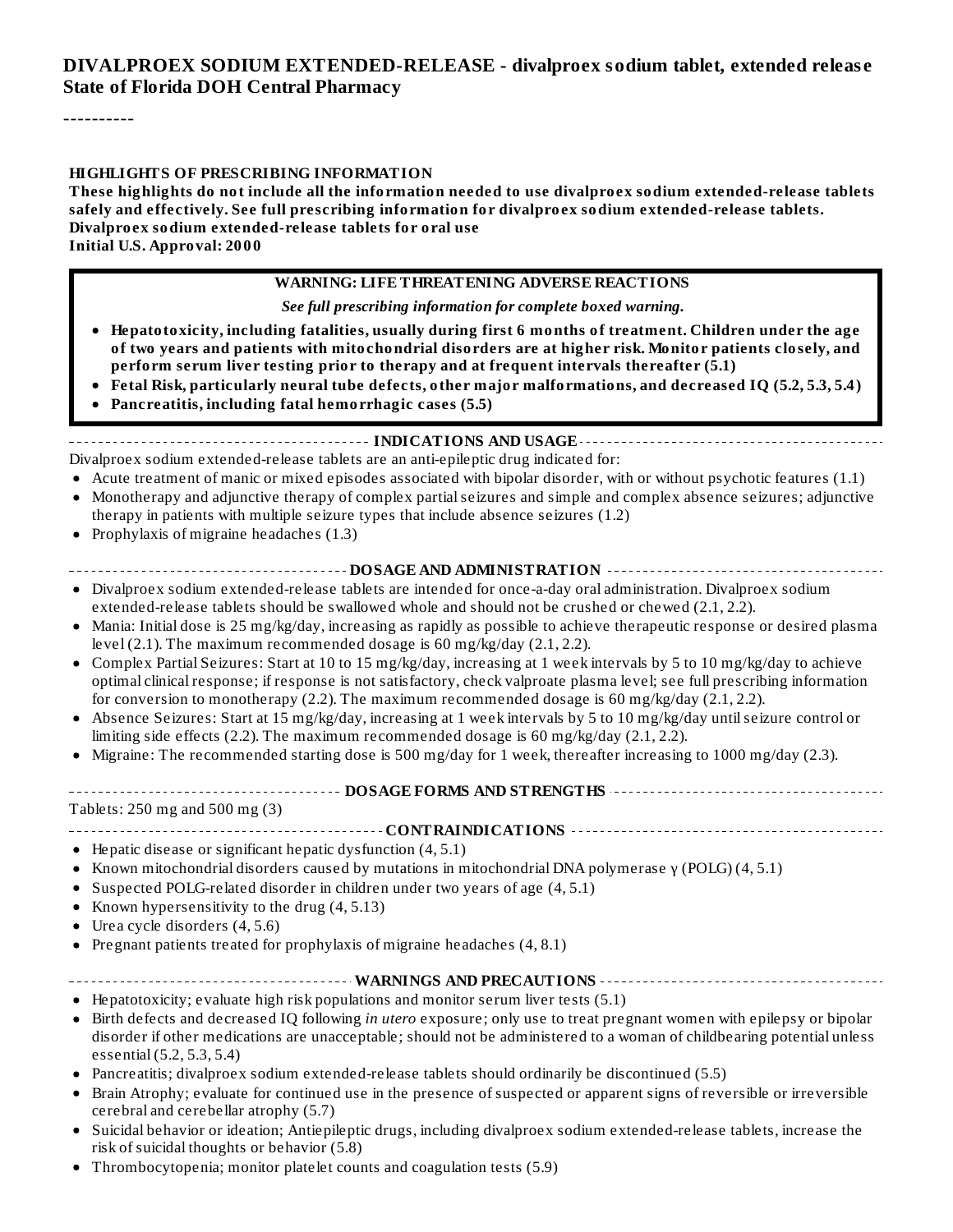- Hyperammonemia and hyperammonemic encephalopathy; measure ammonia level if unexplained lethargy and vomiting or changes in mental status, and also with concomitant topiramate use; consider discontinuation of valproate therapy (5.6, 5.10, 5.11)
- Hypothermia; Hypothermia has been reported during valproate therapy with or without associated hyperammonemia. This adverse reaction can also occur in patients using concomitant topiramate (5.12)
- Multi-organ hypersensitivity reaction; discontinue divalproex sodium extended-release tablets (5.13)
- Somnolence in the elderly can occur. Divalproex sodium extended-release tablets dosage should be increased slowly and with regular monitoring for fluid and nutritional intake (5.15)
- **ADVERSE REACTIONS**
- Most common adverse reactions (reported > 5%) reported in adult studies are nausea, somnolence, dizziness, vomiting, asthenia, abdominal pain, dyspepsia, rash, diarrhea, increased appetite, tremor, weight gain, back pain, alopecia, headache, fever, anorexia, constipation, diplopia, amblyopia/blurred, ataxia, nystagmus, emotional lability, thinking abnormal, amnesia, flu syndrome, infection, bronchitis, rhinitis, ecchymosis, peripheral edema, insomnia, nervousness, depression, pharyngitis, dyspnea, tinnitus (6.1, 6.2, 6.3, 6.4).
- The safety and tolerability of valproate in pediatric patients were shown to be comparable to those in adults (8.4).

#### **To report SUSPECTED ADVERSE REACTIONS, contact Zydus Pharmaceuticals USA Inc. at 1-877-993-8779 or FDA at 1-800-FDA-1088 or www.fda.gov/medwatch**

#### **DRUG INTERACTIONS CONSERVATIONS CONSTRUSTIONS CONSTRUSTIONS CONSTRUSTIONS**

- Hepatic enzyme-inducing drugs (e.g., phenytoin, carbamazepine, primidone, phenobarbital, rifampin) can increase valproate clearance, while enzyme inhibitors (e.g., felbamate) can decrease valproate clearance. Therefore increased monitoring of valproate and concomitant drug concentrations and dose adjustment is indicated whenever enzymeinducing or inhibiting drugs are introduced or withdrawn (7.1)
- Aspirin, carbapenem antibiotics: Monitoring of valproate concentrations are recommended (7.1)
- Co-administration of valproate can affect the pharmacokinetics of other drugs (e.g. diazepam, ethosuximide,  $\bullet$ lamotrigine, phenytoin) by inhibiting their metabolism or protein binding displacement (7.2)
- Dosage adjustment of amitryptyline/nortryptyline, warfarin, and zidovudine may be necessary if used concomitantly with divalproex sodium extended-release tablets (7.2)
- Topiramate: Hyperammonemia and encephalopathy (5.10, 7.3)  $\bullet$
- **USE IN SPECIFIC POPULATIONS**
- Pregnancy: divalproex sodium extended-release tablets can cause congenital malformations including neural tube defects and decreased IQ. (5.2, 5.3, 8.1)
- Pediatric: Children under the age of two years are at considerably higher risk of fatal hepatotoxicity (5.1, 8.4)  $\bullet$
- Geriatric: Reduce starting dose; increase dosage more slowly; monitor fluid and nutritional intake, and somnolence  $\bullet$ (5.15, 8.5)

#### **See 17 for PATIENT COUNSELING INFORMATION and Medication Guide.**

**Revised: 1/2015**

#### **FULL PRESCRIBING INFORMATION: CONTENTS\* WARNING: LIFE THREATENING ADVERSE REACTIONS**

- 1.1 Mania
- 1.2 Epilepsy
- 1.3 Migraine
- 1.4 Important Limitations

#### **2 DOSAGE AND ADMINISTRATION**

- 2.1 Mania
- 2.2 Epilepsy
- 2.3 Migraine
- 2.4 Conversion from Divalproex Sodium Tablets to Divalproex Sodium Extended-Release Tablets
- 2.5 General Dosing Advice
- **3 DOSAGE FORMS AND STRENGTHS**
- **4 CONTRAINDICATIONS**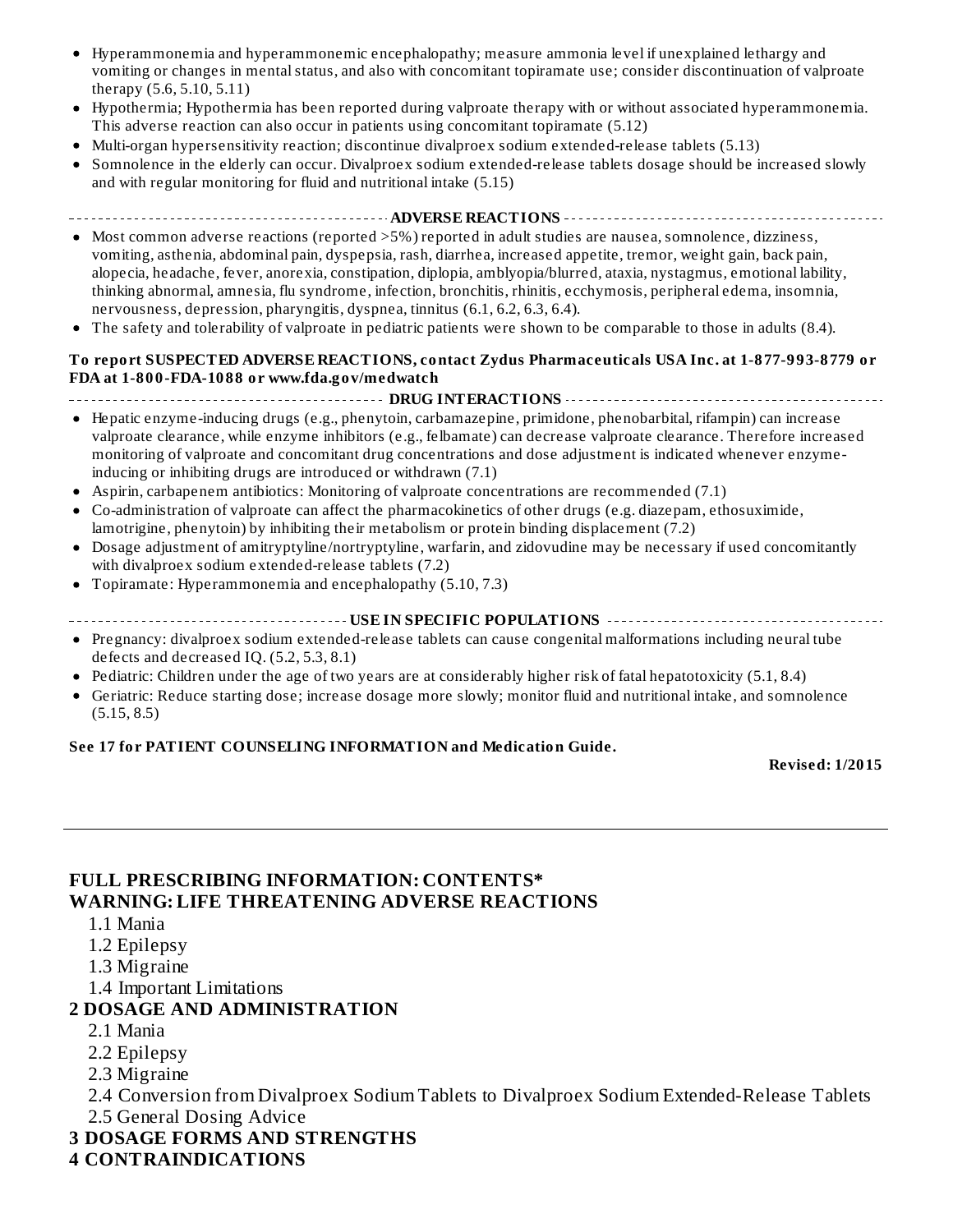- 5.1 Hepatotoxicity
- 5.2 Birth Defects
- 5.3 Decreased IQ Following *in utero* Exposure
- 5.4 Use in Women of Childbearing Potential
- 5.5 Pancreatitis
- 5.6 Urea Cycle Disorders
- 5.7 Brain Atrophy
- 5.8 Suicidal Behavior and Ideation
- 5.9 Thrombocytopenia
- 5.10 Hyperammonemia
- 5.11 Hyperammonemia and Encephalopathy associated with Concomitant Topiramate Use
- 5.12 Hypothermia
- 5.13 Multi-Organ Hypersensitivity Reactions
- 5.14 Interaction with Carbapenem Antibiotics
- 5.15 Somnolence in the Elderly
- 5.16 Monitoring: Drug Plasma Concentration
- 5.17 Effect on Ketone and Thyroid Function Tests
- 5.18 Effect on HIV and CMV Viruses Replication
- 5.19 Medication Residue in the Stool

## **6 ADVERSE REACTIONS**

- 6.1 Mania
- 6.2 Epilepsy
- 6.3 Migraine
- 6.4 Post-Marketing Experience
- 7.1 Effects of Co-Administered Drugs on Valproate Clearance
- 7.2 Effects of Valproate on Other Drugs
- 7.3 Topiramate
- 8.1 Pregnancy
- 8.3 Nursing Mothers
- 8.4 Pediatric Use
- 8.5 Geriatric Use
- 8.6 Effect of Disease

## **10 OVERDOSAGE**

**11 DESCRIPTION**

## **12 CLINICAL PHARMACOLOGY**

- 12.1 Mechanism of Action
- 12.2 Pharmacodynamics
- 12.3 Pharmacokinetics

## **13 NONCLINICAL TOXICOLOGY**

13.1 Carcinogenesis, Mutagenesis, and Impairment of Fertility

## **14 CLINICAL STUDIES**

- 14.1 Mania
- 14.2 Epilepsy
- 14.3 Migraine
- **15 REFERENCES**

## **16 HOW SUPPLIED/STORAGE AND HANDLING**

## **17 PATIENT COUNSELING INFORMATION**

- 17.1 Hepatotoxicity
- 17.2 Pancreatitis
- 17.3 Birth Defects and Decreased IQ
- 17.4 Suicidal Thinking and Behavior
- 17.5 Hyperammonemia
- 17.6 CNS Depression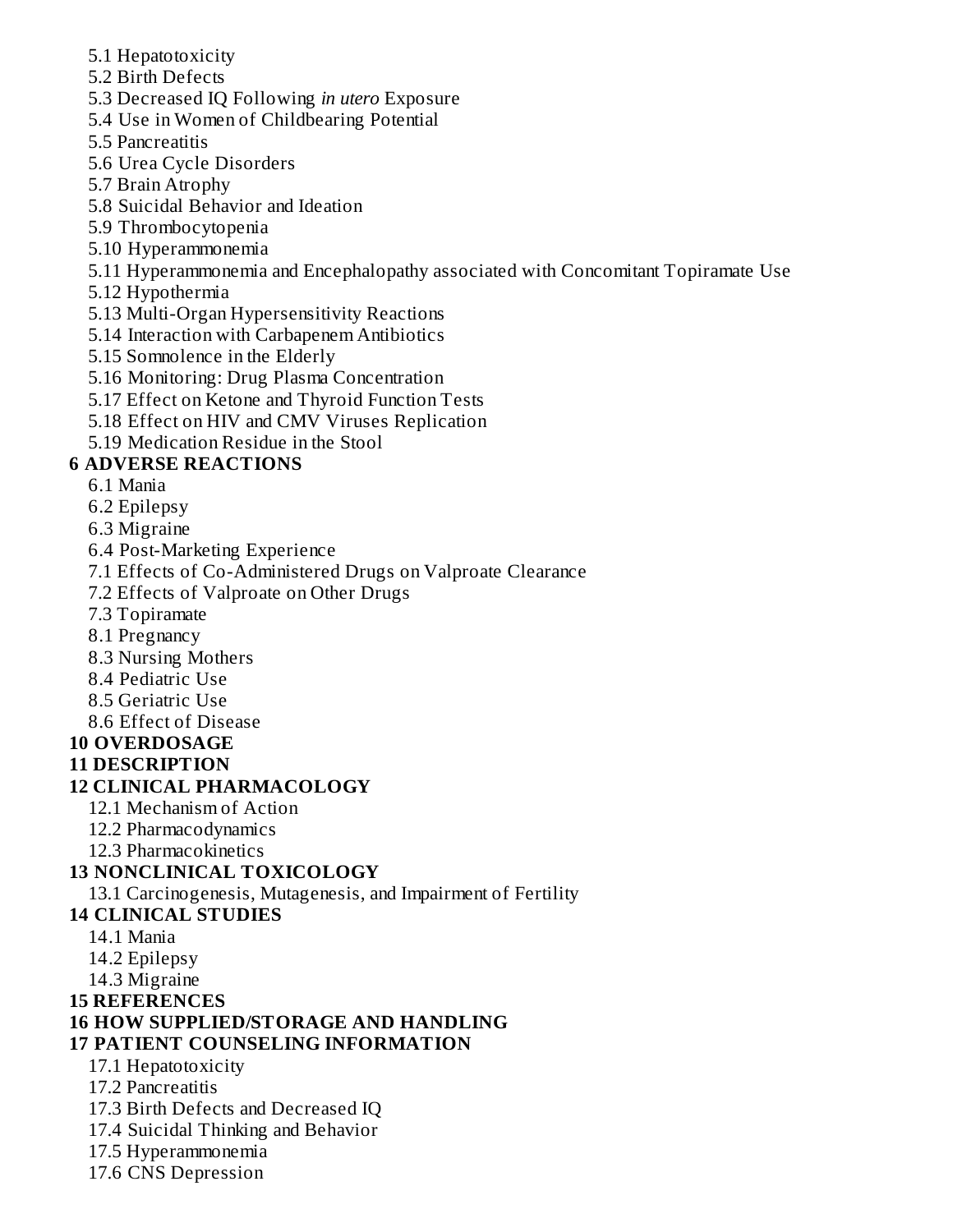17.7 Multi-organ Hypersensitivity Reaction

17.8 Medication Residue in the Stool

\* Sections or subsections omitted from the full prescribing information are not listed.

## **FULL PRESCRIBING INFORMATION**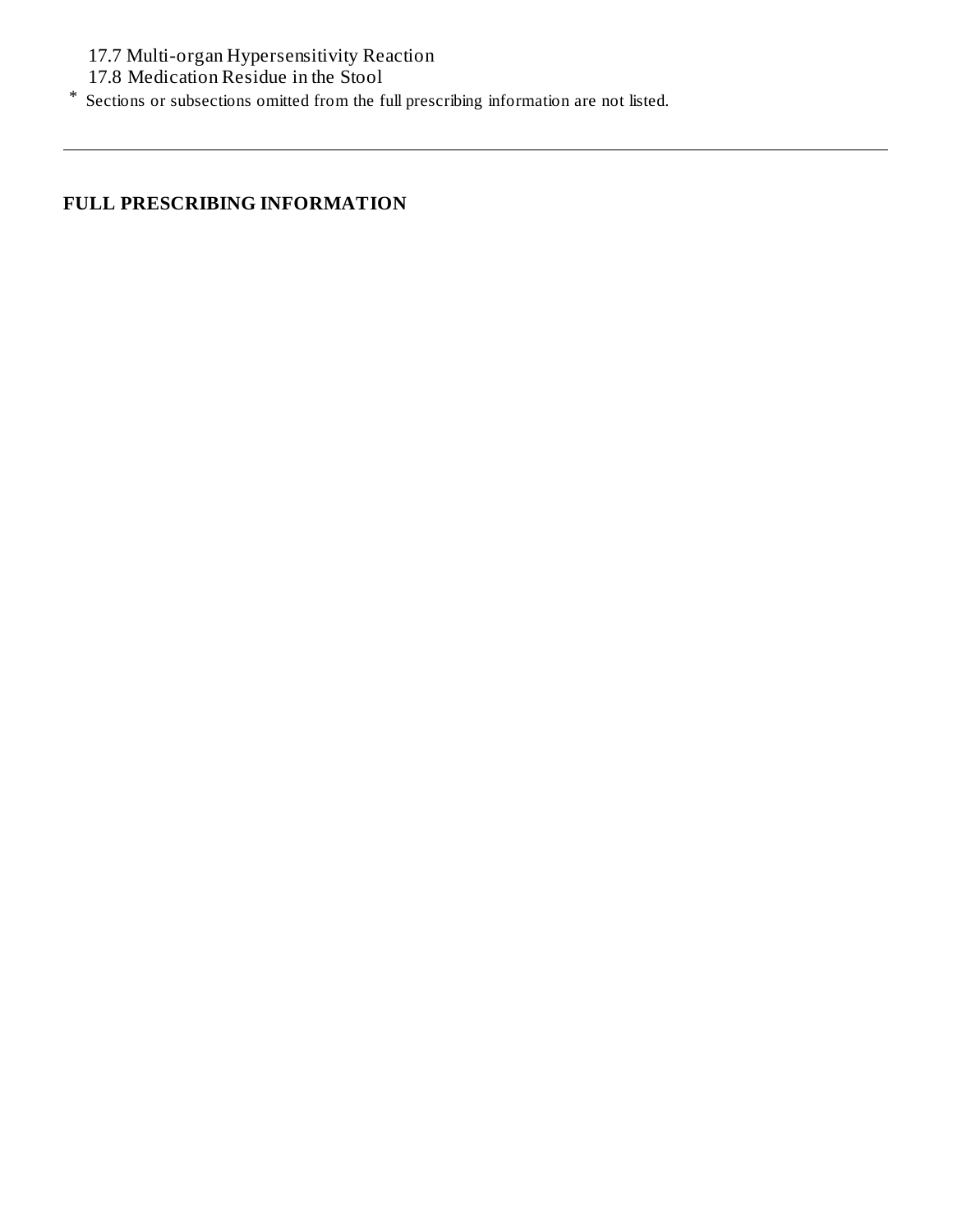#### **WARNING: LIFE THREATENING ADVERSE REACTIONS**

#### **Hepatotoxicity**

*General Population:* **Hepatic failure resulting in fatalities has occurred in patients receiving valproate and its derivatives. Thes e incidents usually have occurred during the first six months of treatment. Serious or fatal hepatotoxicity may be preceded by non-specific symptoms such as malais e, weakness, lethargy, facial edema, anorexia, and vomiting. In patients with epilepsy, a loss of s eizure control may also occur. Patients should be monitored clos ely for appearance of thes e symptoms. Serum liver tests should be performed prior to therapy and at frequent intervals thereafter, especially during the first six months** *[see Warnings and Precautions (5.1)]***.**

**Children under the age of two years are at a considerably increas ed risk of developing fatal hepatotoxicity, especially thos e on multiple anticonvulsants, thos e with congenital metabolic disorders, thos e with s evere s eizure disorders accompanied by mental retardation, and thos e with organic brain dis eas e. When divalproex sodium extended-releas e tablets are** used in this patient group, it should be used with extreme caution and as a sole agent. The **benefits of therapy should be weighed against the risks. The incidence of fatal hepatotoxicity decreas es considerably in progressively older patient groups.**

*Patients with Mitochondrial Disease:* **There is an increas ed risk of valproate-induced acute liver failure and resultant deaths in patients with hereditary neurometabolic syndromes caus ed by DNA mutations of the mitochondrial DNA Polymeras e γ (POLG) gene (e.g. Alpers Huttenlocher Syndrome). Divalproex sodium extended-releas e tablets are contraindicated in patients known to have mitochondrial disorders caus ed by POLG mutations and children under two years of age who are clinically suspected of having a mitochondrial disorder** *[see Contraindications (4)]***. In patients over two years of age who are clinically suspected of having a hereditary mitochondrial dis eas e, divalproex sodium extended-releas e tablets should only be us ed after other anticonvulsants have failed. This older group of patients should be clos ely monitored during treatment with divalproex sodium extended-releas e tablets for the development of acute liver injury with regular clinical ass essments and s erum liver testing. POLG mutation s creening should be performed in accordance with current clinical practice** *[see Warnings and Precautions (5.1)]***.**

#### **Fetal Risk**

**Valproate can caus e major congenital malformations, particularly neural tube defects (e.g., spina bifida). In addition, valproate can caus e decreas ed IQ s cores following** *in utero* **exposure.**

**Valproate is therefore contraindicated in pregnant women treated for prophylaxis of migraine** *[see Contraindications (4)]***. Valproate should only be us ed to treat pregnant women with epilepsy or bipolar disorder if other medications have failed to control their symptoms or are otherwis e unacceptable.**

**Valproate should not be administered to a woman of childbearing potential unless the drug is ess ential to the management of her medical condition. This is especially important when valproate us e is considered for a condition not usually associated with permanent injury or death (e.g., migraine). Women should us e effective contraception while using valproate** *[see Warnings and Precautions (5.2, 5.3, 5.4)]***.**

**A Medication Guide des cribing the risks of valproate is available for patients** *[see Patient Counseling Information (17)]***.**

#### **Pancreatitis**

**Cas es of life-threatening pancreatitis have been reported in both children and adults**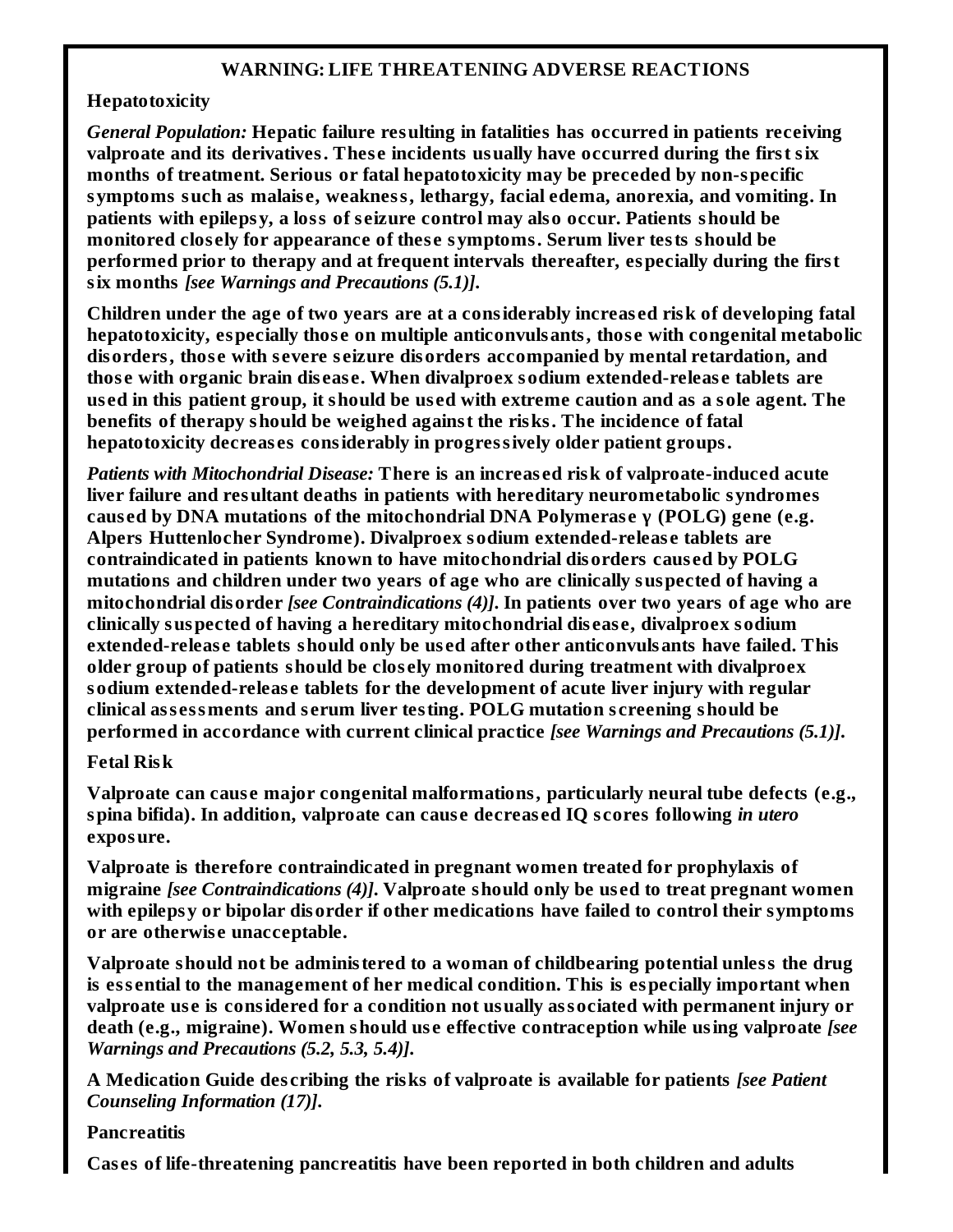**receiving valproate. Some of the cas es have been des cribed as hemorrhagic with a rapid progression from initial symptoms to death. Cas es have been reported shortly after initial us e as well as after s everal years of us e. Patients and guardians should be warned that abdominal pain, naus ea, vomiting and/or anorexia can be symptoms of pancreatitis that require prompt medical evaluation. If pancreatitis is diagnos ed, valproate should ordinarily be dis continued. Alternative treatment for the underlying medical condition should be initiated as clinically indicated** *[see Warnings and Precautions (5.5)]***.**

## **1.1 Mania**

Divalproex sodium extended-release tablets are a valproate and are indicated for the treatment of acute manic or mixed episodes associated with bipolar disorder, with or without psychotic features. A manic episode is a distinct period of abnormally and persistently elevated, expansive, or irritable mood. Typical symptoms of mania include pressure of speech, motor hyperactivity, reduced need for sleep, flight of ideas, grandiosity, poor judgment, aggressiveness, and possible hostility. A mixed episode is characterized by the criteria for a manic episode in conjunction with those for a major depressive episode (depressed mood, loss of interest or pleasure in nearly all activities).

The efficacy of divalproex sodium extended-release tablets are based in part on studies of divalproex sodium tablets in this indication, and was confirmed in a 3-week trial with patients meeting DSM-IV TR criteria for bipolar I disorder, manic or mixed type, who were hospitalized for acute mania *[see Clinical Studies (14.1)]*.

The effectiveness of valproate for long-term use in mania, i.e., more than 3 weeks, has not been demonstrated in controlled clinical trials. Therefore, healthcare providers who elect to use divalproex sodium extended-release tablets for extended periods should continually reevaluate the long-term riskbenefits of the drug for the individual patient.

## **1.2 Epilepsy**

Divalproex sodium extended-release tablets are indicated as monotherapy and adjunctive therapy in the treatment of adult patients and pediatric patients down to the age of 10 years with complex partial seizures that occur either in isolation or in association with other types of seizures. Divalproex sodium extended-release tablets are also indicated for use as sole and adjunctive therapy in the treatment of simple and complex absence seizures in adults and children 10 years of age or older, and adjunctively in adults and children 10 years of age or older with multiple seizure types that include absence seizures.

Simple absence is defined as very brief clouding of the sensorium or loss of consciousness accompanied by certain generalized epileptic discharges without other detectable clinical signs. Complex absence is the term used when other signs are also present.

## **1.3 Migraine**

Divalproex sodium extended-release tablets are indicated for prophylaxis of migraine headaches. There is no evidence that divalproex sodium extended-release tablets are useful in the acute treatment of migraine headaches.

## **1.4 Important Limitations**

Because of the risk to the fetus of decreased IQ, neural tube defects, and other major congenital malformations, which may occur very early in pregnancy, valproate should not be administered to a woman of childbearing potential unless the drug is essential to the management of her medical condition *[see Warnings and Precautions (5.2, 5.3, 5.4)*, *Use in Specific Populations (8.1), and Patient Counseling Information (17.3)]*.

Divalproex sodium extended-release tablets are contraindicated for prophylaxis of migraine headaches in women who are pregnant.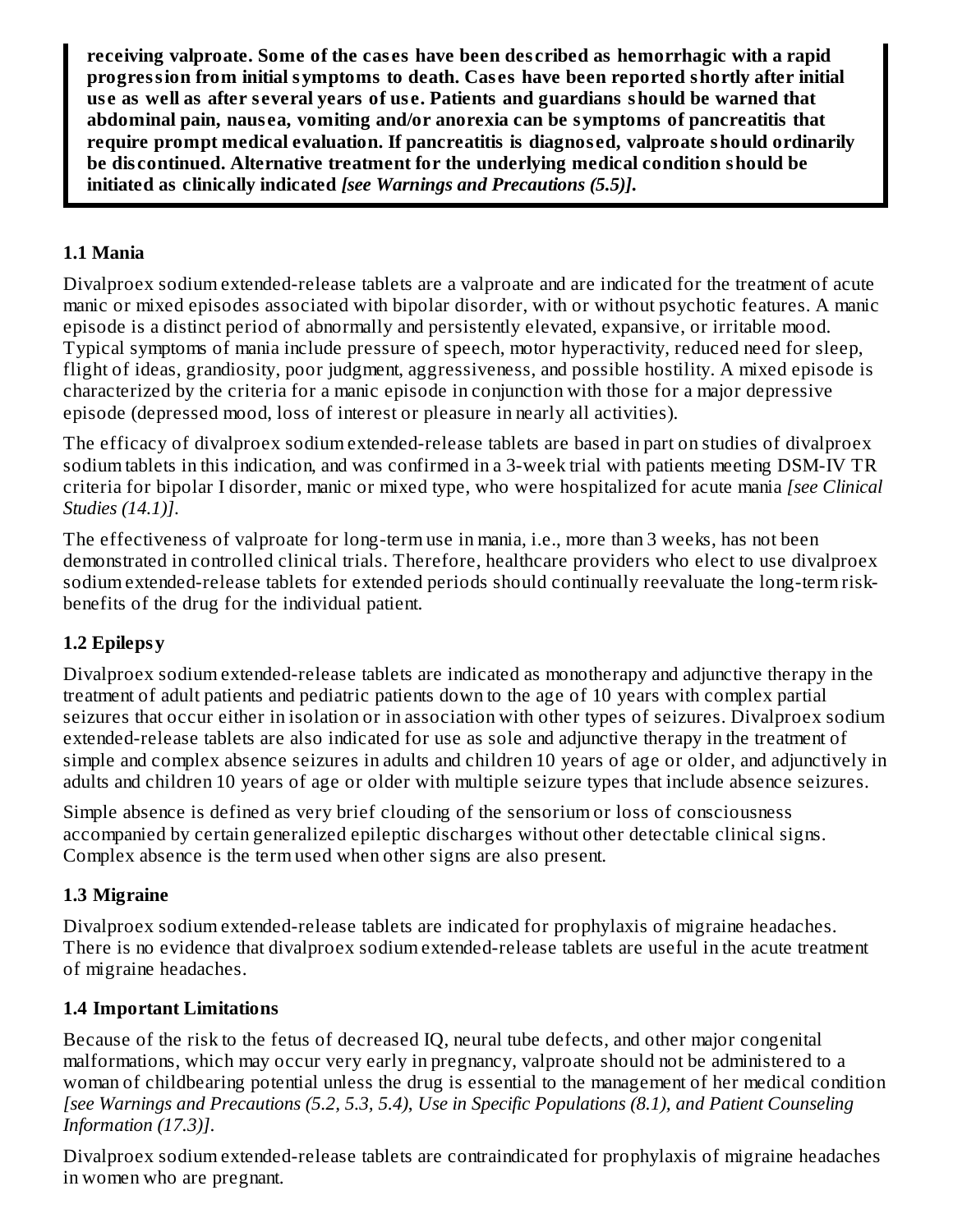## **2 DOSAGE AND ADMINISTRATION**

Divalproex sodium extended-release tablets are an extended-release product intended for once-a-day oral administration. Divalproex sodium extended-release tablets should be swallowed whole and should not be crushed or chewed.

#### **2.1 Mania**

Divalproex sodium extended-release tablets are administered orally. The recommended initial dose is 25 mg/kg/day given once daily. The dose should be increased as rapidly as possible to achieve the lowest therapeutic dose which produces the desired clinical effect or the desired range of plasma concentrations. In a placebo-controlled clinical trial of acute mania or mixed type, patients were dosed to a clinical response with a trough plasma concentration between 85 and 125 mcg/mL. The maximum recommended dosage is 60 mg/kg/day.

There is no body of evidence available from controlled trials to guide a clinician in the longer term management of a patient who improves during divalproex sodium extended-release tablets treatment of an acute manic episode. While it is generally agreed that pharmacological treatment beyond an acute response in mania is desirable, both for maintenance of the initial response and for prevention of new manic episodes, there are no data to support the benefits of divalproex sodium extended-release tablets in such longer-term treatment (i.e., beyond 3 weeks).

## **2.2 Epilepsy**

Divalproex sodium extended-release tablets are administered orally, and must be swallowed whole. As divalproex sodium extended-release tablets dosage is titrated upward, concentrations of clonazepam, diazepam, ethosuximide, lamotrigine, tolbutamide, phenobarbital, carbamazepine, and/or phenytoin may be affected *[see Drug Interactions (7.2)]*.

## **Complex Partial Seizures**

For adults and children 10 years of age or older.

#### Monotherapy (Initial Therapy)

Divalproex sodium extended-release tablets has not been systematically studied as initial therapy. Patients should initiate therapy at 10 to 15 mg/kg/day. The dosage should be increased by 5 to 10 mg/kg/week to achieve optimal clinical response. Ordinarily, optimal clinical response is achieved at daily doses below 60 mg/kg/day. If satisfactory clinical response has not been achieved, plasma levels should be measured to determine whether or not they are in the usually accepted therapeutic range (50 to 100 mcg/mL). No recommendation regarding the safety of valproate for use at doses above 60 mg/kg/day can be made.

The probability of thrombocytopenia increases significantly at total trough valproate plasma concentrations above 110 mcg/mL in females and 135 mcg/mL in males. The benefit of improved seizure control with higher doses should be weighed against the possibility of a greater incidence of adverse reactions.

#### Conversion to Monotherapy

Patients should initiate therapy at 10 to 15 mg/kg/day. The dosage should be increased by 5 to 10 mg/kg/week to achieve optimal clinical response. Ordinarily, optimal clinical response is achieved at daily doses below 60 mg/kg/day. If satisfactory clinical response has not been achieved, plasma levels should be measured to determine whether or not they are in the usually accepted therapeutic range (50 - 100 mcg/mL). No recommendation regarding the safety of valproate for use at doses above 60 mg/kg/day can be made.

Concomitant antiepilepsy drug (AED) dosage can ordinarily be reduced by approximately 25% every 2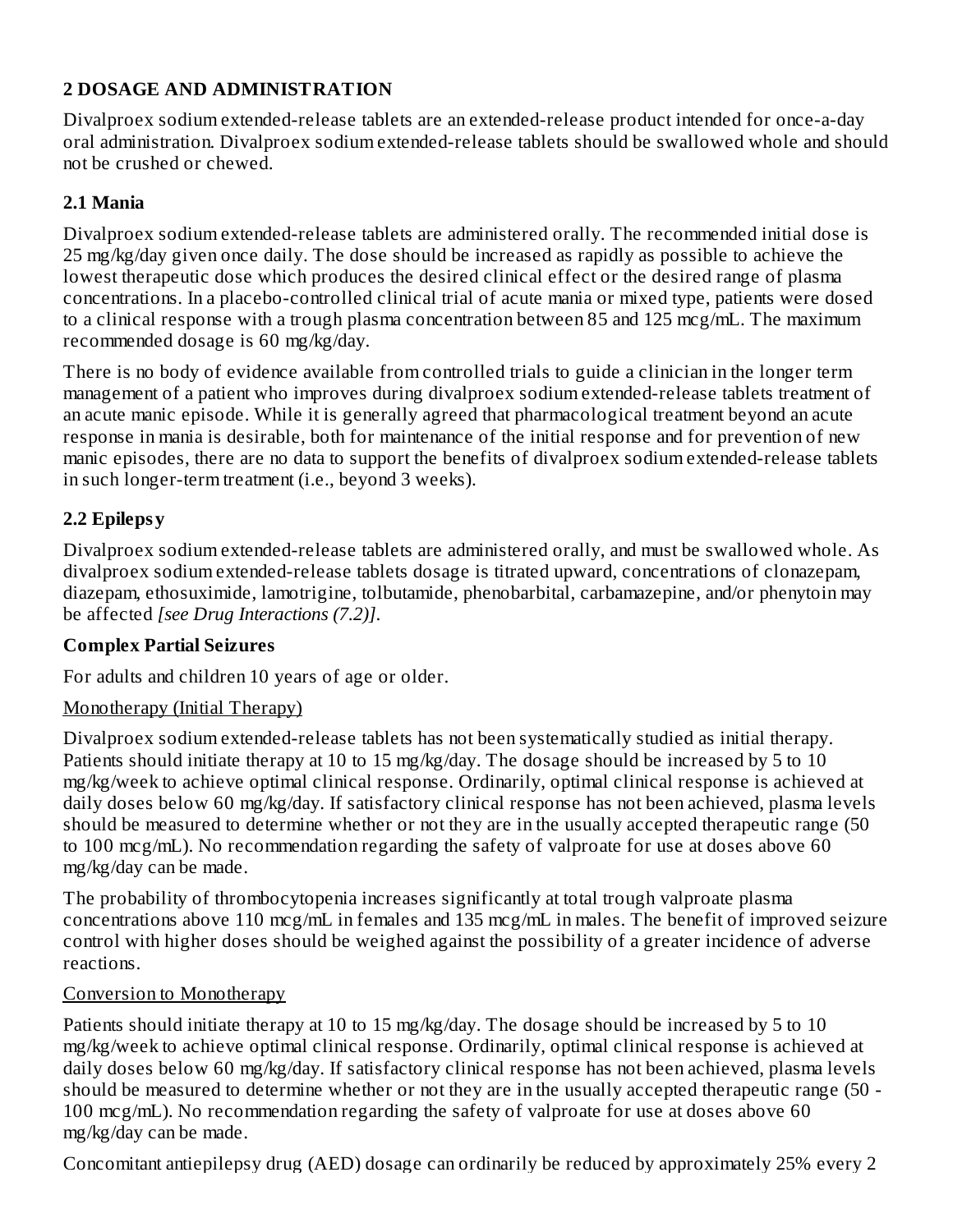weeks. This reduction may be started at initiation of divalproex sodium extended-release tablets therapy, or delayed by 1 to 2 weeks if there is a concern that seizures are likely to occur with a reduction. The speed and duration of withdrawal of the concomitant AED can be highly variable, and patients should be monitored closely during this period for increased seizure frequency.

## Adjunctive Therapy

Divalproex sodium extended-release tablets may be added to the patient's regimen at a dosage of 10 to 15 mg/kg/day. The dosage may be increased by 5 to 10 mg/kg/week to achieve optimal clinical response. Ordinarily, optimal clinical response is achieved at daily doses below 60 mg/kg/day. If satisfactory clinical response has not been achieved, plasma levels should be measured to determine whether or not they are in the usually accepted therapeutic range (50 to 100 mcg/mL). No recommendation regarding the safety of valproate for use at doses above 60 mg/kg/day can be made.

In a study of adjunctive therapy for complex partial seizures in which patients were receiving either carbamazepine or phenytoin in addition to valproate, no adjustment of carbamazepine or phenytoin dosage was needed *[see Clinical Studies (14.2)]*. However, since valproate may interact with these or other concurrently administered AEDs as well as other drugs, periodic plasma concentration determinations of concomitant AEDs are recommended during the early course of therapy *[see Drug Interactions (7)]*.

## **Simple and Complex Abs ence Seizures**

The recommended initial dose is 15 mg/kg/day, increasing at one week intervals by 5 to 10 mg/kg/day until seizures are controlled or side effects preclude further increases. The maximum recommended dosage is 60 mg/kg/day.

A good correlation has not been established between daily dose, serum concentrations, and therapeutic effect. However, therapeutic valproate serum concentration for most patients with absence seizures is considered to range from 50 to 100 mcg/mL. Some patients may be controlled with lower or higher serum concentrations *[see Clinical Pharmacology (12.3)]*.

As divalproex sodium extended-release tablets dosage is titrated upward, blood concentrations of phenobarbital and/or phenytoin may be affected *[see Drug Interactions (7.2)]*.

Antiepilepsy drugs should not be abruptly discontinued in patients in whom the drug is administered to prevent major seizures because of the strong possibility of precipitating status epilepticus with attendant hypoxia and threat to life.

# **2.3 Migraine**

Divalproex sodium extended-release tablets are indicated for prophylaxis of migraine headaches in adults.

The recommended starting dose is 500 mg once daily for 1 week, thereafter increasing to 1000 mg once daily. Although doses other than 1000 mg once daily of divalproex sodium extended-release tablets have not been evaluated in patients with migraine, the effective dose range of divalproex sodium tablets in these patients is 500-1000 mg/day. As with other valproate products, doses of divalproex sodium extended-release tablets should be individualized and dose adjustment may be necessary. If a patient requires smaller dose adjustments than that available with divalproex sodium extended-release tablets, divalproex sodium tablets should be used instead.

#### **2.4 Conversion from Divalproex Sodium Tablets to Divalproex Sodium Extended-Releas e Tablets**

In adult patients and pediatric patients 10 years of age or older with epilepsy previously receiving divalproex sodium tablets, divalproex sodium extended-release tablets should be administered oncedaily using a dose 8 to 20% higher than the total daily dose of divalproex sodium tablets (Table 1). For patients whose divalproex sodium tablets total daily dose cannot be directly converted to divalproex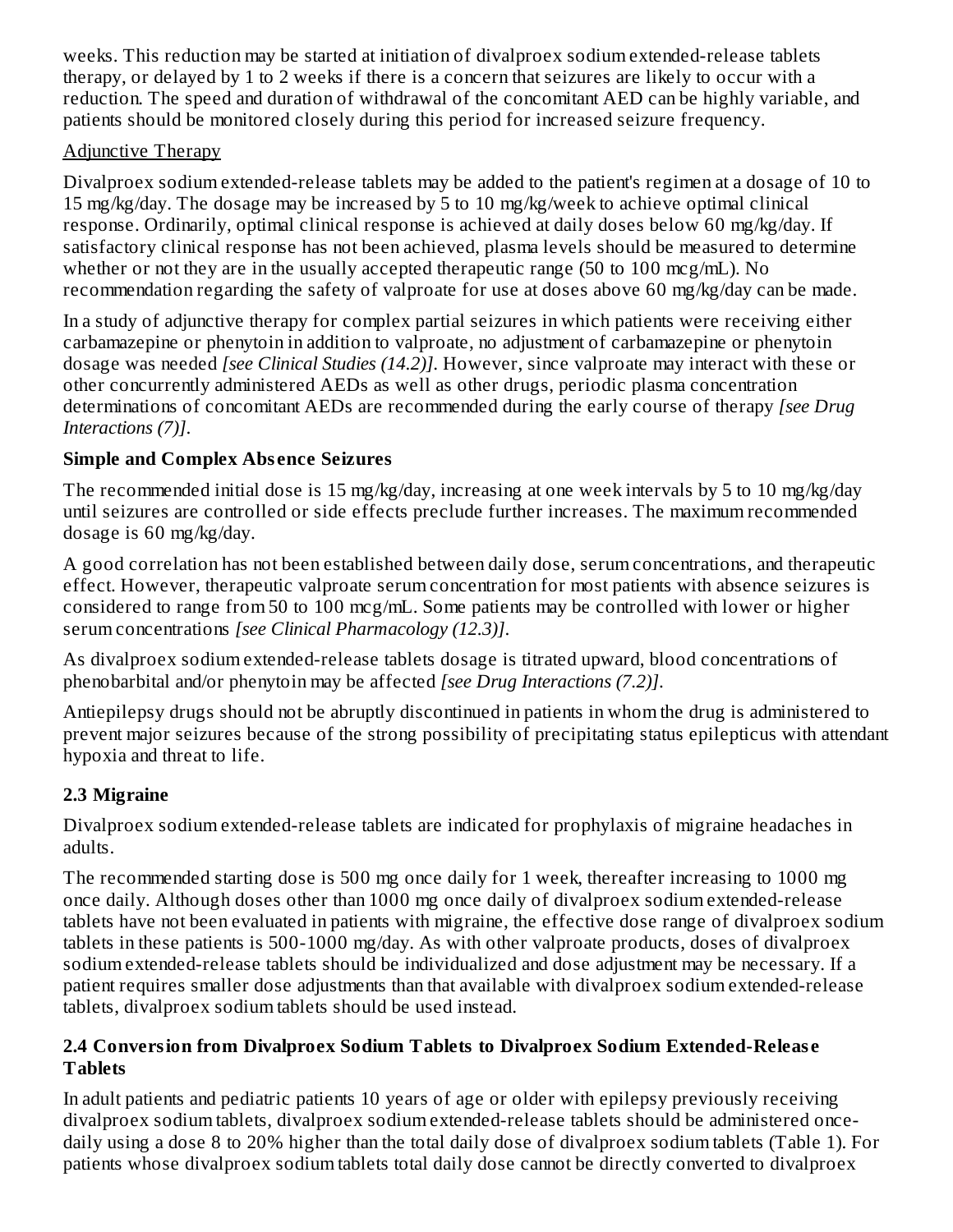sodium extended-release tablets, consideration may be given at the clinician's discretion to increase the patient's divalproex sodium tablets total daily dose to the next higher dosage before converting to the appropriate total daily dose of divalproex sodium extended-release tablets.

| <b>Table 1. Dose Conversion</b>  |                                                   |  |  |
|----------------------------------|---------------------------------------------------|--|--|
| <b>Divalproex Sodium Tablets</b> | <b>Divalproex Sodium Extended-Release Tablets</b> |  |  |
| <b>Total Daily Dose (mg)</b>     | (mg)                                              |  |  |
| $500* - 625$                     | 750                                               |  |  |
| $750* - 875$                     | 1000                                              |  |  |
| 1000*-1125                       | 1250                                              |  |  |
| 1250-1375                        | 1500                                              |  |  |
| 1500-1625                        | 1750                                              |  |  |
| 1750                             | 2000                                              |  |  |
| 1875-2000                        | 2250                                              |  |  |
| 2125-2250                        | 2500                                              |  |  |
| 2375                             | 2750                                              |  |  |
| 2500-2750                        | 3000                                              |  |  |
| 2875                             | 3250                                              |  |  |
| 3000-3125                        | 3500                                              |  |  |

These total daily doses of divalproex sodium tablets cannot be directly converted to an 8 to 20% higher total daily dose of divalproex sodium extended-release tablets because the required dosing strengths of divalproex sodium extended-release tablets are not available. Consideration may be given at the clinician's discretion to increase the patient's divalproex sodium tablets total daily dose to the next higher dosage before converting to the appropriate total daily dose of divalproex sodium extendedrelease tablets.

There is insufficient data to allow a conversion factor recommendation for patients with divalproex sodium tablets doses above 3125 mg/day. Plasma valproate  $\mathsf{C}_{\min}$  concentrations for divalproex sodium extended-release tablets on average are equivalent to divalproex sodium tablets, but may vary across patients after conversion. If satisfactory clinical response has not been achieved, plasma levels should be measured to determine whether or not they are in the usually accepted therapeutic range (50 to 100 mcg/mL) *[see Clinical Pharmacology (12.2)]*.

## **2.5 General Dosing Advice**

## Dosing in Elderly Patients

Due to a decrease in unbound clearance of valproate and possibly a greater sensitivity to somnolence in the elderly, the starting dose should be reduced in these patients. Starting doses in the elderly lower than 250 mg can only be achieved by the use of divalproex sodium tablets. Dosage should be increased more slowly and with regular monitoring for fluid and nutritional intake, dehydration, somnolence, and other adverse reactions. Dose reductions or discontinuation of valproate should be considered in patients with decreased food or fluid intake and in patients with excessive somnolence. The ultimate therapeutic dose should be achieved on the basis of both tolerability and clinical response *[see Warnings and Precautions (5.15), Use in Specific Populations (8.5) and Clinical Pharmacology (12.3)]*.

#### Dose-Related Adverse Reactions

The frequency of adverse effects (particularly elevated liver enzymes and thrombocytopenia) may be dose-related. The probability of thrombocytopenia appears to increase significantly at total valproate concentrations of ≥ 110 mcg/mL (females) or ≥ 135 mcg/mL (males) *[see Warnings and Precautions (5.9)]*. The benefit of improved therapeutic effect with higher doses should be weighed against the possibility of a greater incidence of adverse reactions.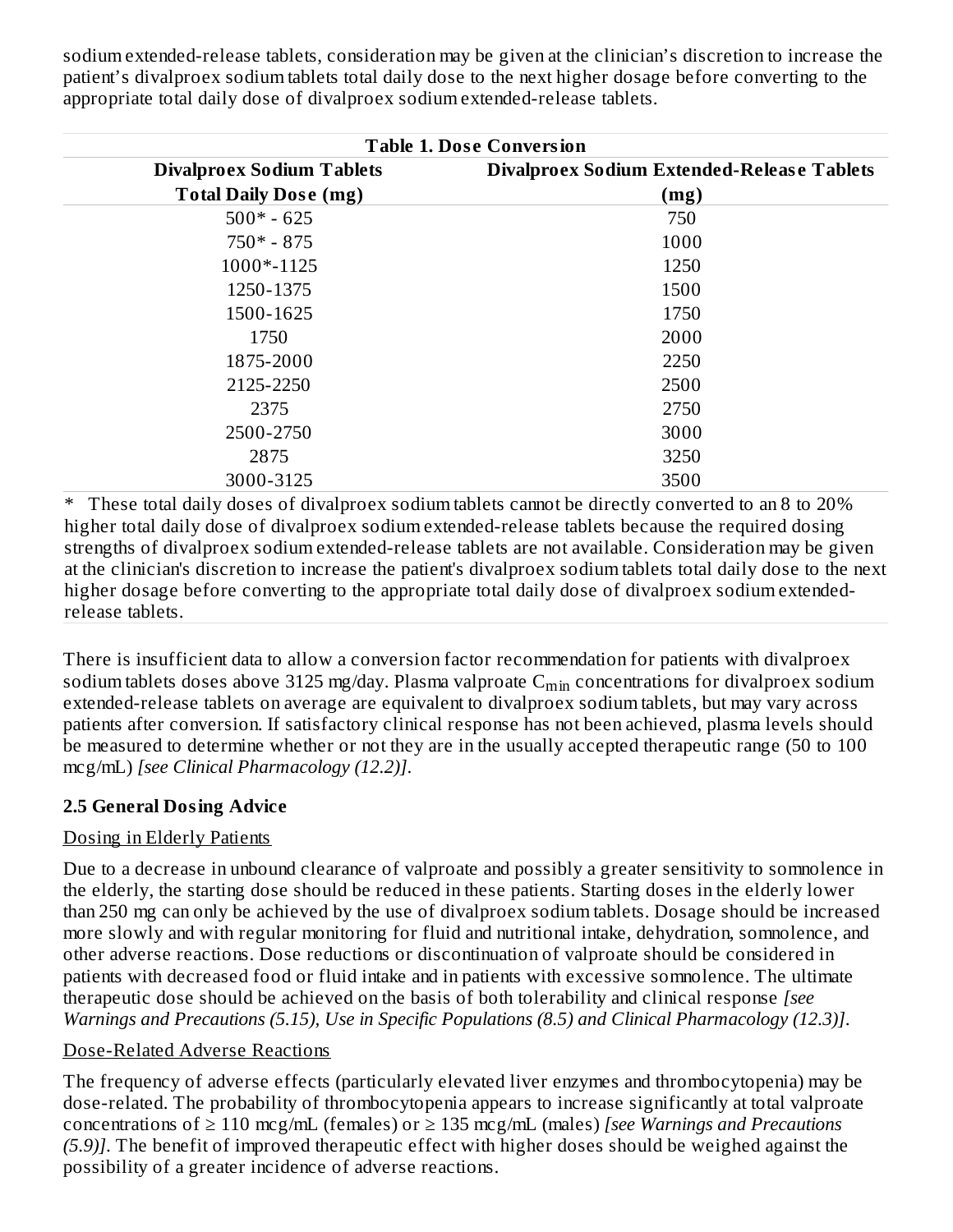#### G.I. Irritation

Patients who experience G.I. irritation may benefit from administration of the drug with food or by slowly building up the dose from an initial low level.

#### **Compliance**

Patients should be informed to take divalproex sodium extended-release tablets every day as prescribed. If a dose is missed it should be taken as soon as possible, unless it is almost time for the next dose. If a dose is skipped, the patient should not double the next dose.

## **3 DOSAGE FORMS AND STRENGTHS**

Divalproex sodium extended-release tablets 250 mg are available as white ovaloid tablets with the "a" logo and the code (HF). Each divalproex sodium extended-release tablet contain divalproex sodium equivalent to 250 mg of valproic acid.

Divalproex sodium extended-release tablets 500 mg are available as gray ovaloid tablets with the "a" logo and the code HC. Each divalproex sodium extended-release tablet contain divalproex sodium equivalent to 500 mg of valproic acid.

## **4 CONTRAINDICATIONS**

- Divalproex sodium extended-release tablets should not be administered to patients with hepatic disease or significant hepatic dysfunction *[see Warnings and Precautions (5.1)].*
- Divalproex sodium extended-release tablets are contraindicated in patients known to have mitochondrial disorders caused by mutations in mitochondrial DNA polymerase γ (POLG; e.g., Alpers-Huttenlocher Syndrome) and children under two years of age who are suspected of having a POLG-related disorder *[see Warnings and Precautions (5.1)]*.
- Divalproex sodium extended-release tablets are contraindicated in patients with known hypersensitivity to the drug *[see Warnings and Precautions (5.13)].*
- Divalproex sodium extended-release tablets are contraindicated in patients with known urea cycle disorders *[see Warnings and Precautions (5.6)].*
- Divalproex sodium extended-release tablets are contraindicated for use in prophylaxis of migraine headaches in pregnant women *[see Warnings and Precautions (5.3) and Use in Specific Populations (8.1)]*.

## **5.1 Hepatotoxicity**

## General Information on Hepatotoxicity

Hepatic failure resulting in fatalities has occurred in patients receiving valproate. These incidents usually have occurred during the first six months of treatment. Serious or fatal hepatotoxicity may be preceded by non-specific symptoms such as malaise, weakness, lethargy, facial edema, anorexia, and vomiting. In patients with epilepsy, a loss of seizure control may also occur. Patients should be monitored closely for appearance of these symptoms. Serum liver tests should be performed prior to therapy and at frequent intervals thereafter, especially during the first six months. However, healthcare providers should not rely totally on serum biochemistry since these tests may not be abnormal in all instances, but should also consider the results of careful interim medical history and physical examination.

Caution should be observed when administering valproate products to patients with a prior history of hepatic disease. Patients on multiple anticonvulsants, children, those with congenital metabolic disorders, those with severe seizure disorders accompanied by mental retardation, and those with organic brain disease may be at particular risk. See below, "Patients with Known or Suspected Mitochondrial Disease."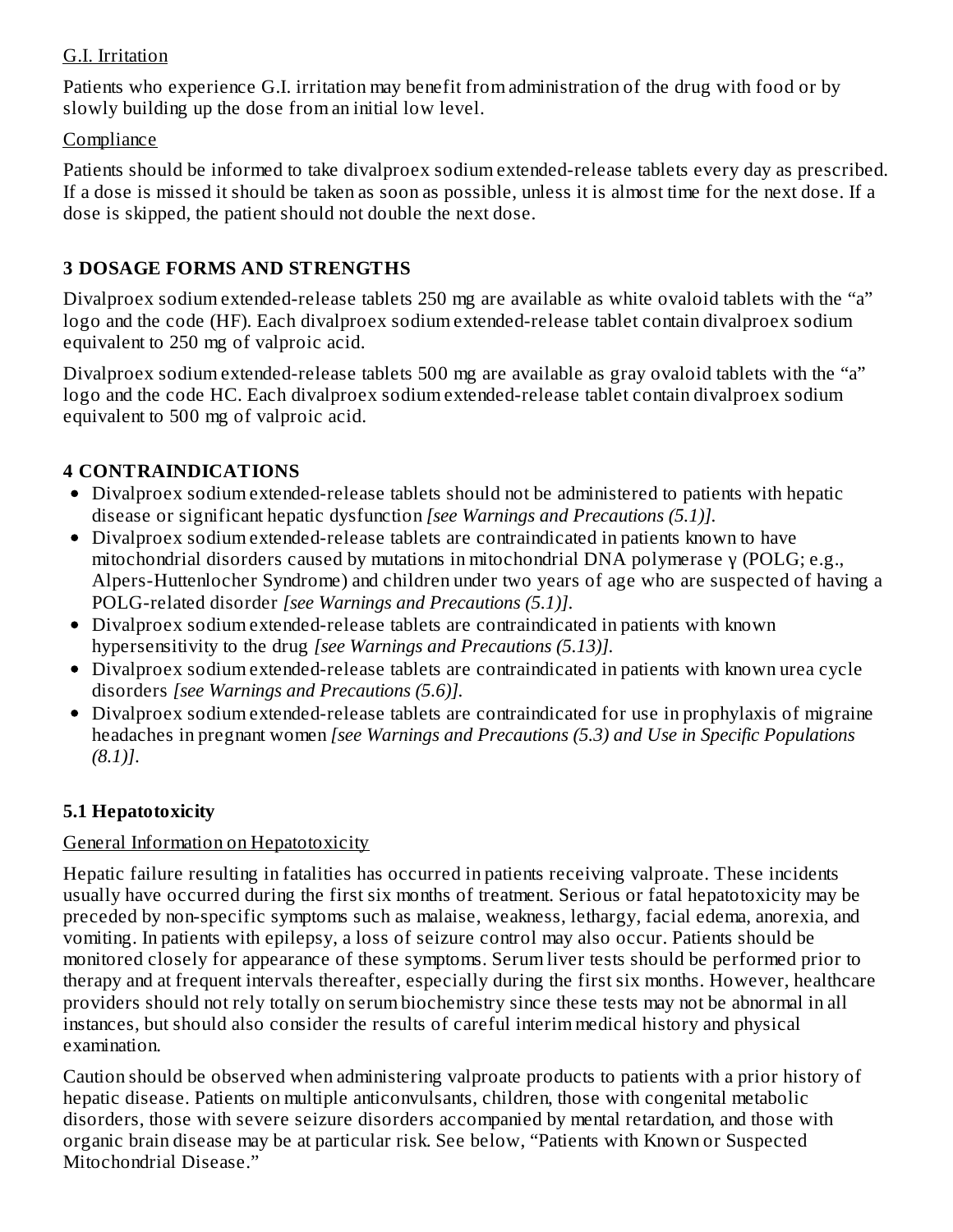Experience has indicated that children under the age of two years are at a considerably increased risk of developing fatal hepatotoxicity, especially those with the aforementioned conditions. When divalproex sodium extended-release tablets are used in this patient group, it should be used with extreme caution and as a sole agent. The benefits of therapy should be weighed against the risks. In progressively older patient groups experience in epilepsy has indicated that the incidence of fatal hepatotoxicity decreases considerably.

## Patients with Known or Suspected Mitochondrial Disease

Divalproex sodium extended-release tablets are contraindicated in patients known to have mitochondrial disorders caused by POLG mutations and children under two years of age who are clinically suspected of having a mitochondrial disorder *[see Contraindications (4)]*. Valproate-induced acute liver failure and liver-related deaths have been reported in patients with hereditary neurometabolic syndromes caused by mutations in the gene for mitochondrial DNA polymerase γ (POLG) (e.g., Alpers-Huttenlocher Syndrome) at a higher rate than those without these syndromes. Most of the reported cases of liver failure in patients with these syndromes have been identified in children and adolescents.

POLG-related disorders should be suspected in patients with a family history or suggestive symptoms of a POLG-related disorder, including but not limited to unexplained encephalopathy, refractory epilepsy (focal, myoclonic), status epilepticus at presentation, developmental delays, psychomotor regression, axonal sensorimotor neuropathy, myopathy cerebellar ataxia, opthalmoplegia, or complicated migraine with occipital aura. POLG mutation testing should be performed in accordance with current clinical practice for the diagnostic evaluation of such disorders. The A467T and W748S mutations are present in approximately 2/3 of patients with autosomal recessive POLG-related disorders.

In patients over two years of age who are clinically suspected of having a hereditary mitochondrial disease, divalproex sodium extended-release tablets should only be used after other anticonvulsants have failed. This older group of patients should be closely monitored during treatment with divalproex sodium extended-release tablets for the development of acute liver injury with regular clinical assessments and serum liver test monitoring.

The drug should be discontinued immediately in the presence of significant hepatic dysfunction, suspected or apparent. In some cases, hepatic dysfunction has progressed in spite of discontinuation of drug *[see Boxed Warning and Contraindications (4)]*.

# **5.2 Birth Defects**

Valproate can cause fetal harm when administered to a pregnant woman. Pregnancy registry data show that maternal valproate use can cause neural tube defects and other structural abnormalities (e.g., craniofacial defects, cardiovascular malformations and malformations involving various body systems). The rate of congenital malformations among babies born to mothers using valproate is about four times higher than the rate among babies born to epileptic mothers using other anti-seizure monotherapies. Evidence suggests that folic acid supplementation prior to conception and during the first trimester of pregnancy decreases the risk for congenital neural tube defects in the general population.

# **5.3 Decreas ed IQ Following** *in utero* **Exposure**

Valproate can cause decreased IQ scores following *in utero* exposure. Published epidemiological studies have indicated that children exposed to valproate *in utero* have lower cognitive test scores than children exposed *in utero* to either another antiepileptic drug or to no antiepileptic drugs. The largest of these studies<sup>1</sup> is a prospective cohort study conducted in the United States and United Kingdom that found that children with prenatal exposure to valproate (n=62) had lower IQ scores at age 6 (97 [95% C.I. 94-101]) than children with prenatal exposure to the other antiepileptic drug monotherapy treatments evaluated: lamotrigine (108 [95% C.I. 105–110]), carbamazepine (105 [95% C.I. 102–108]), and phenytoin (108 [95% C.I. 104–112]). It is not known when during pregnancy cognitive effects in valproate-exposed children occur. Because the women in this study were exposed to antiepileptic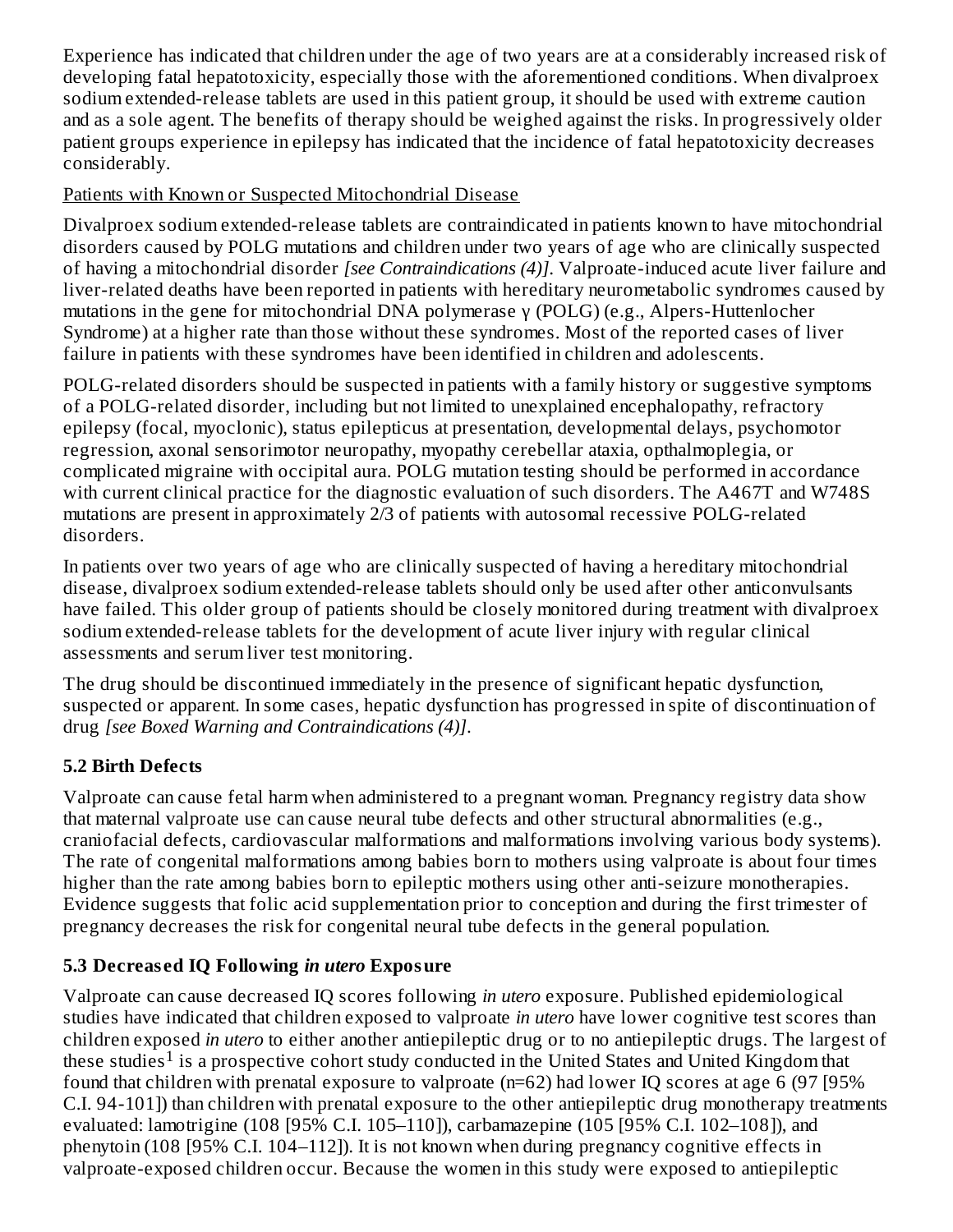drugs throughout pregnancy, whether the risk for decreased IQ was related to a particular time period during pregnancy could not be assessed.

Although all of the available studies have methodological limitations, the weight of the evidence supports the conclusion that valproate exposure *in utero* can cause decreased IQ in children.

In animal studies, offspring with prenatal exposure to valproate had malformations similar to those seen in humans and demonstrated neurobehavioral deficits *[see Use in Specific Populations (8.1)]*.

Valproate use is contraindicated during pregnancy in women being treated for prophylaxis of migraine headaches. Women with epilepsy or bipolar disorder who are pregnant or who plan to become pregnant should not be treated with valproate unless other treatments have failed to provide adequate symptom control or are otherwise unacceptable. In such women, the benefits of treatment with valproate during pregnancy may still outweigh the risks.

## **5.4 Us e in Women of Childbearing Potential**

Because of the risk to the fetus of decreased IQ and major congenital malformations (including neural tube defects), which may occur very early in pregnancy, valproate should not be administered to a woman of childbearing potential unless the drug is essential to the management of her medical condition. This is especially important when valproate use is considered for a condition not usually associated with permanent injury or death (e.g., migraine). Women should use effective contraception while using valproate. Women who are planning a pregnancy should be counseled regarding the relative risks and benefits of valproate use during pregnancy, and alternative therapeutic options should be considered for these patients *[see Boxed Warning and Use in Specific Populations (8.1)]*.

To prevent major seizures, valproate should not be discontinued abruptly, as this can precipitate status epilepticus with resulting maternal and fetal hypoxia and threat to life.

Evidence suggests that folic acid supplementation prior to conception and during the first trimester of pregnancy decreases the risk for congenital neural tube defects in the general population. It is not known whether the risk of neural tube defects or decreased IQ in the offspring of women receiving valproate is reduced by folic acid supplementation. Dietary folic acid supplementation both prior to conception and during pregnancy should be routinely recommended for patients using valproate.

## **5.5 Pancreatitis**

Cases of life-threatening pancreatitis have been reported in both children and adults receiving valproate. Some of the cases have been described as hemorrhagic with rapid progression from initial symptoms to death. Some cases have occurred shortly after initial use as well as after several years of use. The rate based upon the reported cases exceeds that expected in the general population and there have been cases in which pancreatitis recurred after rechallenge with valproate. In clinical trials, there were 2 cases of pancreatitis without alternative etiology in 2416 patients, representing 1044 patientyears experience. Patients and guardians should be warned that abdominal pain, nausea, vomiting, and/or anorexia can be symptoms of pancreatitis that require prompt medical evaluation. If pancreatitis is diagnosed, divalproex sodium extended-release tablets should ordinarily be discontinued. Alternative treatment for the underlying medical condition should be initiated as clinically indicated *[see Boxed Warning]*.

## **5.6 Urea Cycle Disorders**

Divalproex sodium extended-release tablets are contraindicated in patients with known urea cycle disorders (UCD). Hyperammonemic encephalopathy, sometimes fatal, has been reported following initiation of valproate therapy in patients with urea cycle disorders, a group of uncommon genetic abnormalities, particularly ornithine transcarbamylase deficiency. Prior to the initiation of divalproex sodium extended-release tablets therapy, evaluation for UCD should be considered in the following patients: 1) those with a history of unexplained encephalopathy or coma, encephalopathy associated with a protein load, pregnancy-related or postpartum encephalopathy, unexplained mental retardation, or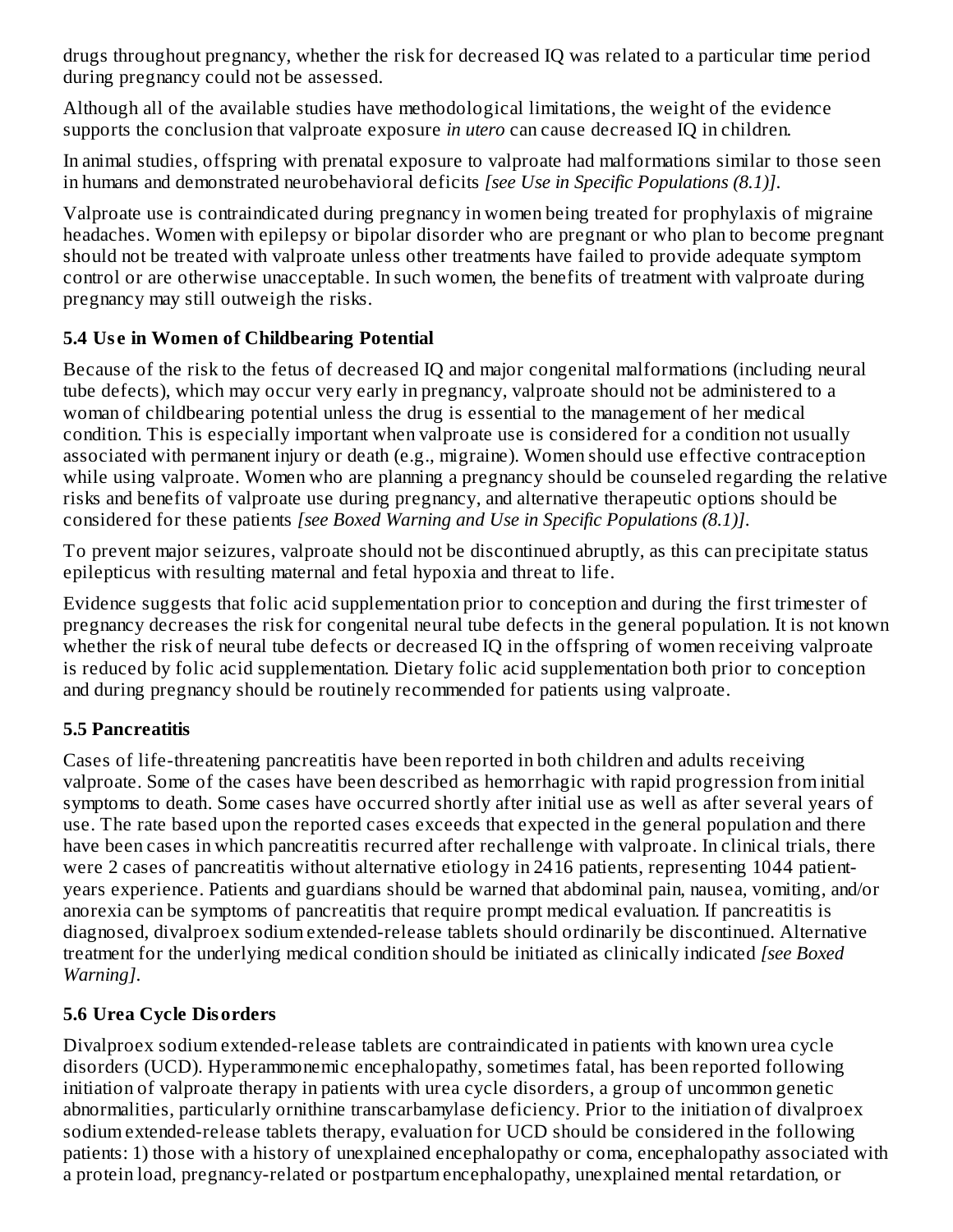history of elevated plasma ammonia or glutamine; 2) those with cyclical vomiting and lethargy, episodic extreme irritability, ataxia, low BUN, or protein avoidance; 3) those with a family history of UCD or a family history of unexplained infant deaths (particularly males); 4) those with other signs or symptoms of UCD. Patients who develop symptoms of unexplained hyperammonemic encephalopathy while receiving valproate therapy should receive prompt treatment (including discontinuation of valproate therapy) and be evaluated for underlying urea cycle disorders *[see Contraindications (4) and Warnings and Precautions (5.11)]*.

# **5.7 Brain Atrophy**

There have been postmarketing reports of reversible and irreversible cerebral and cerebellar atrophy temporally associated with the use of valproate products; in some cases, patients recovered with permanent sequelae. The motor and cognitive functions of patients on valproate should be routinely monitored and drug should be evaluated for continued use in the presence of suspected or apparent signs of brain atrophy.

Reports of cerebral atrophy have also been reported in children who were exposed *in utero* to valproate products *[see Use in Specific Populations (8.1)]*.

## **5.8 Suicidal Behavior and Ideation**

Antiepileptic drugs (AEDs), including divalproex sodium extended-release tablets, increase the risk of suicidal thoughts or behavior in patients taking these drugs for any indication. Patients treated with any AED for any indication should be monitored for the emergence or worsening of depression, suicidal thoughts or behavior, and/or any unusual changes in mood or behavior.

Pooled analyses of 199 placebo-controlled clinical trials (mono- and adjunctive therapy) of 11 different AEDs showed that patients randomized to one of the AEDs had approximately twice the risk (adjusted Relative Risk 1.8, 95% CI:1.2, 2.7) of suicidal thinking or behavior compared to patients randomized to placebo. In these trials, which had a median treatment duration of 12 weeks, the estimated incidence rate of suicidal behavior or ideation among 27,863 AED-treated patients was 0.43%, compared to 0.24% among 16,029 placebo-treated patients, representing an increase of approximately one case of suicidal thinking or behavior for every 530 patients treated. There were four suicides in drug-treated patients in the trials and none in placebo-treated patients, but the number is too small to allow any conclusion about drug effect on suicide.

The increased risk of suicidal thoughts or behavior with AEDs was observed as early as one week after starting drug treatment with AEDs and persisted for the duration of treatment assessed. Because most trials included in the analysis did not extend beyond 24 weeks, the risk of suicidal thoughts or behavior beyond 24 weeks could not be assessed.

The risk of suicidal thoughts or behavior was generally consistent among drugs in the data analyzed. The finding of increased risk with AEDs of varying mechanisms of action and across a range of indications suggests that the risk applies to all AEDs used for any indication. The risk did not vary substantially by age (5-100 years) in the clinical trials analyzed.

Table 2 shows absolute and relative risk by indication for all evaluated AEDs.

| Table 2. Risk by indication for antiepileptic drugs in the pooled analysis                                                                                              |         |                                                                                                                         |                                                                                                       |     |
|-------------------------------------------------------------------------------------------------------------------------------------------------------------------------|---------|-------------------------------------------------------------------------------------------------------------------------|-------------------------------------------------------------------------------------------------------|-----|
| Placebo<br>Drug Patients<br><b>Indication</b><br>with Events<br><b>Patients with</b><br><b>Per 1000</b><br><b>Events Per</b><br><b>1000 Patients</b><br><b>Patients</b> |         | Relative Risk: Incidence of $\vert$<br><b>Events in Drug</b><br><b>Patients/Incidence in</b><br><b>Placebo Patients</b> | <b>Risk Difference:</b><br><b>Additional Drug Patients</b><br>with Events Per 1000<br><b>Patients</b> |     |
| Epilepsy                                                                                                                                                                | $1.0\,$ | 3.4                                                                                                                     | 3.5                                                                                                   | 2.4 |
| Psychiatric                                                                                                                                                             | 5.7     | 8.5                                                                                                                     | 1.5                                                                                                   | 2.9 |
| Other                                                                                                                                                                   | 1.0     | 1.8                                                                                                                     | 1.9                                                                                                   | 0.9 |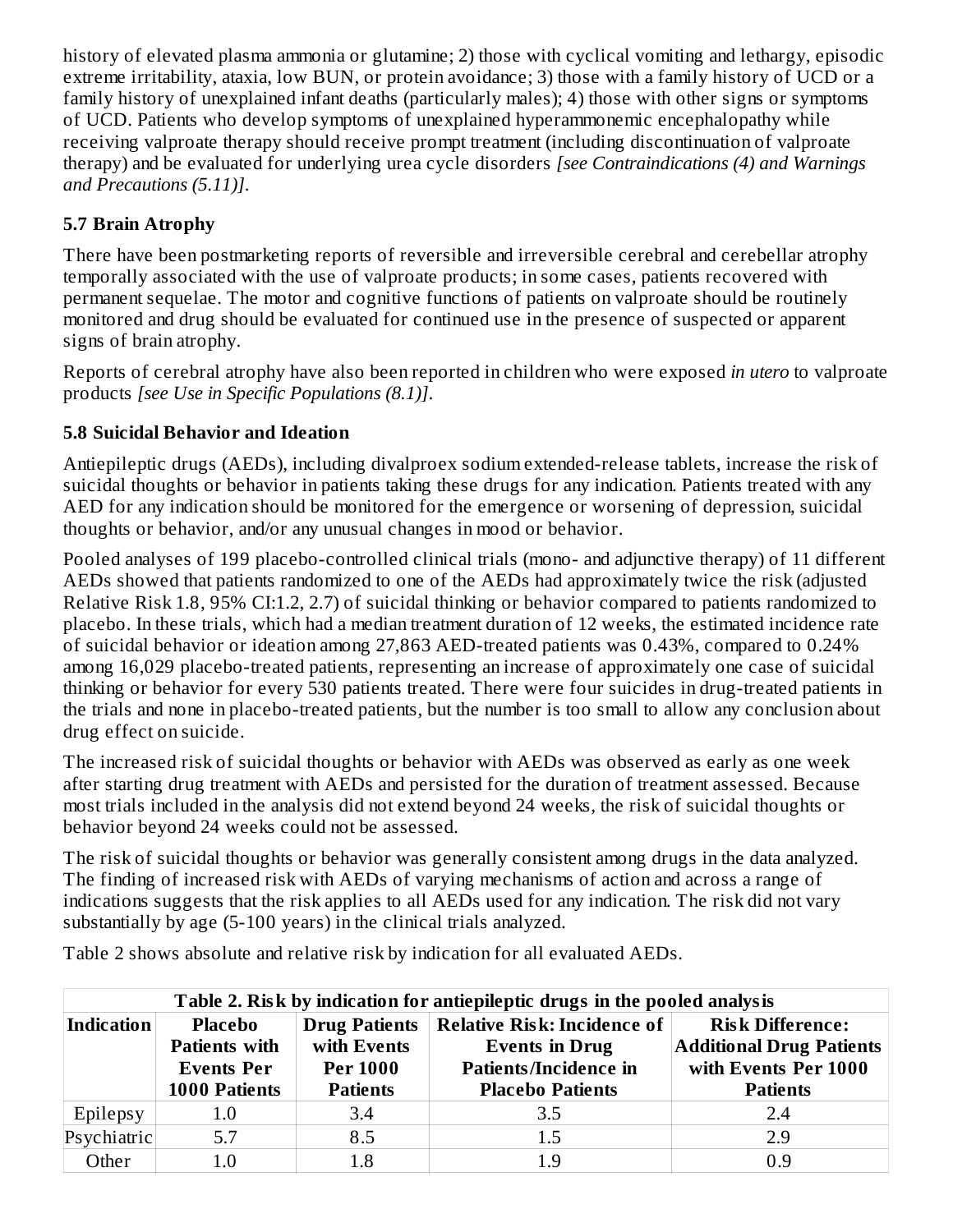| 1 Oldi |
|--------|
|--------|

The relative risk for suicidal thoughts or behavior was higher in clinical trials for epilepsy than in clinical trials for psychiatric or other conditions, but the absolute risk differences were similar for the epilepsy and psychiatric indications.

Anyone considering prescribing divalproex sodium extended-release tablets or any other AED must balance the risk of suicidal thoughts or behavior with the risk of untreated illness. Epilepsy and many other illnesses for which AEDs are prescribed are themselves associated with morbidity and mortality and an increased risk of suicidal thoughts and behavior. Should suicidal thoughts and behavior emerge during treatment, the prescriber needs to consider whether the emergence of these symptoms in any given patient may be related to the illness being treated.

Patients, their caregivers, and families should be informed that AEDs increase the risk of suicidal thoughts and behavior and should be advised of the need to be alert for the emergence or worsening of the signs and symptoms of depression, any unusual changes in mood or behavior, or the emergence of suicidal thoughts, behavior, or thoughts about self-harm. Behaviors of concern should be reported immediately to healthcare providers.

#### **5.9 Thrombocytopenia**

The frequency of adverse effects (particularly elevated liver enzymes and thrombocytopenia) may be dose-related. In a clinical trial of valproate as monotherapy in patients with epilepsy, 34/126 patients (27%) receiving approximately 50 mg/kg/day on average, had at least one value of platelets  $\leq$  75 x  $10<sup>9</sup>/L$ . Approximately half of these patients had treatment discontinued, with return of platelet counts to normal. In the remaining patients, platelet counts normalized with continued treatment. In this study, the probability of thrombocytopenia appeared to increase significantly at total valproate concentrations of  $\geq$ 110 mcg/mL (females) or  $\geq$  135 mcg/mL (males). The therapeutic benefit which may accompany the higher doses should therefore be weighed against the possibility of a greater incidence of adverse effects.

Because of reports of thrombocytopenia, inhibition of the secondary phase of platelet aggregation, and abnormal coagulation parameters, (e.g., low fibrinogen), platelet counts and coagulation tests are recommended before initiating therapy and at periodic intervals. It is recommended that patients receiving divalproex sodium extended-release tablets be monitored for platelet count and coagulation parameters prior to planned surgery. Evidence of hemorrhage, bruising, or a disorder of hemostasis/coagulation is an indication for reduction of the dosage or withdrawal of therapy.

#### **5.10 Hyperammonemia**

Hyperammonemia has been reported in association with valproate therapy and may be present despite normal liver function tests. In patients who develop unexplained lethargy and vomiting or changes in mental status, hyperammonemic encephalopathy should be considered and an ammonia level should be measured. Hyperammonemia should also be considered in patients who present with hypothermia *[see Warnings and Precautions (5.12)]*. If ammonia is increased, valproate therapy should be discontinued. Appropriate interventions for treatment of hyperammonemia should be initiated, and such patients should undergo investigation for underlying urea cycle disorders *[see Contraindications (4) and Warnings and Precautions (5.6, 5.10)]*.

During the placebo controlled pediatric mania trial, one (1) in twenty (20) adolescents (5%) treated with valproate developed increased plasma ammonia levels compared to no (0) patients treated with placebo.

Asymptomatic elevations of ammonia are more common and when present, require close monitoring of plasma ammonia levels. If the elevation persists, discontinuation of valproate therapy should be considered.

#### **5.11 Hyperammonemia and Encephalopathy associated with Concomitant Topiramate Us e**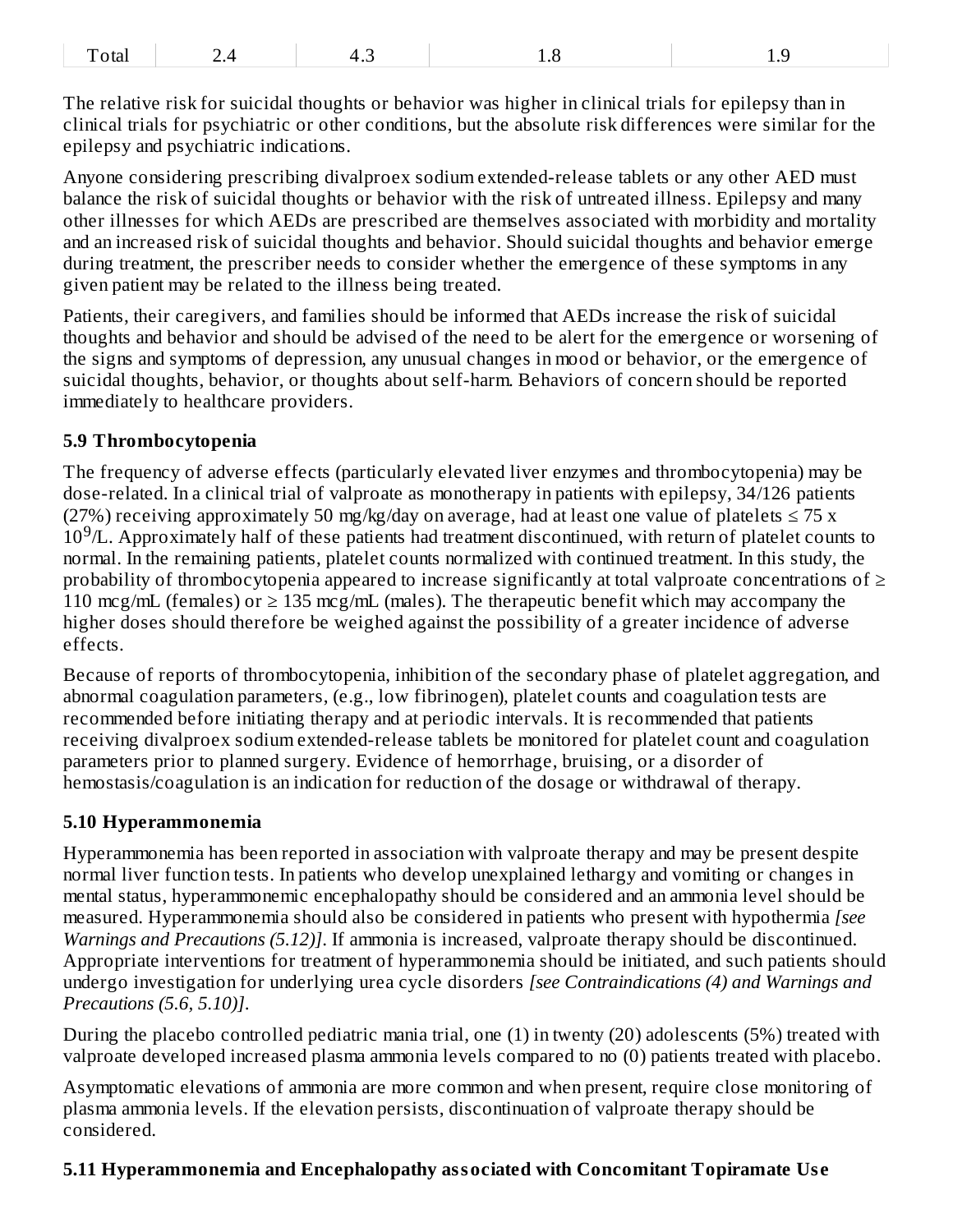Concomitant administration of topiramate and valproate has been associated with hyperammonemia with or without encephalopathy in patients who have tolerated either drug alone. Clinical symptoms of hyperammonemic encephalopathy often include acute alterations in level of consciousness and/or cognitive function with lethargy or vomiting. Hypothermia can also be a manifestation of hyperammonemia *[see Warnings and Precautions (5.12)]*. In most cases, symptoms and signs abated with discontinuation of either drug. This adverse event is not due to a pharmacokinetic interaction. It is not known if topiramate monotherapy is associated with hyperammonemia. Patients with inborn errors of metabolism or reduced hepatic mitochondrial activity may be at an increased risk for hyperammonemia with or without encephalopathy. Although not studied, an interaction of topiramate and valproate may exacerbate existing defects or unmask deficiencies in susceptible persons. In patients who develop unexplained lethargy, vomiting, or changes in mental status, hyperammonemic encephalopathy should be considered and an ammonia level should be measured *[see Contraindications (4) and Warnings and Precautions (5.6, 5.10)]*.

## **5.12 Hypothermia**

Hypothermia, defined as an unintentional drop in body core temperature to < 35°C (95°F), has been reported in association with valproate therapy both in conjunction with and in the absence of hyperammonemia. This adverse reaction can also occur in patients using concomitant topiramate with valproate after starting topiramate treatment or after increasing the daily dose of topiramate *[see Drug Interactions (7.3)]*. Consideration should be given to stopping valproate in patients who develop hypothermia, which may be manifested by a variety of clinical abnormalities including lethargy, confusion, coma, and significant alterations in other major organ systems such as the cardiovascular and respiratory systems. Clinical management and assessment should include examination of blood ammonia levels.

## **5.13 Multi-Organ Hypers ensitivity Reactions**

Multi-organ hypersensitivity reactions have been rarely reported in close temporal association to the initiation of valproate therapy in adult and pediatric patients (median time to detection 21 days: range 1 to 40 days). Although there have been a limited number of reports, many of these cases resulted in hospitalization and at least one death has been reported. Signs and symptoms of this disorder were diverse; however, patients typically, although not exclusively, presented with fever and rash associated with other organ system involvement. Other associated manifestations may include lymphadenopathy, hepatitis, liver function test abnormalities, hematological abnormalities (e.g., eosinophilia, thrombocytopenia, neutropenia), pruritus, nephritis, oliguria, hepato-renal syndrome, arthralgia, and asthenia. Because the disorder is variable in its expression, other organ system symptoms and signs, not noted here, may occur. If this reaction is suspected, valproate should be discontinued and an alternative treatment started. Although the existence of cross sensitivity with other drugs that produce this syndrome is unclear, the experience amongst drugs associated with multi-organ hypersensitivity would indicate this to be a possibility.

# **5.14 Interaction with Carbapenem Antibiotics**

Carbapenem antibiotics (for example, ertapenem, imipenem, meropenem; this is not a complete list) may reduce serum valproate concentrations to subtherapeutic levels, resulting in loss of seizure control. Serum valproate concentrations should be monitored frequently after initiating carbapenem therapy. Alternative antibacterial or anticonvulsant therapy should be considered if serum valproate concentrations drop significantly or seizure control deteriorates *[see Drug Interactions (7.1)]*.

# **5.15 Somnolence in the Elderly**

In a double-blind, multicenter trial of valproate in elderly patients with dementia (mean age  $= 83$  years), doses were increased by 125 mg/day to a target dose of 20 mg/kg/day. A significantly higher proportion of valproate patients had somnolence compared to placebo, and although not statistically significant, there was a higher proportion of patients with dehydration. Discontinuations for somnolence were also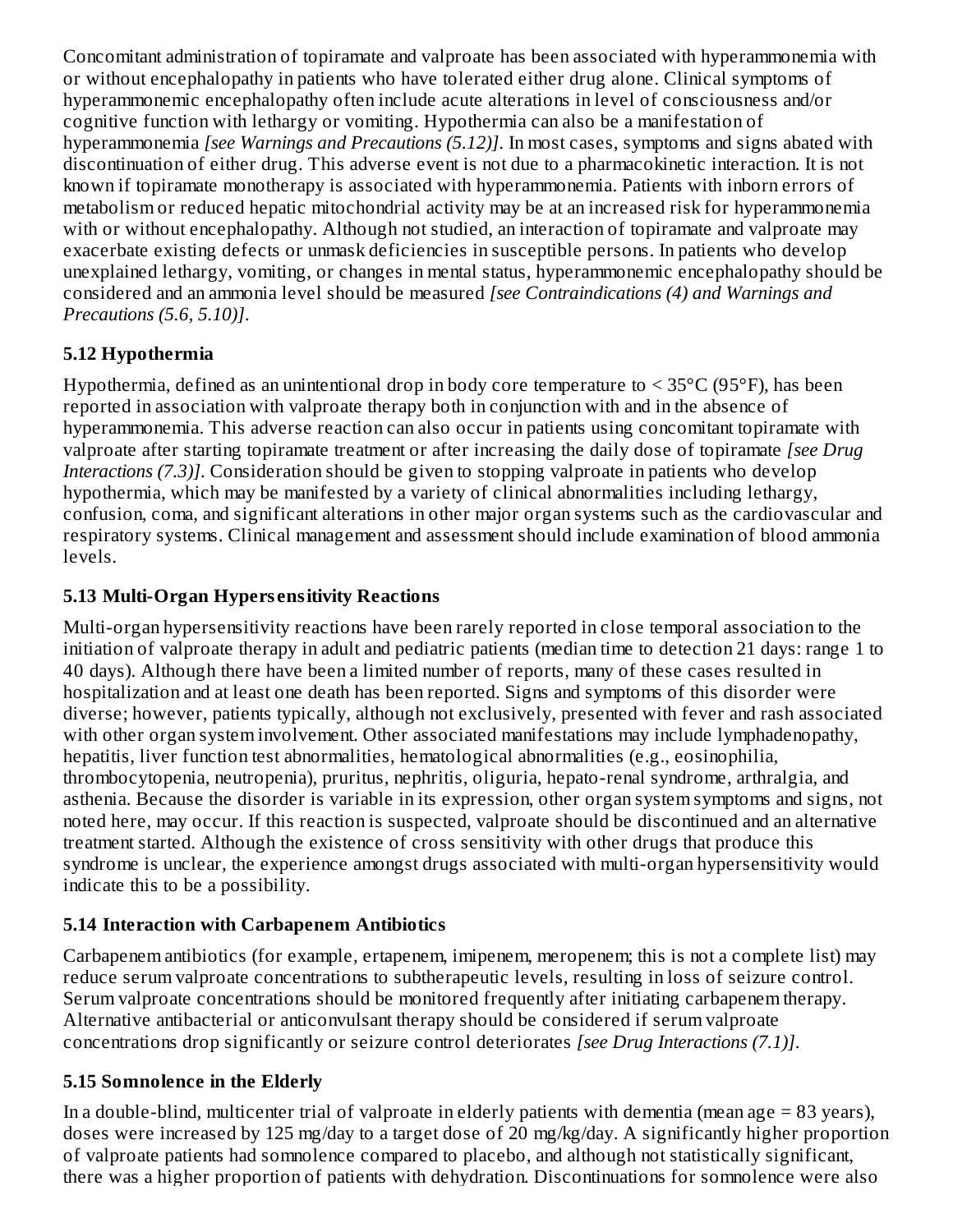significantly higher than with placebo. In some patients with somnolence (approximately one-half), there was associated reduced nutritional intake and weight loss. There was a trend for the patients who experienced these events to have a lower baseline albumin concentration, lower valproate clearance, and a higher BUN. In elderly patients, dosage should be increased more slowly and with regular monitoring for fluid and nutritional intake, dehydration, somnolence, and other adverse reactions. Dose reductions or discontinuation of valproate should be considered in patients with decreased food or fluid intake and in patients with excessive somnolence *[see Dosage and Administration (2.4)]*.

## **5.16 Monitoring: Drug Plasma Concentration**

Since valproate may interact with concurrently administered drugs which are capable of enzyme induction, periodic plasma concentration determinations of valproate and concomitant drugs are recommended during the early course of therapy *[see Drug Interactions (7)]*.

## **5.17 Effect on Ketone and Thyroid Function Tests**

Valproate is partially eliminated in the urine as a keto-metabolite which may lead to a false interpretation of the urine ketone test.

There have been reports of altered thyroid function tests associated with valproate. The clinical significance of these is unknown.

## **5.18 Effect on HIV and CMV Virus es Replication**

There are *in vitro* studies that suggest valproate stimulates the replication of the HIV and CMV viruses under certain experimental conditions. The clinical consequence, if any, is not known. Additionally, the relevance of these *in vitro* findings is uncertain for patients receiving maximally suppressive antiretroviral therapy. Nevertheless, these data should be borne in mind when interpreting the results from regular monitoring of the viral load in HIV infected patients receiving valproate or when following CMV infected patients clinically.

## **5.19 Medication Residue in the Stool**

There have been rare reports of medication residue in the stool. Some patients have had anatomic (including ileostomy or colostomy) or functional gastrointestinal disorders with shortened GI transit times. In some reports, medication residues have occurred in the context of diarrhea. It is recommended that plasma valproate levels be checked in patients who experience medication residue in the stool, and patients' clinical condition should be monitored. If clinically indicated, alternative treatment may be considered.

## **6 ADVERSE REACTIONS**

The following adverse reactions are discussed in greater detail in other sections of the labeling:

Hepatic failure (5.1) Birth defects (5.2) Decreased IQ following *in utero* exposure (5.3) Pancreatitis (5.5) Thrombocytopenia (5.9) Hyperammonemic encephalopathy (5.6, 5.10, 5.11) Multi-organ hypersensitivity reactions (5.13) Somnolence in the elderly (5.15)

Because clinical studies are conducted under widely varying conditions, adverse reaction rates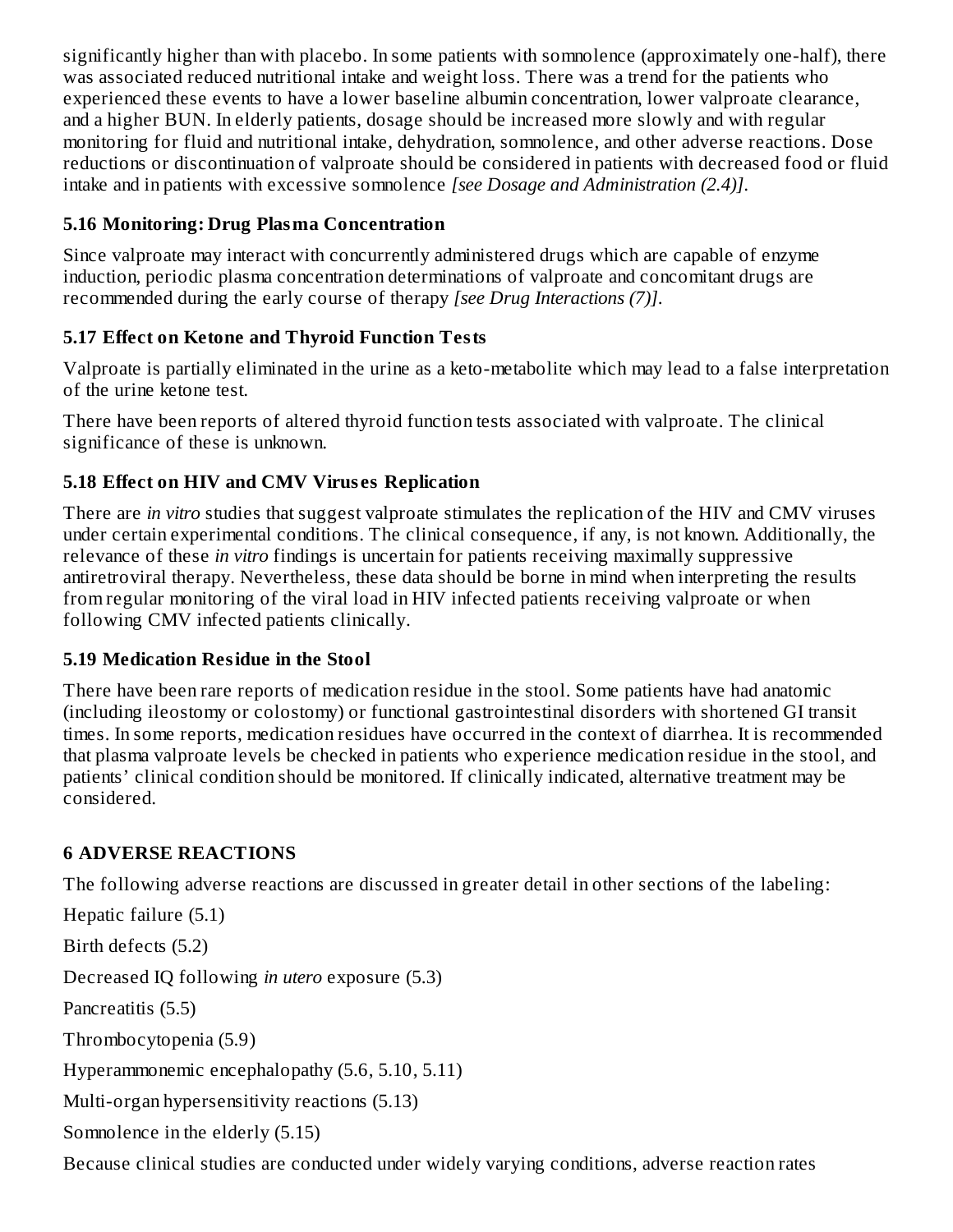observed in the clinical studies of a drug cannot be directly compared to rates in the clinical studies of another drug and may not reflect the rates observed in practice.

Information on pediatric adverse reactions is presented in section 8.

#### **6.1 Mania**

The incidence of treatment-emergent events has been ascertained based on combined data from two three week placebo-controlled clinical trials of divalproex sodium extended-release tablets in the treatment of manic episodes associated with bipolar disorder.

Table 3 summarizes those adverse reactions reported for patients in these trials where the incidence rate in the divalproex sodium extended-release tablets-treated group was greater than 5% and greater than the placebo incidence.

| Table 3. Adverse Reactions Reported by $> 5\%$ of Divalproex Sodium Extended-Release Tablets- $ $<br><b>Treated Patients During Placebo-Controlled Trials of Acute Mania</b> <sup>1</sup> |                                                                                                     |                             |
|-------------------------------------------------------------------------------------------------------------------------------------------------------------------------------------------|-----------------------------------------------------------------------------------------------------|-----------------------------|
| <b>Adverse Event</b>                                                                                                                                                                      | <b>Divalproex Sodium Extended-Release Tablets</b><br>$(n=338)$                                      | <b>Placebo</b><br>$(n=263)$ |
| Somnolence                                                                                                                                                                                | 26%                                                                                                 | 14%                         |
| Dyspepsia                                                                                                                                                                                 | 23%                                                                                                 | 11%                         |
| Nausea                                                                                                                                                                                    | 19%                                                                                                 | 13%                         |
| Vomiting                                                                                                                                                                                  | 13%                                                                                                 | 5%                          |
| Diarrhea                                                                                                                                                                                  | 12%                                                                                                 | 8%                          |
| <b>Dizziness</b>                                                                                                                                                                          | 12%                                                                                                 | 7%                          |
| Pain                                                                                                                                                                                      | 11%                                                                                                 | 10%                         |
| Abdominal pain                                                                                                                                                                            | 10%                                                                                                 | 5%                          |
| Accidental injury                                                                                                                                                                         | 6%                                                                                                  | 5%                          |
| Asthenia                                                                                                                                                                                  | 6%                                                                                                  | 5%                          |
| Pharyngitis                                                                                                                                                                               | 6%                                                                                                  | 5%                          |
|                                                                                                                                                                                           | 1. The following adverse reactions/event occurred at an equal or greater incidence for placebo than |                             |

for divalproex sodium extended-release tablets: headache

The following additional adverse reactions were reported by greater than 1% of the divalproex sodium extended-release tablets-treated patients in controlled clinical trials:

Body as a Whole: Back Pain, Chills, Chills and Fever, Drug Level Increased, Flu Syndrome, Infection, Infection Fungal, Neck Rigidity.

Cardiovascular System: Arrhythmia, Hypertension, Hypotension, Postural Hypotension.

Digestive System: Constipation, Dry Mouth, Dysphagia, Fecal Incontinence, Flatulence, Gastroenteritis, Glossitis, Gum Hemorrhage, Mouth Ulceration.

Hemic and Lymphatic System: Anemia, Bleeding Time Increased, Ecchymosis, Leucopenia.

Metabolic and Nutritional Disorders: Hypoproteinemia, Peripheral Edema.

Musculoskeletal System: Arthrosis, Myalgia.

Nervous System: Abnormal Gait, Agitation, Catatonic Reaction, Dysarthria, Hallucinations, Hypertonia, Hypokinesia, Psychosis, Reflexes Increased, Sleep Disorder, Tardive Dyskinesia, Tremor.

Respiratory System: Hiccup, Rhinitis.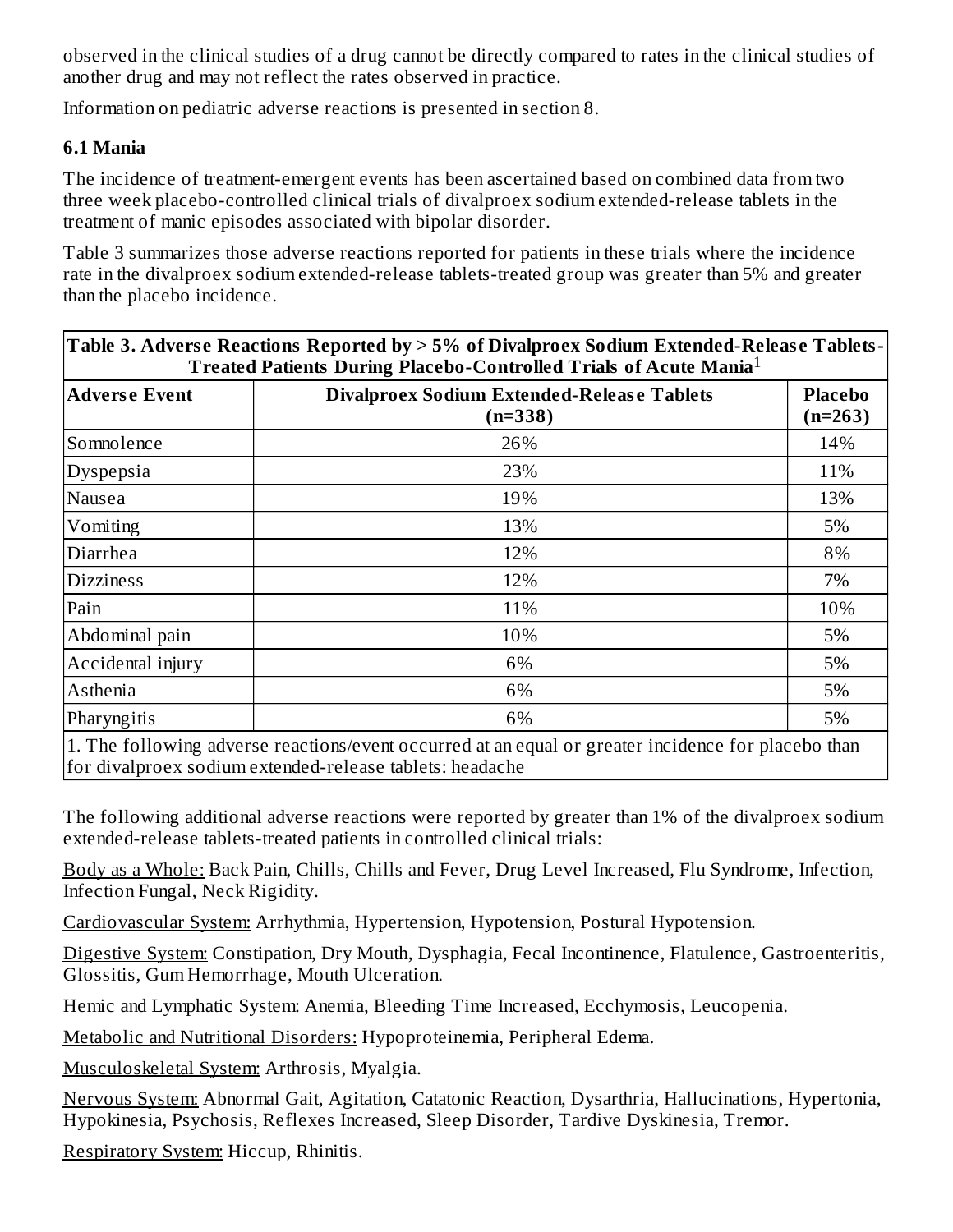Skin and Appendages: Discoid Lupus Erythematosus, Erythema Nodosum, Furunculosis, Maculopapular Rash, Pruritus, Rash, Seborrhea, Sweating, Vesiculobullous Rash.

Special Senses: Conjunctivitis, Dry Eyes, Eye Disorder, Eye Pain, Photophobia, Taste Perversion.

Urogenital System: Cystitis, Urinary Tract Infection, Menstrual Disorder, Vaginitis.

#### **6.2 Epilepsy**

Based on a placebo-controlled trial of adjunctive therapy for treatment of complex partial seizures, divalproex sodium tablets was generally well tolerated with most adverse reactions rated as mild to moderate in severity. Intolerance was the primary reason for discontinuation in the divalproex sodium tablets-treated patients (6%), compared to 1% of placebo-treated patients.

Table 4 lists treatment-emergent adverse reactions which were reported by  $\geq$  5% of divalproex sodium tablets-treated patients and for which the incidence was greater than in the placebo group, in the placebo-controlled trial of adjunctive therapy for treatment of complex partial seizures. Since patients were also treated with other antiepilepsy drugs, it is not possible, in most cases, to determine whether the following adverse reactions can be ascribed to divalproex sodium tablets alone, or the combination of divalproex sodium tablets and other antiepilepsy drugs.

| Placebo-Controlled Trial of Adjunctive Therapy for Complex Partial Seizures<br><b>Body System/Event</b> | <b>Divalproex Sodium Tablets</b> | Placebo (%)      |
|---------------------------------------------------------------------------------------------------------|----------------------------------|------------------|
|                                                                                                         | (%)                              | $(N=70)$         |
|                                                                                                         | $(N=77)$                         |                  |
| <b>Body as a Whole</b>                                                                                  |                                  |                  |
| Headache                                                                                                | 31                               | 21               |
| Asthenia                                                                                                | 27                               | 7                |
| Fever                                                                                                   | 6                                | $\overline{4}$   |
| <b>Gas trointes tinal System</b>                                                                        |                                  |                  |
| Nausea                                                                                                  | 48                               | 14               |
| Vomiting                                                                                                | 27                               | 7                |
| Abdominal pain                                                                                          | 23                               | 6                |
| Diarrhea                                                                                                | 13                               | 6                |
| Anorexia                                                                                                | 12                               | $\boldsymbol{0}$ |
| Dyspepsia                                                                                               | 8                                | $\overline{4}$   |
| Constipation                                                                                            | 5                                | $\mathbf{1}$     |
| <b>Nervous System</b>                                                                                   |                                  |                  |
| Somnolence                                                                                              | 27                               | 11               |
| Tremor                                                                                                  | 25                               | 6                |
| <b>Dizziness</b>                                                                                        | 25                               | 13               |
| Diplopia                                                                                                | 16                               | 9                |
| Amblyopia/Blurred Vision                                                                                | 12                               | $9\,$            |
| Ataxia                                                                                                  | 8                                | $\mathbf{1}$     |
| Nystagmus                                                                                               | 8                                | $\mathbf{1}$     |
| <b>Emotional Lability</b>                                                                               | 6                                | $\overline{4}$   |
| Thinking Abnormal                                                                                       | 6                                | $\boldsymbol{0}$ |
| Amnesia                                                                                                 | 5                                | $\mathbf{1}$     |
| <b>Respiratory System</b>                                                                               |                                  |                  |
| Flu Syndrome                                                                                            | 12                               | 9                |
| Infection                                                                                               | 12                               | 6                |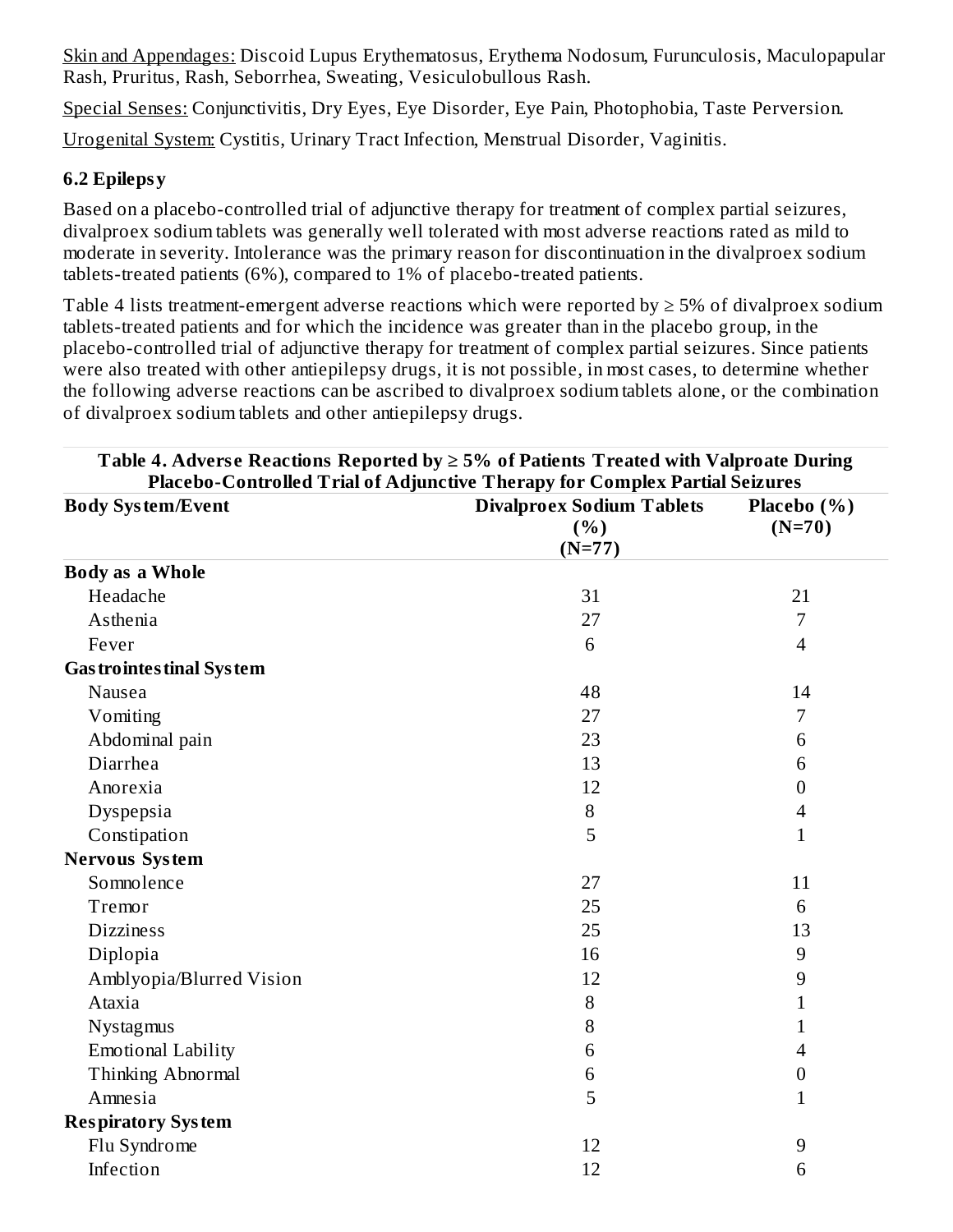| <b>Bronchitis</b> | כ  |  |
|-------------------|----|--|
| Rhinitis          | رس |  |
| Other             |    |  |
| Alopecia          | h  |  |
| Weight Loss       |    |  |

Table 5 lists treatment-emergent adverse reactions which were reported by  $\geq$  5% of patients in the high dose valproate group, and for which the incidence was greater than in the low dose group, in a controlled trial of divalproex sodium tablets monotherapy treatment of complex partial seizures. Since patients were being titrated off another antiepilepsy drug during the first portion of the trial, it is not possible, in many cases, to determine whether the following adverse reactions can be ascribed to divalproex sodium tablets alone, or the combination of valproate and other antiepilepsy drugs.

| Table 5. Adverse Reactions Reported by $\geq$ 5% of Patients in the High Dose Group in the |               |                          |  |
|--------------------------------------------------------------------------------------------|---------------|--------------------------|--|
| Controlled Trial of Valproate Monotherapy for Complex Partial Seizures $^1$                |               |                          |  |
| <b>Body System/Event</b>                                                                   | High Dose (%) | Low Dose $(\% )$         |  |
|                                                                                            | $(n=131)$     | $(n=134)$                |  |
| <b>Body as a Whole</b>                                                                     |               |                          |  |
| Asthenia                                                                                   | 21            | 10                       |  |
| <b>Digestive System</b>                                                                    |               |                          |  |
| Nausea                                                                                     | 34            | 26                       |  |
| Diarrhea                                                                                   | 23            | 19                       |  |
| Vomiting                                                                                   | 23            | 15                       |  |
| Abdominal pain                                                                             | 12            | 9                        |  |
| Anorexia                                                                                   | 11            | $\overline{\mathcal{A}}$ |  |
| Dyspepsia                                                                                  | 11            | 10                       |  |
| <b>Hemic/Lymphatic System</b>                                                              |               |                          |  |
| Thrombocytopenia                                                                           | 24            | $\mathbf{1}$             |  |
| Ecchymosis                                                                                 | 5             | $\overline{4}$           |  |
| <b>Metabolic/Nutritional</b>                                                               |               |                          |  |
| Weight Gain                                                                                | 9             | 4                        |  |
| Peripheral Edema                                                                           | 8             | 3                        |  |
| <b>Nervous System</b>                                                                      |               |                          |  |
| Tremor                                                                                     | 57            | 19                       |  |
| Somnolence                                                                                 | 30            | 18                       |  |
| <b>Dizziness</b>                                                                           | 18            | 13                       |  |
| Insomnia                                                                                   | 15            | $\boldsymbol{9}$         |  |
| Nervousness                                                                                | 11            | 7                        |  |
| Amnesia                                                                                    | 7             | 4                        |  |
| Nystagmus                                                                                  | 7             | 1                        |  |
| Depression                                                                                 | 5             | $\overline{4}$           |  |
| <b>Respiratory System</b>                                                                  |               |                          |  |
| Infection                                                                                  | 20            | 13                       |  |
| Pharyngitis                                                                                | 8             | $\overline{2}$           |  |
| Dyspnea                                                                                    | 5             | $\mathbf{1}$             |  |
| <b>Skin and Appendages</b>                                                                 |               |                          |  |
| Alopecia                                                                                   | 24            | 13                       |  |
| <b>Special Senses</b>                                                                      |               |                          |  |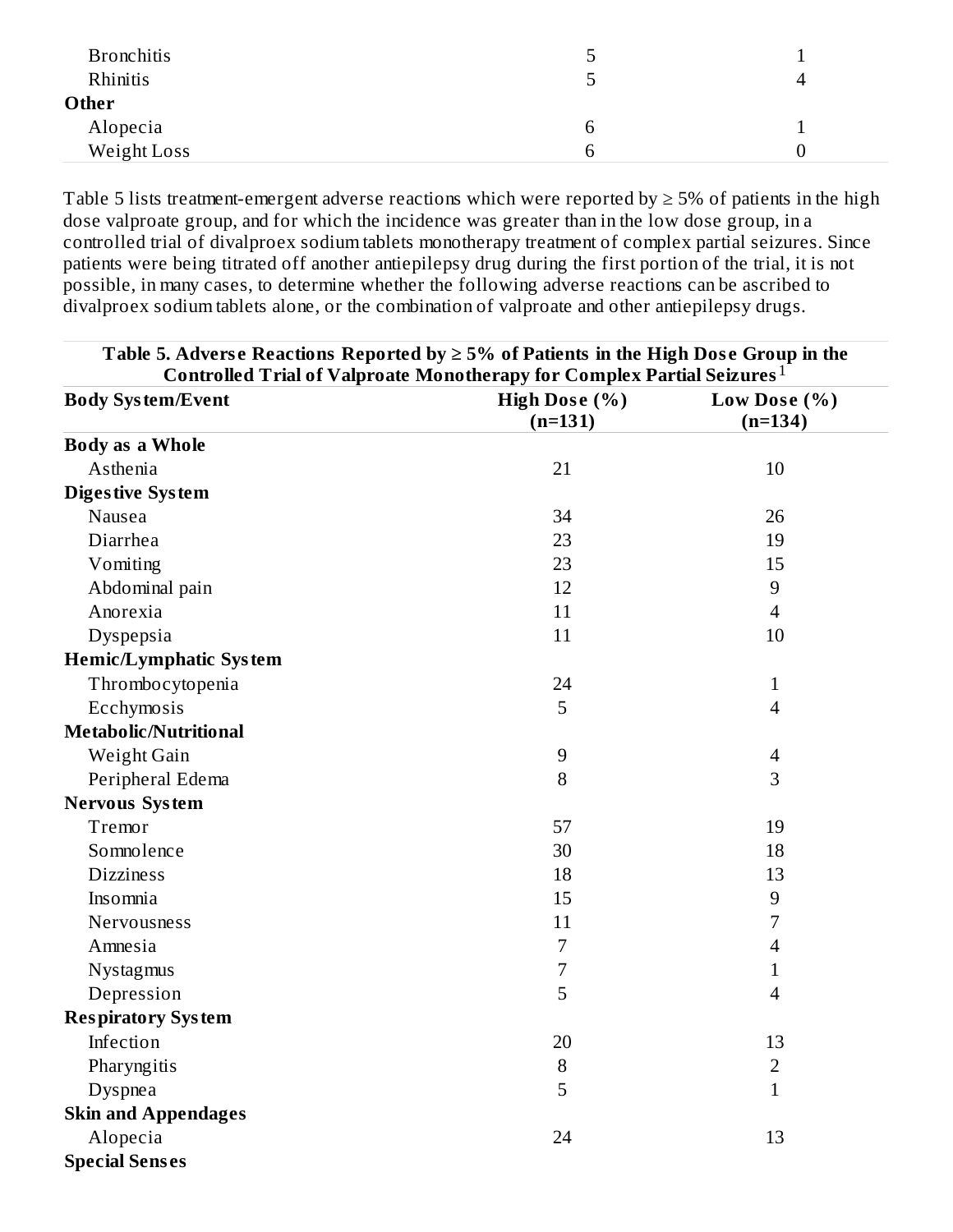| Amblyopia/Blurred Vision |  |
|--------------------------|--|
| Tinnitus                 |  |
| __________<br>_____      |  |

1. Headache was the only adverse event that occurred in ≥5% of patients in the high dose group and at an equal or greater incidence in the low dose group.

The following additional adverse reactions were reported by greater than 1% but less than 5% of the 358 patients treated with valproate in the controlled trials of complex partial seizures:

Body as a Whole: Back pain, chest pain, malaise.

Cardiovascular System: Tachycardia, hypertension, palpitation.

Digestive System: Increased appetite, flatulence, hematemesis, eructation, pancreatitis, periodontal abscess.

Hemic and Lymphatic System: Petechia.

Metabolic and Nutritional Disorders: SGOT increased, SGPT increased.

Musculoskeletal System: Myalgia, twitching, arthralgia, leg cramps, myasthenia.

Nervous System: Anxiety, confusion, abnormal gait, paresthesia, hypertonia, incoordination, abnormal dreams, personality disorder.

Respiratory System: Sinusitis, cough increased, pneumonia, epistaxis.

Skin and Appendages: Rash, pruritus, dry skin.

Special Senses: Taste perversion, abnormal vision, deafness, otitis media.

Urogenital System: Urinary incontinence, vaginitis, dysmenorrhea, amenorrhea, urinary frequency.

#### **6.3 Migraine**

Based on two placebo-controlled clinical trials and their long term extension, valproate was generally well tolerated with most adverse reactions rated as mild to moderate in severity. Of the 202 patients exposed to valproate in the placebo-controlled trials, 17% discontinued for intolerance. This is compared to a rate of 5% for the 81 placebo patients. Including the long term extension study, the adverse reactions reported as the primary reason for discontinuation by  $\geq 1\%$  of 248 valproate-treated patients were alopecia (6%), nausea and/or vomiting (5%), weight gain (2%), tremor (2%), somnolence (1%), elevated SGOT and/or SGPT (1%), and depression (1%).

Table 6 includes those adverse reactions reported for patients in the placebo-controlled trial where the incidence rate in the divalproex sodium extended-release tablets-treated group was greater than 5% and was greater than that for placebo patients.

| Patients Taking Placebo <sup>1</sup><br><b>Divalproex Sodium</b> |                                              |                           |  |
|------------------------------------------------------------------|----------------------------------------------|---------------------------|--|
| <b>Body System</b><br>Event                                      | <b>Extended-Release Tablets</b><br>$(n=122)$ | <b>Placebo</b><br>(n=115) |  |
| <b>Gas trointes tinal System</b>                                 |                                              |                           |  |
| Nausea                                                           | 15%                                          | 9%                        |  |
| Dyspepsia                                                        | 7%                                           | 4%                        |  |
| Diarrhea                                                         | 7%                                           | 3%                        |  |
| Vomiting                                                         | 7%                                           | 2%                        |  |
| Abdominal Pain                                                   | 7%                                           | 5%                        |  |
| <b>Nervous System</b>                                            |                                              |                           |  |

# **Table 6. Advers e Reactions Reported by >5% of Divalproex Sodium Extended-Releas e Tablets-**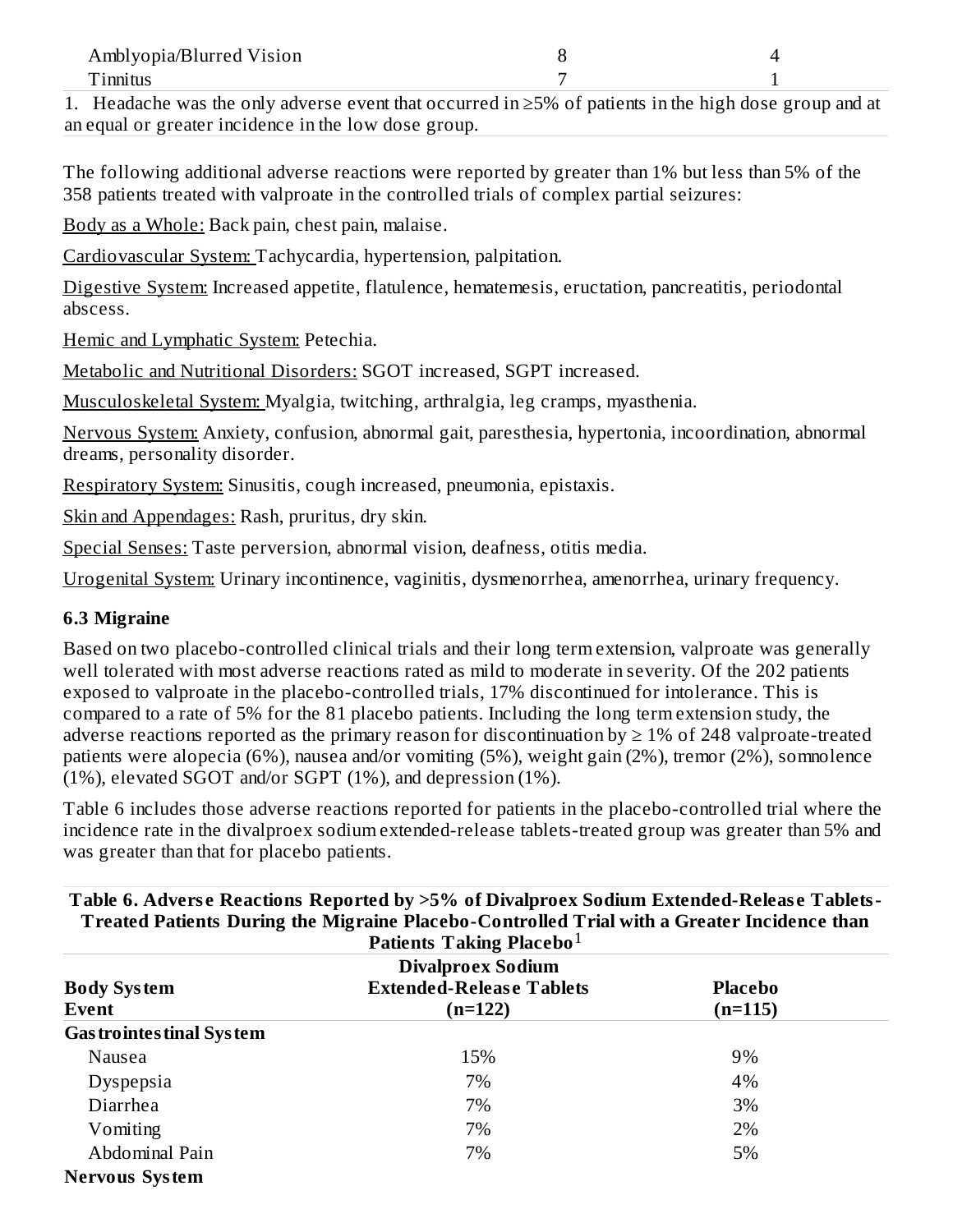| Somnolence                                                                                           | 7%  | 2%     |
|------------------------------------------------------------------------------------------------------|-----|--------|
| Other                                                                                                |     |        |
| Infection                                                                                            | 15% | $14\%$ |
| 1. The following adverse reactions occurred in greater than 5% of divalproex sodium extended-release |     |        |

tablets-treated patients and at a greater incidence for placebo than for divalproex sodium extendedrelease tablets: asthenia and flu syndrome.

The following additional adverse reactions were reported by greater than 1% but not more than 5% of divalproex sodium extended-release tablets-treated patients and with a greater incidence than placebo in the placebo-controlled clinical trial for migraine prophylaxis:

Body as a Whole: Accidental injury, viral infection.

Digestive System: Increased appetite, tooth disorder.

Metabolic and Nutritional Disorders: Edema, weight gain.

Nervous System: Abnormal gait, dizziness, hypertonia, insomnia, nervousness, tremor, vertigo.

Respiratory System: Pharyngitis, rhinitis.

Skin and Appendages: Rash.

Special Senses: Tinnitus.

Table 7 includes those adverse reactions reported for patients in the placebo-controlled trials where the incidence rate in the valproate-treated group was greater than 5% and was greater than that for placebo patients.

| Table 7. Adverse Reactions Reported by > 5% of Valproate-Treated Patients During Migraine<br>Placebo-Controlled Trials with a Greater Incidence than Patients Taking Placebo $1$ |                                  |                            |  |
|----------------------------------------------------------------------------------------------------------------------------------------------------------------------------------|----------------------------------|----------------------------|--|
| <b>Body System</b>                                                                                                                                                               | <b>Divalproex Sodium Tablets</b> | <b>Placebo</b><br>$(n=81)$ |  |
| <b>Reaction</b>                                                                                                                                                                  | $(n=202)$                        |                            |  |
| <b>Gas trointes tinal System</b>                                                                                                                                                 |                                  |                            |  |
| Nausea                                                                                                                                                                           | 31%                              | 10%                        |  |
| Dyspepsia                                                                                                                                                                        | 13%                              | 9%                         |  |
| Diarrhea                                                                                                                                                                         | 12%                              | 7%                         |  |
| Vomiting                                                                                                                                                                         | 11%                              | 1%                         |  |
| Abdominal pain                                                                                                                                                                   | 9%                               | 4%                         |  |
| Increased appetite                                                                                                                                                               | 6%                               | 4%                         |  |
| <b>Nervous System</b>                                                                                                                                                            |                                  |                            |  |
| Asthenia                                                                                                                                                                         | 20%                              | 9%                         |  |
| Somnolence                                                                                                                                                                       | 17%                              | 5%                         |  |
| <b>Dizziness</b>                                                                                                                                                                 | 12%                              | 6%                         |  |
| Tremor                                                                                                                                                                           | 9%                               | 0%                         |  |
| Other                                                                                                                                                                            |                                  |                            |  |
| Weight gain                                                                                                                                                                      | 8%                               | 2%                         |  |
| Back pain                                                                                                                                                                        | 8%                               | 6%                         |  |
| Alopecia                                                                                                                                                                         | 7%                               | 1%                         |  |

1. The following adverse reactions occurred in greater than 5% of divalproex sodium tablets-treated patients and at a greater incidence for placebo than for divalproex sodium tablets: flu syndrome and pharyngitis.

The following additional adverse reactions were reported by greater than 1% but not more than 5% of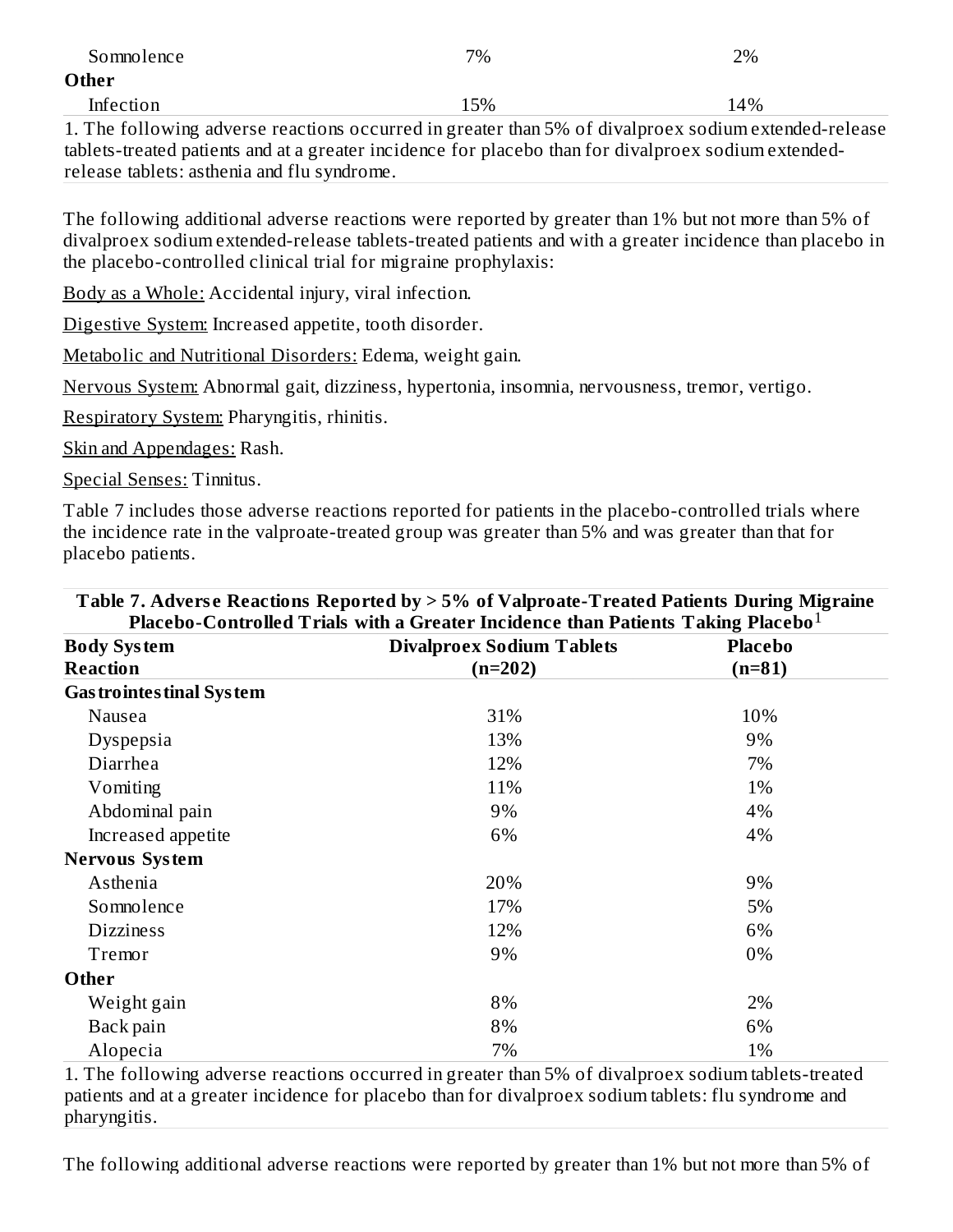the 202 valproate-treated patients in the controlled clinical trials:

Body as a Whole: Chest pain.

Cardiovascular System: Vasodilatation.

Digestive System: Constipation, dry mouth, flatulence, and stomatitis.

Hemic and Lymphatic System: Ecchymosis.

Metabolic and Nutritional Disorders: Peripheral edema.

Musculoskeletal System: Leg cramps.

Nervous System: Abnormal dreams, confusion, paresthesia, speech disorder, and thinking abnormalities.

Respiratory System: Dyspnea, and sinusitis.

Skin and Appendages: Pruritus.

Urogenital System: Metrorrhagia.

#### **6.4 Post-Marketing Experience**

The following adverse reactions have been identified during post approval use of Depakote. Because these reactions are reported voluntarily from a population of uncertain size, it is not always possible to reliably estimate their frequency or establish a causal relationship to drug exposure.

Dermatologic: Photosensitivity, erythema multiforme, toxic epidermal necrolysis, and Stevens-Johnson syndrome.

Psychiatric: Emotional upset, psychosis, aggression, hyperactivity, hostility, and behavioral deterioration.

Musculoskeletal: Fractures, decreased bone mineral density, osteopenia, osteoporosis, and weakness.

Hematologic: Relative lymphocytosis, macrocytosis, hypofibrinogenemia, leukopenia, eosinophilia, anemia including macrocytic with or without folate deficiency, bone marrow suppression, pancytopenia, aplastic anemia, agranulocytosis, and acute intermittent porphyria.

Endocrine: Irregular menses, secondary amenorrhea, breast enlargement, galactorrhea, parotid gland swelling, polycystic ovary disease, decrease carnitine concentrations, hyponatremia, hyperglycinemia, and inappropriate ADH secretion.

Genitourinary: Enuresis and urinary tract infection.

Special Senses: Hearing loss.

Other: Allergic reaction, anaphylaxis, developmental delay, bone pain, bradycardia, and cutaneous vasculitis.

## **7.1 Effects of Co-Administered Drugs on Valproate Clearance**

Drugs that affect the level of expression of hepatic enzymes, particularly those that elevate levels of glucuronosyltransferases, may increase the clearance of valproate. For example, phenytoin, carbamazepine, and phenobarbital (or primidone) can double the clearance of valproate. Thus, patients on monotherapy will generally have longer half-lives and higher concentrations than patients receiving polytherapy with antiepilepsy drugs.

In contrast, drugs that are inhibitors of cytochrome P450 isozymes, e.g., antidepressants, may be expected to have little effect on valproate clearance because cytochrome P450 microsomal mediated oxidation is a relatively minor secondary metabolic pathway compared to glucuronidation and betaoxidation.

Because of these changes in valproate clearance, monitoring of valproate and concomitant drug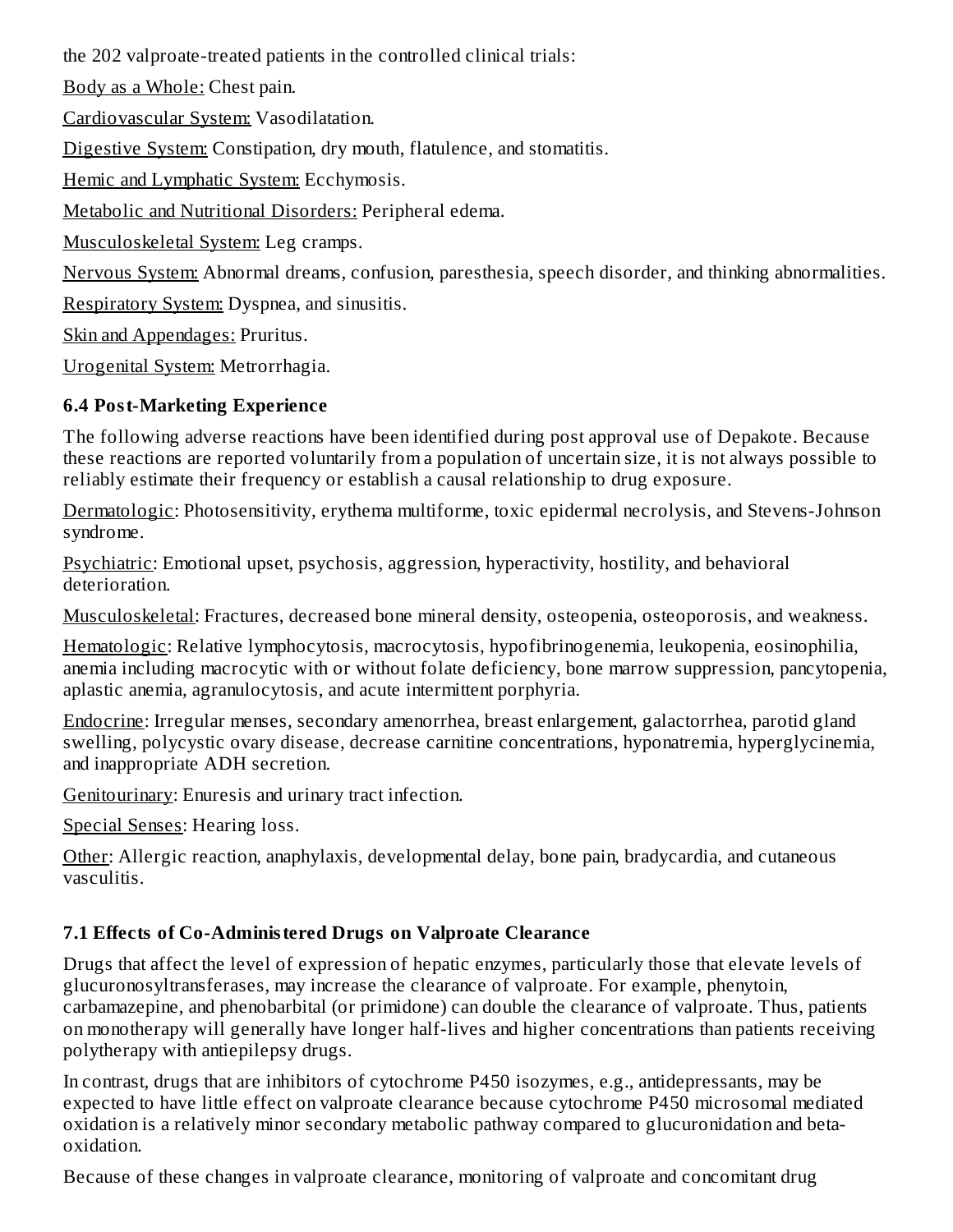concentrations should be increased whenever enzyme inducing drugs are introduced or withdrawn.

The following list provides information about the potential for an influence of several commonly prescribed medications on valproate pharmacokinetics. The list is not exhaustive nor could it be, since new interactions are continuously being reported.

#### Drugs for which a potentially important interaction has been observed

#### *Aspirin*

A study involving the co-administration of aspirin at antipyretic doses (11 to 16 mg/kg) with valproate to pediatric patients (n=6) revealed a decrease in protein binding and an inhibition of metabolism of valproate. Valproate free fraction was increased 4-fold in the presence of aspirin compared to valproate alone. The β-oxidation pathway consisting of 2-E-valproic acid, 3-OH-valproic acid, and 3 keto valproic acid was decreased from 25% of total metabolites excreted on valproate alone to 8.3% in the presence of aspirin. Whether or not the interaction observed in this study applies to adults is unknown, but caution should be observed if valproate and aspirin are to be co-administered.

#### *Carbapenem Antibiotics*

A clinically significant reduction in serum valproic acid concentration has been reported in patients receiving carbapenem antibiotics (for example, ertapenem, imipenem, meropenem; this is not a complete list) and may result in loss of seizure control. The mechanism of this interaction in not well understood. Serum valproic acid concentrations should be monitored frequently after initiating carbapenem therapy. Alternative antibacterial or anticonvulsant therapy should be considered if serum valproic acid concentrations drop significantly or seizure control deteriorates *[see Warnings and Precautions (5.14)]*.

#### *Felbamate*

A study involving the co-administration of 1200 mg/day of felbamate with valproate to patients with epilepsy (n=10) revealed an increase in mean valproate peak concentration by 35% (from 86 to 115 mcg/mL) compared to valproate alone. Increasing the felbamate dose to 2400 mg/day increased the mean valproate peak concentration to 133 mcg/mL (another 16% increase). A decrease in valproate dosage may be necessary when felbamate therapy is initiated.

#### *Rifampin*

A study involving the administration of a single dose of valproate (7 mg/kg) 36 hours after 5 nights of daily dosing with rifampin (600 mg) revealed a 40% increase in the oral clearance of valproate. Valproate dosage adjustment may be necessary when it is co-administered with rifampin.

#### Drugs for which either no interaction or a likely clinically unimportant interaction has been observed

#### *Antacids*

A study involving the co-administration of valproate 500 mg with commonly administered antacids (Maalox, Trisogel, and Titralac - 160 mEq doses) did not reveal any effect on the extent of absorption of valproate.

#### *Chlorpromazine*

A study involving the administration of 100 to 300 mg/day of chlorpromazine to schizophrenic patients already receiving valproate (200 mg BID) revealed a 15% increase in trough plasma levels of valproate.

#### *Haloperidol*

A study involving the administration of 6 to 10 mg/day of haloperidol to schizophrenic patients already receiving valproate (200 mg BID) revealed no significant changes in valproate trough plasma levels.

#### *Cimetidine and Ranitidine*

Cimetidine and ranitidine do not affect the clearance of valproate.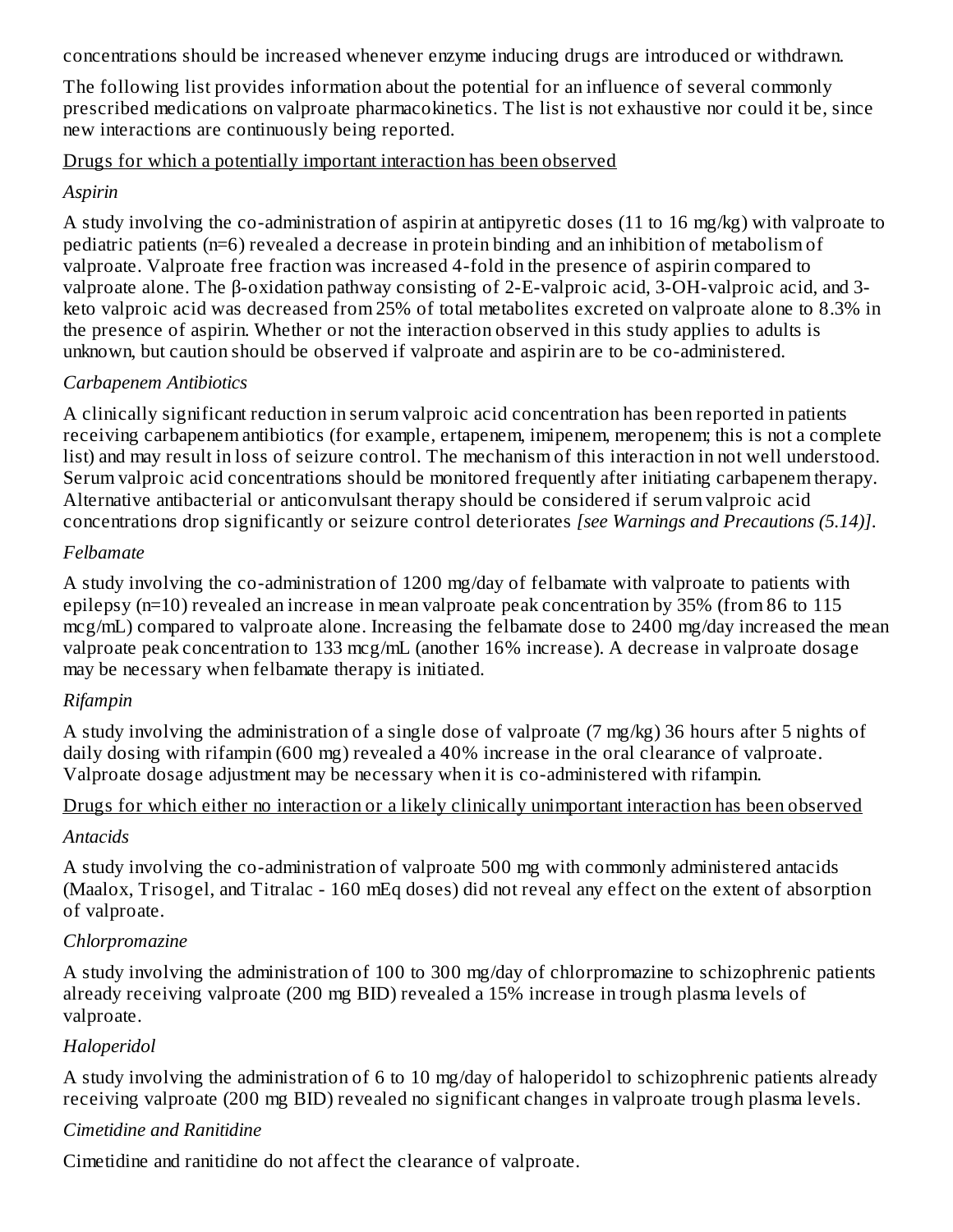#### **7.2 Effects of Valproate on Other Drugs**

Valproate has been found to be a weak inhibitor of some P450 isozymes, epoxide hydrase, and glucuronosyltransferases.

The following list provides information about the potential for an influence of valproate coadministration on the pharmacokinetics or pharmacodynamics of several commonly prescribed medications. The list is not exhaustive, since new interactions are continuously being reported.

#### Drugs for which a potentially important valproate interaction has been observed

#### *Amitriptyline/Nortriptyline*

Administration of a single oral 50 mg dose of amitriptyline to 15 normal volunteers (10 males and 5 females) who received valproate (500 mg BID) resulted in a 21% decrease in plasma clearance of amitriptyline and a 34% decrease in the net clearance of nortriptyline. Rare postmarketing reports of concurrent use of valproate and amitriptyline resulting in an increased amitriptyline level have been received. Concurrent use of valproate and amitriptyline has rarely been associated with toxicity. Monitoring of amitriptyline levels should be considered for patients taking valproate concomitantly with amitriptyline. Consideration should be given to lowering the dose of amitriptyline/nortriptyline in the presence of valproate.

#### *Carbamazepine/carbamazepine-10,11-Epoxide*

Serum levels of carbamazepine (CBZ) decreased 17% while that of carbamazepine-10,11-epoxide (CBZ-E) increased by 45% upon co-administration of valproate and CBZ to epileptic patients.

#### *Clonazepam*

The concomitant use of valproate and clonazepam may induce absence status in patients with a history of absence type seizures.

#### *Diazepam*

Valproate displaces diazepam from its plasma albumin binding sites and inhibits its metabolism. Coadministration of valproate (1500 mg daily) increased the free fraction of diazepam (10 mg) by 90% in healthy volunteers (n=6). Plasma clearance and volume of distribution for free diazepam were reduced by 25% and 20%, respectively, in the presence of valproate. The elimination half-life of diazepam remained unchanged upon addition of valproate.

#### *Ethosuximide*

Valproate inhibits the metabolism of ethosuximide. Administration of a single ethosuximide dose of 500 mg with valproate (800 to 1600 mg/day) to healthy volunteers (n=6) was accompanied by a 25% increase in elimination half-life of ethosuximide and a 15% decrease in its total clearance as compared to ethosuximide alone. Patients receiving valproate and ethosuximide, especially along with other anticonvulsants, should be monitored for alterations in serum concentrations of both drugs.

## *Lamotrigine*

In a steady-state study involving 10 healthy volunteers, the elimination half-life of lamotrigine increased from 26 to 70 hours with valproate co-administration (a 165% increase). The dose of lamotrigine should be reduced when co-administered with valproate. Serious skin reactions (such as Stevens-Johnson syndrome and toxic epidermal necrolysis) have been reported with concomitant lamotrigine and valproate administration. See lamotrigine package insert for details on lamotrigine dosing with concomitant valproate administration.

#### *Phenobarbital*

Valproate was found to inhibit the metabolism of phenobarbital. Co-administration of valproate (250 mg BID for 14 days) with phenobarbital to normal subjects (n=6) resulted in a 50% increase in half-life and a 30% decrease in plasma clearance of phenobarbital (60 mg single-dose). The fraction of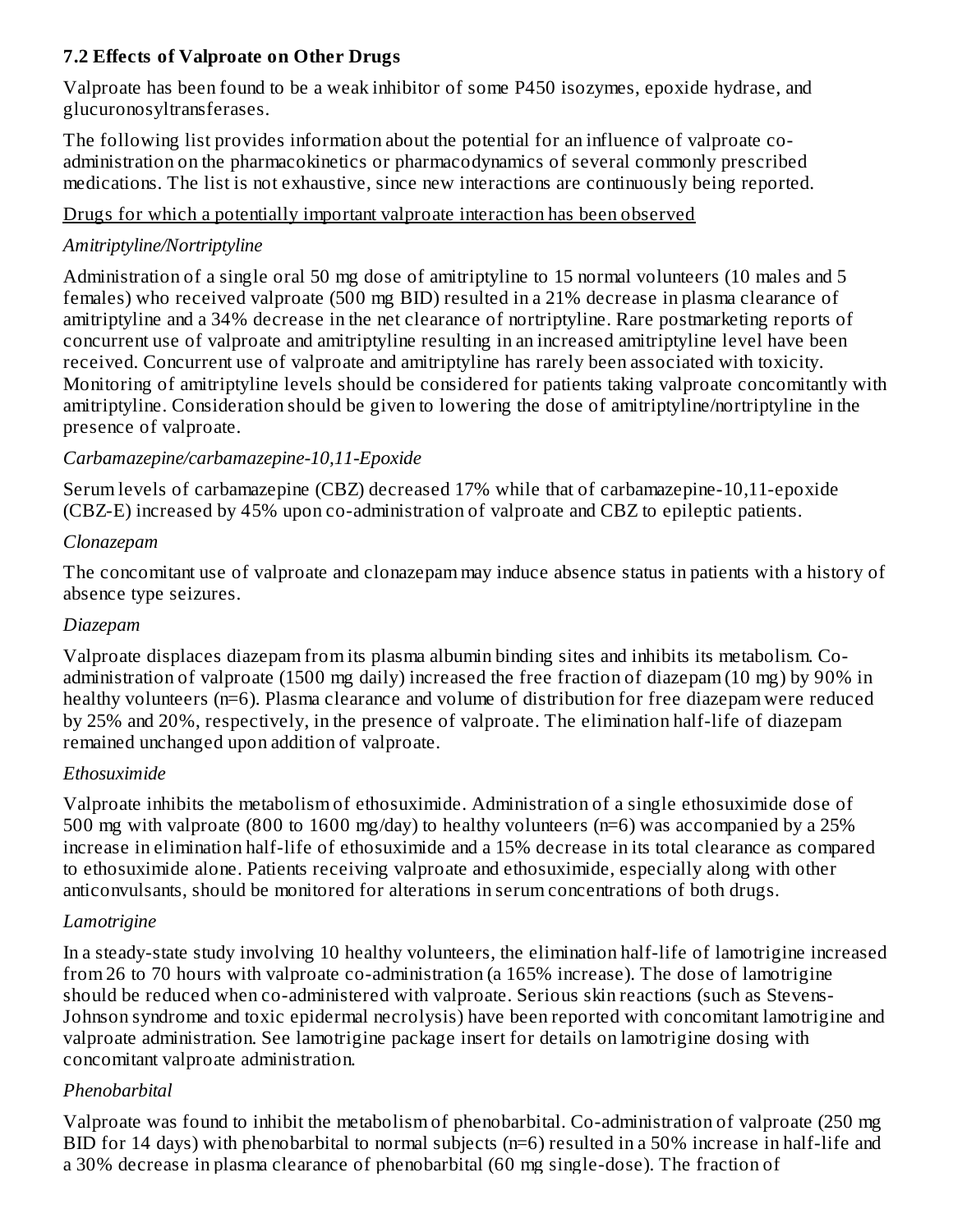phenobarbital dose excreted unchanged increased by 50% in presence of valproate.

There is evidence for severe CNS depression, with or without significant elevations of barbiturate or valproate serum concentrations. All patients receiving concomitant barbiturate therapy should be closely monitored for neurological toxicity. Serum barbiturate concentrations should be obtained, if possible, and the barbiturate dosage decreased, if appropriate.

Primidone, which is metabolized to a barbiturate, may be involved in a similar interaction with valproate.

#### *Phenytoin*

Valproate displaces phenytoin from its plasma albumin binding sites and inhibits its hepatic metabolism. Co-administration of valproate (400 mg TID) with phenytoin (250 mg) in normal volunteers (n=7) was associated with a 60% increase in the free fraction of phenytoin. Total plasma clearance and apparent volume of distribution of phenytoin increased 30% in the presence of valproate. Both the clearance and apparent volume of distribution of free phenytoin were reduced by 25%.

In patients with epilepsy, there have been reports of breakthrough seizures occurring with the combination of valproate and phenytoin. The dosage of phenytoin should be adjusted as required by the clinical situation.

## *Tolbutamide*

From *in vitro* experiments, the unbound fraction of tolbutamide was increased from 20% to 50% when added to plasma samples taken from patients treated with valproate. The clinical relevance of this displacement is unknown.

## *Warfarin*

In an *in vitro* study, valproate increased the unbound fraction of warfarin by up to 32.6%. The therapeutic relevance of this is unknown; however, coagulation tests should be monitored if valproate therapy is instituted in patients taking anticoagulants.

## *Zidovudine*

In six patients who were seropositive for HIV, the clearance of zidovudine (100 mg q8h) was decreased by 38% after administration of valproate (250 or 500 mg q8h); the half-life of zidovudine was unaffected.

## Drugs for which either no interaction or a likely clinically unimportant interaction has been observed

## *Acetaminophen*

Valproate had no effect on any of the pharmacokinetic parameters of acetaminophen when it was concurrently administered to three epileptic patients.

## *Clozapine*

In psychotic patients (n=11), no interaction was observed when valproate was co-administered with clozapine.

## *Lithium*

Co-administration of valproate (500 mg BID) and lithium carbonate (300 mg TID) to normal male volunteers (n=16) had no effect on the steady-state kinetics of lithium.

## *Lorazepam*

Concomitant administration of valproate (500 mg BID) and lorazepam (1 mg BID) in normal male volunteers (n=9) was accompanied by a 17% decrease in the plasma clearance of lorazepam.

## *Olanzapine*

No dose adjustment for olanzapine is necessary when olanzapine is administered concomitantly with valproate. Co-administration of valproate (500 mg BID) and olanzapine (5 mg) to healthy adults (n=10)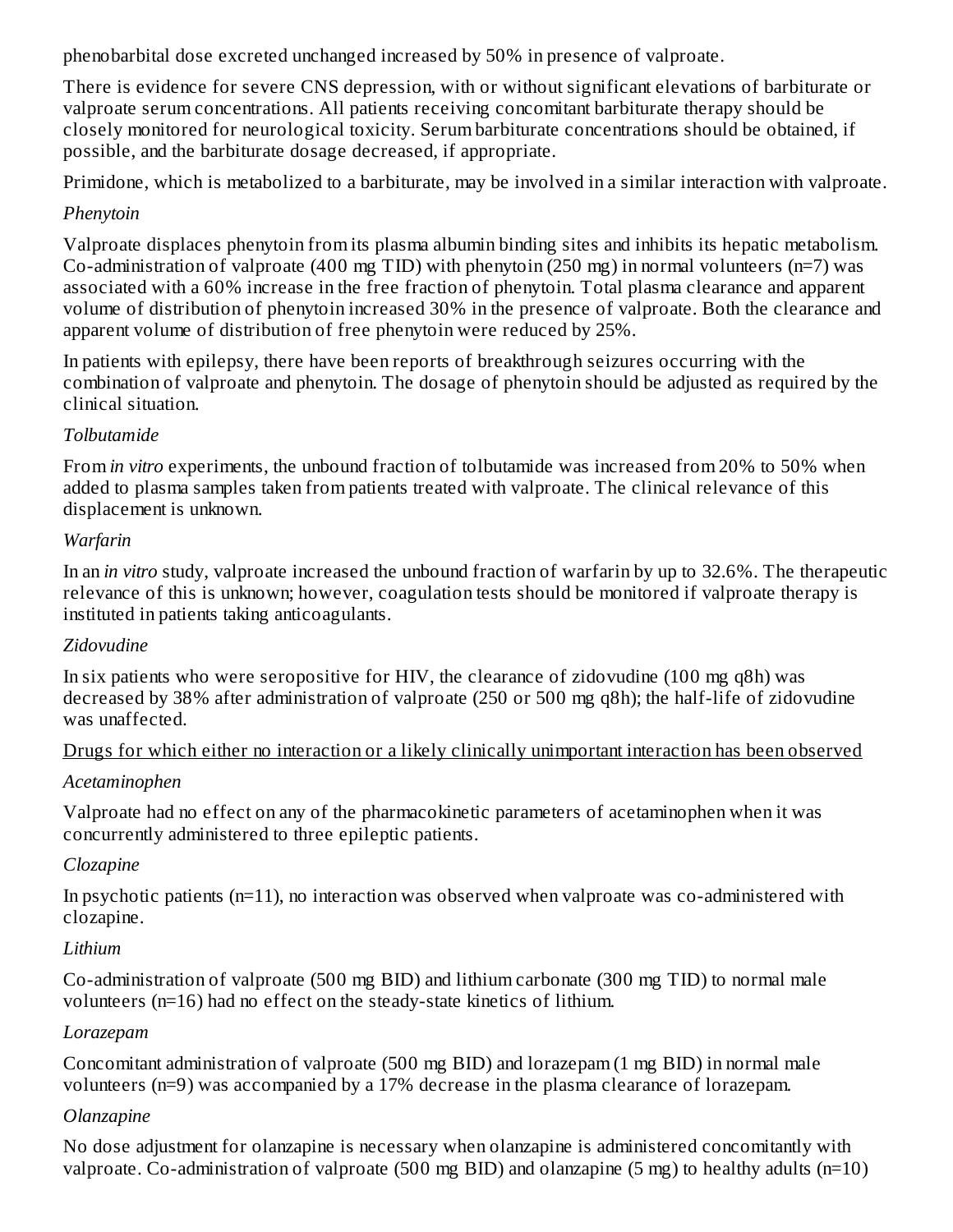caused 15% reduction in  $C_{max}$  and 35% reduction in AUC of olanzapine.

## *Oral Contraceptive Steroids*

Administration of a single-dose of ethinyloestradiol (50 mcg)/levonorgestrel (250 mcg) to 6 women on valproate (200 mg BID) therapy for 2 months did not reveal any pharmacokinetic interaction.

## **7.3 Topiramate**

Concomitant administration of valproate and topiramate has been associated with hyperammonemia with and without encephalopathy *[see Contraindications (4) and Warnings and Precautions (5.10, 5.11)]*. Concomitant administration of topiramate with valproate has also been associated with hypothermia in patients who have tolerated either drug alone. It may be prudent to examine blood ammonia levels in patients in whom the onset of hypothermia has been reported *[see Warnings and Precautions (5.10, 5.12)]*.

## **8.1 Pregnancy**

**Pregnancy Category D** for epilepsy and for manic episodes associated with bipolar disorder *[see Warnings and Precautions (5.2, 5.3)]*.

**Pregnancy Category X** for prophylaxis of migraine headaches *[see Contraindications (4)]*.

## *Pregnancy Registry*

To collect information on the effects of *in utero* exposure to divalproex sodium tablets, physicians should encourage pregnant patients taking divalproex sodium tablets to enroll in the North American Antiepileptic Drug (NAAED) Pregnancy Registry. This can be done by calling toll free 1-888-233- 2334, and must be done by the patients themselves. Information on the registry can be found at the website, http://www.aedpregnancyregistry.org/.

#### *Fetal Risk Summary*

All pregnancies have a background risk of birth defects (about 3%), pregnancy loss (about 15%), or other adverse outcomes regardless of drug exposure. Maternal valproate use during pregnancy for any indication increases the risk of congenital malformations, particularly neural tube defects, but also malformations involving other body systems (e.g., craniofacial defects, cardiovascular malformations). The risk of major structural abnormalities is greatest during the first trimester; however, other serious developmental effects can occur with valproate use throughout pregnancy. The rate of congenital malformations among babies born to epileptic mothers who used valproate during pregnancy has been shown to be about four times higher than the rate among babies born to epileptic mothers who used other anti-seizure monotherapies *[see Warnings and Precautions (5.3)]*.

Exposure *in utero* to valproate products has been associated with cerebral atrophy *[see Warnings and Precautions (5.7)]*.

An observational study has suggested that exposure to valproate products during pregnancy may increase the risk of autism spectrum disorders. In this study, children born to mothers who had used valproate products during pregnancy had 2.9 times the risk (95% confidence interval [CI]: 1.7-4.9) of developing autism spectrum disorders compared to children born to mothers not exposed to valproate products during pregnancy. The absolute risks for autism spectrum disorders were 4.4% (95% CI: 2.6%-7.5%) in valproate-exposed children and 1.5% (95% CI: 1.5%-1.6%) in children not exposed to valproate products. Because the study was observational in nature, conclusions regarding a causal association between *in utero* valproate exposure and an increased risk of autism spectrum disorder cannot be considered definitive.

Several published epidemiological studies have indicated that children exposed to valproate *in utero* have lower IQ scores than children exposed to either another antiepileptic drug *in utero* or to no antiepileptic drugs *in utero[see Warnings and Precautions (5.3)]*.

In animal studies, offspring with prenatal exposure to valproate had structural malformations similar to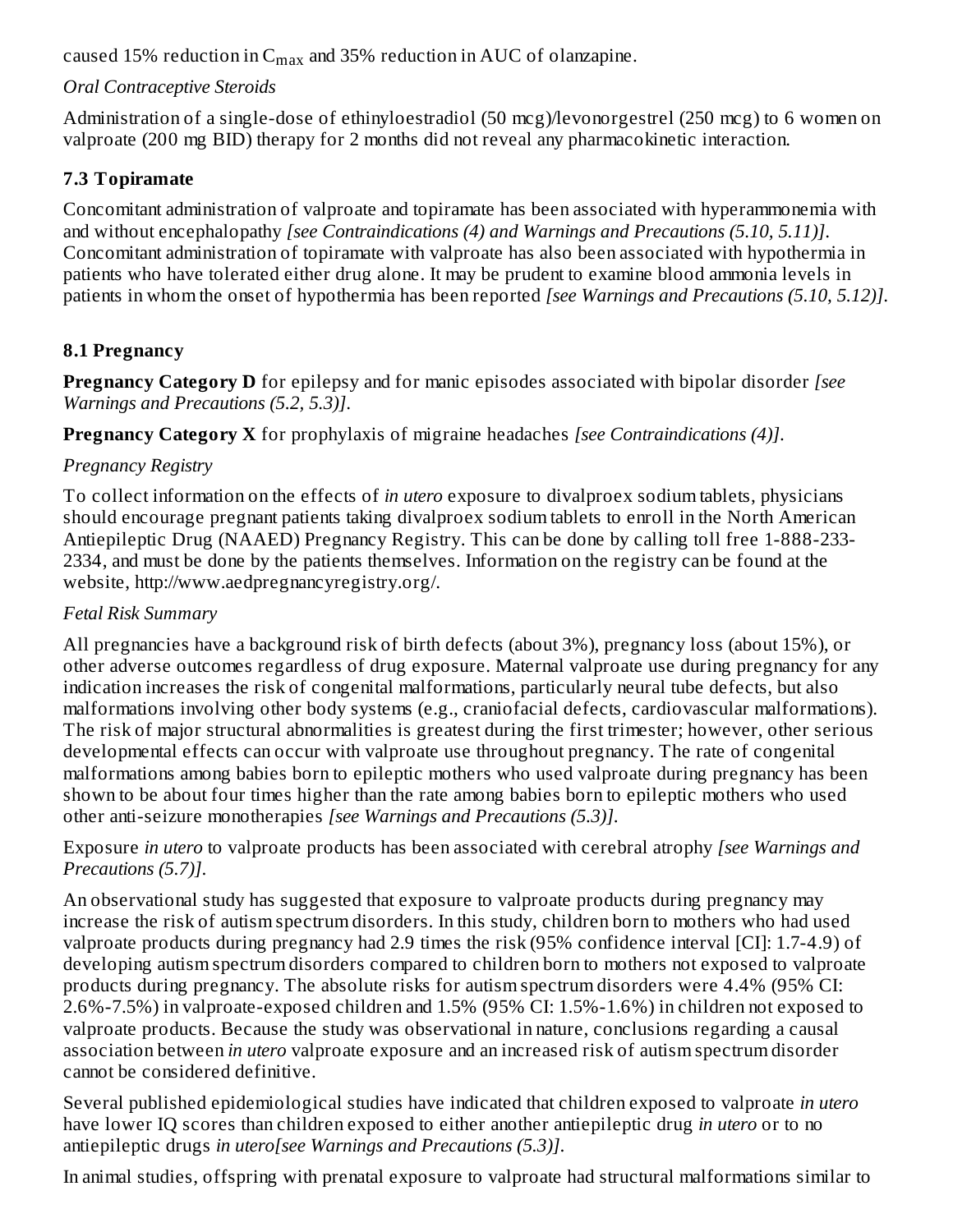those seen in humans and demonstrated neurobehavioral deficits.

## *Clinical Considerations*

- Neural tube defects are the congenital malformation most strongly associated with maternal valproate use. The risk of spina bifida following *in utero* valproate exposure is generally estimated as 1-2%, compared to an estimated general population risk for spina bifida of about 0.06 to 0.07% (6 to 7 in 10,000 births).
- Valproate can cause decreased IQ scores in children whose mothers were treated with valproate during pregnancy.
- Because of the risks of decreased IQ, neural tube defects, and other fetal adverse events, which may occur very early in pregnancy:
	- Valproate should not be administered to a woman of childbearing potential unless the drug is essential to the management of her medical condition. This is especially important when valproate use is considered for a condition not usually associated with permanent injury or death (e.g., migraine).
	- Valproate is contraindicated during pregnancy in women being treated for prophylaxis of migraine headaches.
	- Valproate should not be used to treat women with epilepsy or bipolar disorder who are pregnant or who plan to become pregnant unless other treatments have failed to provide adequate symptom control or are otherwise unacceptable. In such women, the benefits of treatment with valproate during pregnancy may still outweigh the risks. When treating a pregnant woman or a woman of childbearing potential, carefully consider both the potential risks and benefits of treatment and provide appropriate counseling.
- To prevent major seizures, women with epilepsy should not discontinue valproate abruptly, as this can precipitate status epilepticus with resulting maternal and fetal hypoxia and threat to life. Even minor seizures may pose some hazard to the developing embryo or fetus. However, discontinuation of the drug may be considered prior to and during pregnancy in individual cases if the seizure disorder severity and frequency do not pose a serious threat to the patient.
- Available prenatal diagnostic testing to detect neural tube and other defects should be offered to pregnant women using valproate.
- Evidence suggests that folic acid supplementation prior to conception and during the first trimester of pregnancy decreases the risk for congenital neural tube defects in the general population. It is not known whether the risk of neural tube defects or decreased IQ in the offspring of women receiving valproate is reduced by folic acid supplementation. Dietary folic acid supplementation both prior to conception and during pregnancy should be routinely recommended for patients using valproate.
- Patients taking valproate may develop clotting abnormalities *[see Warnings and Precautions (5.9)]*. A patient who had low fibrinogen when taking multiple anticonvulsants including valproate gave birth to an infant with afibrinogenemia who subsequently died of hemorrhage. If valproate is used in pregnancy, the clotting parameters should be monitored carefully.
- Patients taking valproate may develop hepatic failure *[see Boxed Warning and Warnings and Precautions (5.1)]*. Fatal cases of hepatic failure in infants exposed to valproate *in utero* have also been reported following maternal use of valproate during pregnancy.

# *Data*

## Human

There is an extensive body of evidence demonstrating that exposure to valproate *in utero* increases the risk of neural tube defects and other structural abnormalities. Based on published data from the CDC's National Birth Defects Prevention Network, the risk of spina bifida in the general population is about 0.06 to 0.07%. The risk of spina bifida following *in utero* valproate exposure has been estimated to be approximately 1 to 2%.

In one study using NAAED Pregnancy Registry data, 16 cases of major malformations following prenatal valproate exposure were reported among offspring of 149 enrolled women who used valproate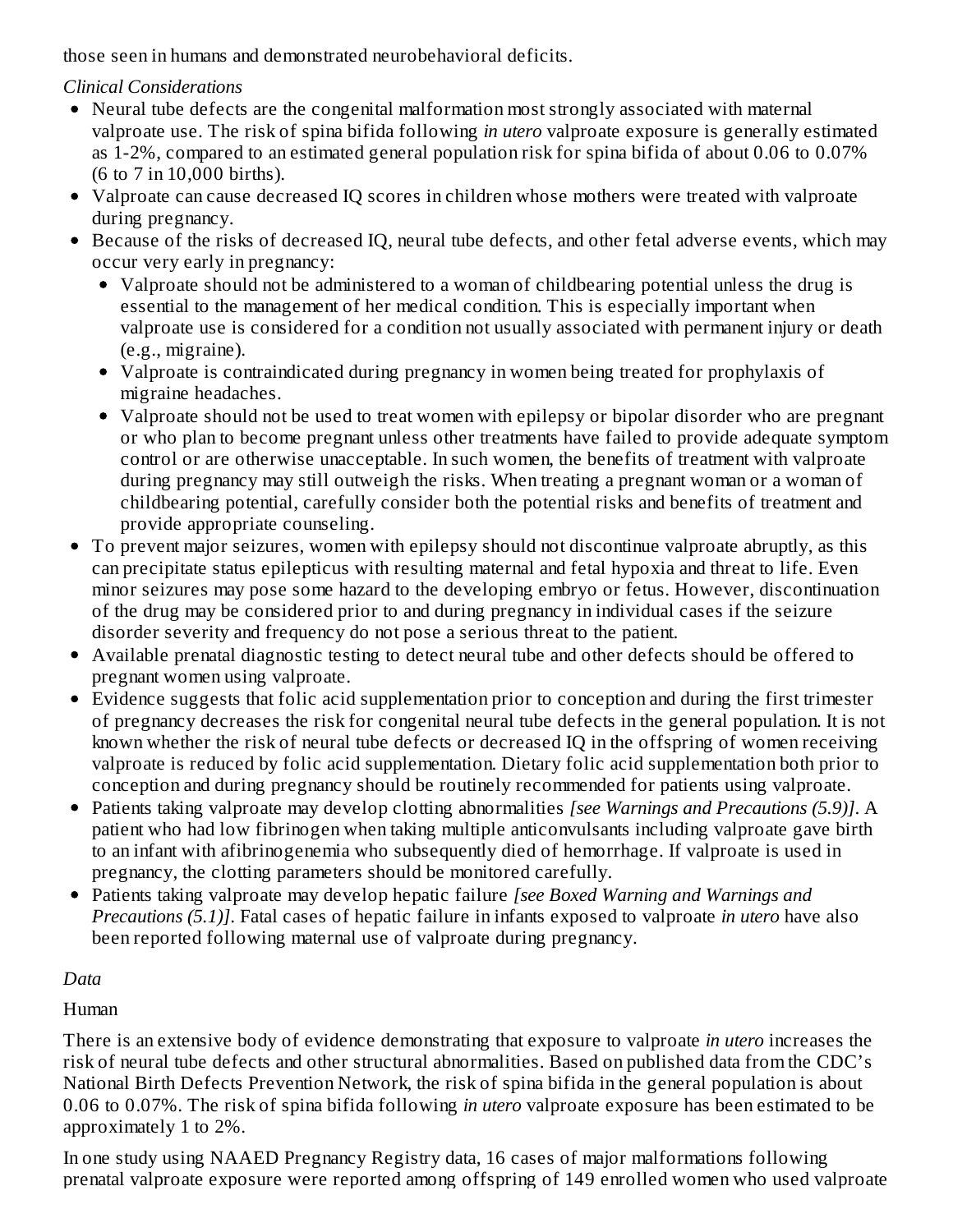prenatal valproate exposure were reported among offspring of 149 enrolled women who used valproate during pregnancy. Three of the 16 cases were neural tube defects; the remaining cases included craniofacial defects, cardiovascular malformations and malformations of varying severity involving other body systems. The NAAED Pregnancy Registry has reported a major malformation rate of 10.7% (95% C.I.  $6.3\%$  –  $16.9\%$ ) in the offspring of women exposed to an average of 1,000 mg/day of valproate monotherapy during pregnancy (dose range 500 – 2000 mg/day). The major malformation rate among the internal comparison group of 1,048 epileptic women who received any other antiepileptic drug monotherapy during pregnancy was 2.9% (95% CI 2.0% to 4.1%). These data show a four-fold increased risk for any major malformation (Odds Ratio 4.0; 95% CI 2.1 to 7.4) following valproate exposure *in utero* compared to the risk following exposure *in utero* to any other antiepileptic drug monotherapy.

Published epidemiological studies have indicated that children exposed to valproate *in utero* have lower IQ scores than children exposed to either another antiepileptic drug *in utero* or to no antiepileptic drugs *in utero*. The largest of these studies is a prospective cohort study conducted in the United States and United Kingdom that found that children with prenatal exposure to valproate (n=62) had lower IQ scores at age 6 (97 [95% C.I. 94-101]) than children with prenatal exposure to the other anti-epileptic drug monotherapy treatments evaluated: lamotrigine (108 [95% C.I. 105–110]), carbamazepine (105 [95% C.I. 102–108]) and phenytoin (108 [95% C.I. 104–112]). It is not known when during pregnancy cognitive effects in valproate-exposed children occur. Because the women in this study were exposed to antiepileptic drugs throughout pregnancy, whether the risk for decreased IQ was related to a particular time period during pregnancy could not be assessed.

Although all of the available studies have methodological limitations, the weight of the evidence supports a causal association between valproate exposure *in utero* and subsequent adverse effects on cognitive development.

There are published case reports of fatal hepatic failure in offspring of women who used valproate during pregnancy.

#### Animal

In developmental toxicity studies conducted in mice, rats, rabbits, and monkeys, increased rates of fetal structural abnormalities, intrauterine growth retardation, and embryo-fetal death occurred following treatment of pregnant animals with valproate during organogenesis at clinically relevant doses (calculated on a body surface area basis). Valproate induced malformations of multiple organ systems, including skeletal, cardiac, and urogenital defects. In mice, in addition to other malformations, fetal neural tube defects have been reported following valproate administration during critical periods of organogenesis, and the teratogenic response correlated with peak maternal drug levels. Behavioral abnormalities (including cognitive, locomotor, and social interaction deficits) and brain histopathological changes have also been reported in mice and rat offspring exposed prenatally to clinically relevant doses of valproate.

#### **8.3 Nursing Mothers**

Valproate is excreted in human milk. Caution should be exercised when valproate is administered to a nursing woman.

#### **8.4 Pediatric Us e**

Experience has indicated that pediatric patients under the age of two years are at a considerably increased risk of developing fatal hepatotoxicity, especially those with the aforementioned conditions *[see Boxed Warning and Warnings and Precautions (5.1)]*. When valproate is used in this patient group, it should be used with extreme caution and as a sole agent. The benefits of therapy should be weighed against the risks. Above the age of 2 years, experience in epilepsy has indicated that the incidence of fatal hepatotoxicity decreases considerably in progressively older patient groups.

Younger children, especially those receiving enzyme inducing drugs, will require larger maintenance doses to attain targeted total and unbound valproate concentrations. Pediatric patients (i.e., between 3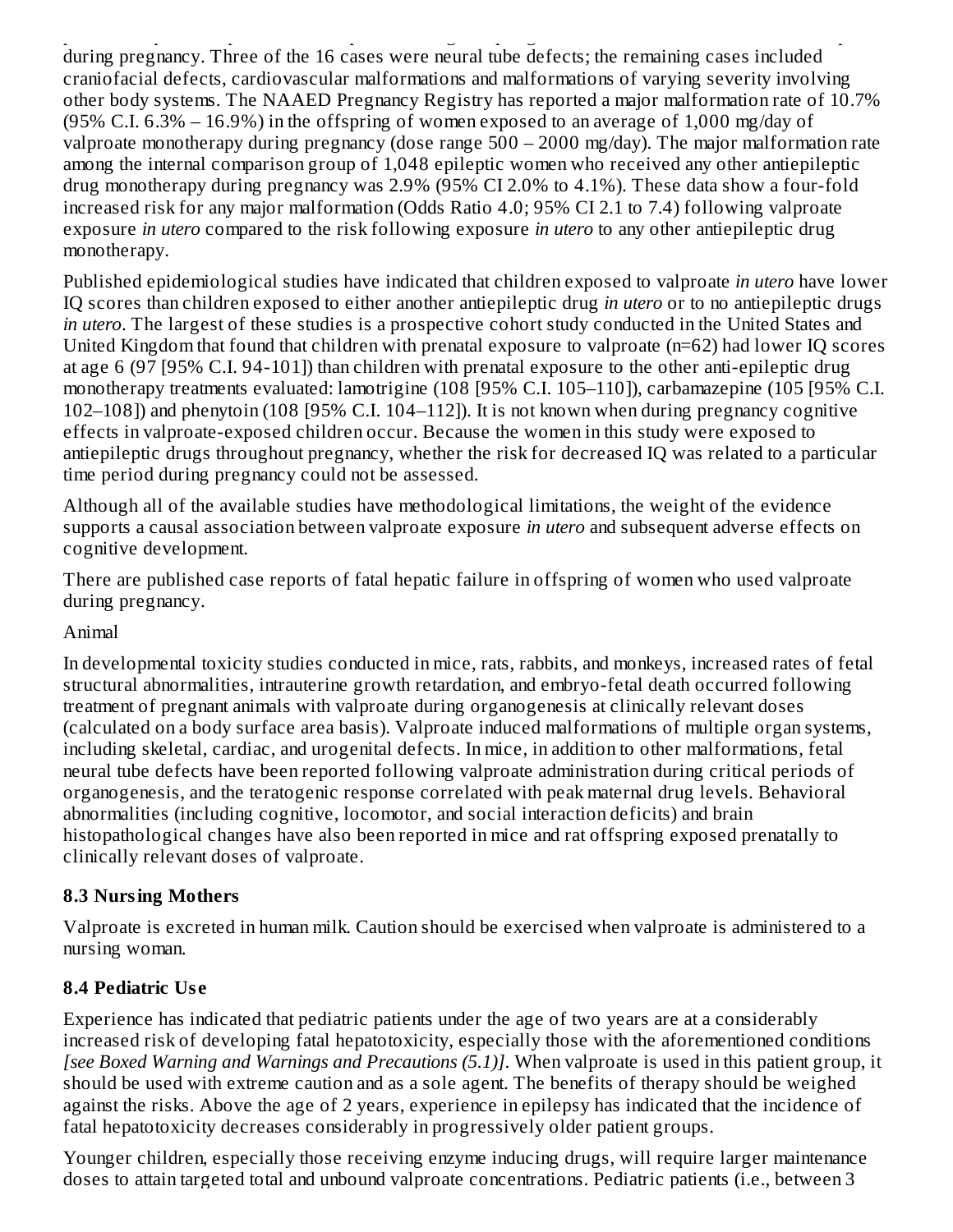doses to attain targeted total and unbound valproate concentrations. Pediatric patients (i.e., between 3 months and 10 years) have 50% higher clearances expressed on weight (i.e., mL/min/kg) than do adults. Over the age of 10 years, children have pharmacokinetic parameters that approximate those of adults.

The variability in free fraction limits the clinical usefulness of monitoring total serum valproic acid concentration. Interpretation of valproic acid concentrations in children should include consideration of factors that affect hepatic metabolism and protein binding.

## Pediatric Clinical Trials

Divalproex sodium was studied in seven pediatric clinical trials.

Two of the pediatric studies were double-blinded placebo-controlled trials to evaluate the efficacy of divalproex sodium extended-release tablets for the indications of mania (150 patients aged 10 to 17 years, 76 of whom were on divalproex sodium extended-release tablets) and migraine (304 patients aged 12 to 17 years, 231 of whom were on divalproex sodium extended-release tablets). Efficacy was not established for either the treatment of migraine or the treatment of mania. The most common drugrelated adverse reactions (reported >5% and twice the rate of placebo) reported in the controlled pediatric mania study were nausea, upper abdominal pain, somnolence, increased ammonia, gastritis and rash.

The remaining five trials were long term safety studies. Two six-month pediatric studies were conducted to evaluate the long-term safety of divalproex sodium extended-release tablets for the indication of mania (292 patients aged 10 to 17 years). Two twelve-month pediatric studies were conducted to evaluate the long-term safety of divalproex sodium extended-release tablets for the indication of migraine (353 patients aged 12 to 17 years). One twelve-month study was conducted to evaluate the safety of divalproex sodium delayed release capsules in the indication of partial seizures (169 patients aged 3 to 10 years).

In these seven clinical trials, the safety and tolerability of divalproex sodium in pediatric patients was shown to be comparable to those in adults *[see Adverse Reactions (6)]*.

## Juvenile Animal Toxicology

In studies of valproate in immature animals, toxic effects not observed in adult animals included retinal dysplasia in rats treated during the neonatal period (from postnatal day 4) and nephrotoxicity in rats treated during the neonatal and juvenile (from postnatal day 14) periods. The no-effect dose for these findings was less than the maximum recommended human dose on a mg/m<sup>2</sup> basis.

# **8.5 Geriatric Us e**

No patients above the age of 65 years were enrolled in double-blind prospective clinical trials of mania associated with bipolar illness. In a case review study of 583 patients, 72 patients (12%) were greater than 65 years of age. A higher percentage of patients above 65 years of age reported accidental injury, infection, pain, somnolence, and tremor. Discontinuation of valproate was occasionally associated with the latter two events. It is not clear whether these events indicate additional risk or whether they result from preexisting medical illness and concomitant medication use among these patients.

A study of elderly patients with dementia revealed drug related somnolence and discontinuation for somnolence *[see Warnings and Precautions (5.15)]*. The starting dose should be reduced in these patients, and dosage reductions or discontinuation should be considered in patients with excessive somnolence *[see Dosage and Administration (2.5)]*.

There is insufficient information available to discern the safety and effectiveness of valproate for the prophylaxis of migraines in patients over 65.

The capacity of elderly patients (age range: 68 to 89 years) to eliminate valproate has been shown to be reduced compared to younger adults (age range: 22 to 26 years) *[see Clinical Pharmacology (12.3)]*.

## **8.6 Effect of Dis eas e**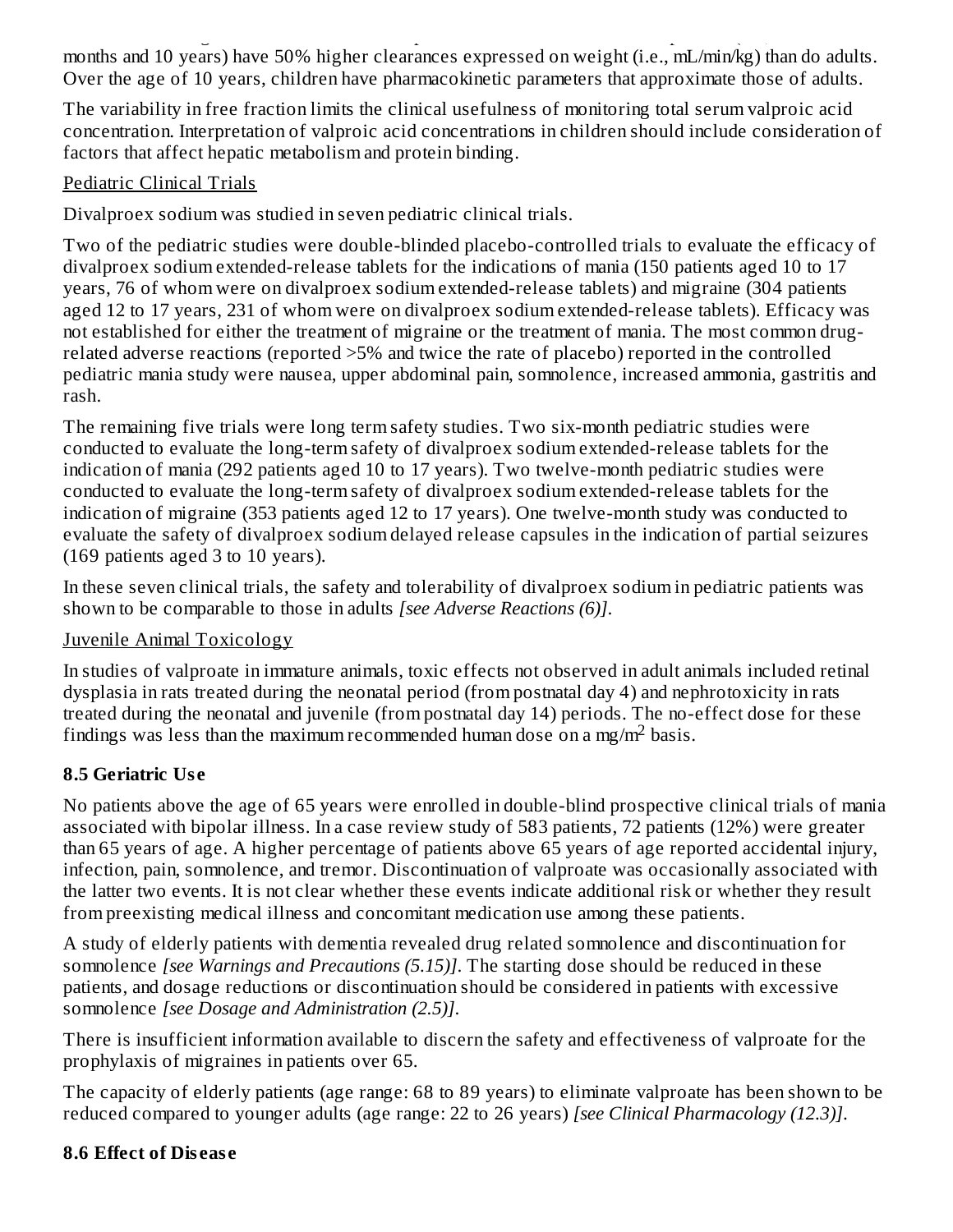#### Liver Disease

*[(See Boxed Warning, Contraindications (4), Warnings and Precautions (5), and Clinical Pharmacology (12.3)]*. Liver disease impairs the capacity to eliminate valproate.

## **10 OVERDOSAGE**

Over dosage with valproate may result in somnolence, heart block, and deep coma. Fatalities have been reported; however patients have recovered from valproate levels as high as 2120 mcg/mL.

In overdose situations, the fraction of drug not bound to protein is high and hemodialysis or tandem hemodialysis plus hemoperfusion may result in significant removal of drug. The benefit of gastric lavage or emesis will vary with the time since ingestion. General supportive measures should be applied with particular attention to the maintenance of adequate urinary output.

Naloxone has been reported to reverse the CNS depressant effects of valproate over dosage. Because naloxone could theoretically also reverse the antiepileptic effects of valproate, it should be used with caution in patients with epilepsy.

# **11 DESCRIPTION**

Divalproex sodium is a stable co-ordination compound comprised of sodium valproate and valproic acid in a 1:1 molar relationship and formed during the partial neutralization of valproic acid with 0.5 equivalent of sodium hydroxide. Chemically it is designated as sodium hydrogen bis(2 propylpentanoate). Divalproex sodium has the following structure:



Divalproex sodium occurs as a white powder with a characteristic odor.

Divalproex sodium extended-release tablets 250 and 500 mg tablets are for oral administration. Divalproex sodium extended-release tablets contain divalproex sodium in a once-a-day extendedrelease formulation equivalent to 250 and 500 mg of valproic acid.

## Inactive Ingredients

Divalproex sodium extended-release tablets 250 and 500 mg tablets: FD&C Blue No. 1, hypromellose, lactose, microcrystalline cellulose, polyethylene glycol, potassium sorbate, propylene glycol, silicon dioxide, titanium dioxide, and triacetin.

In addition, 500 mg tablets contain iron oxide and polydextrose.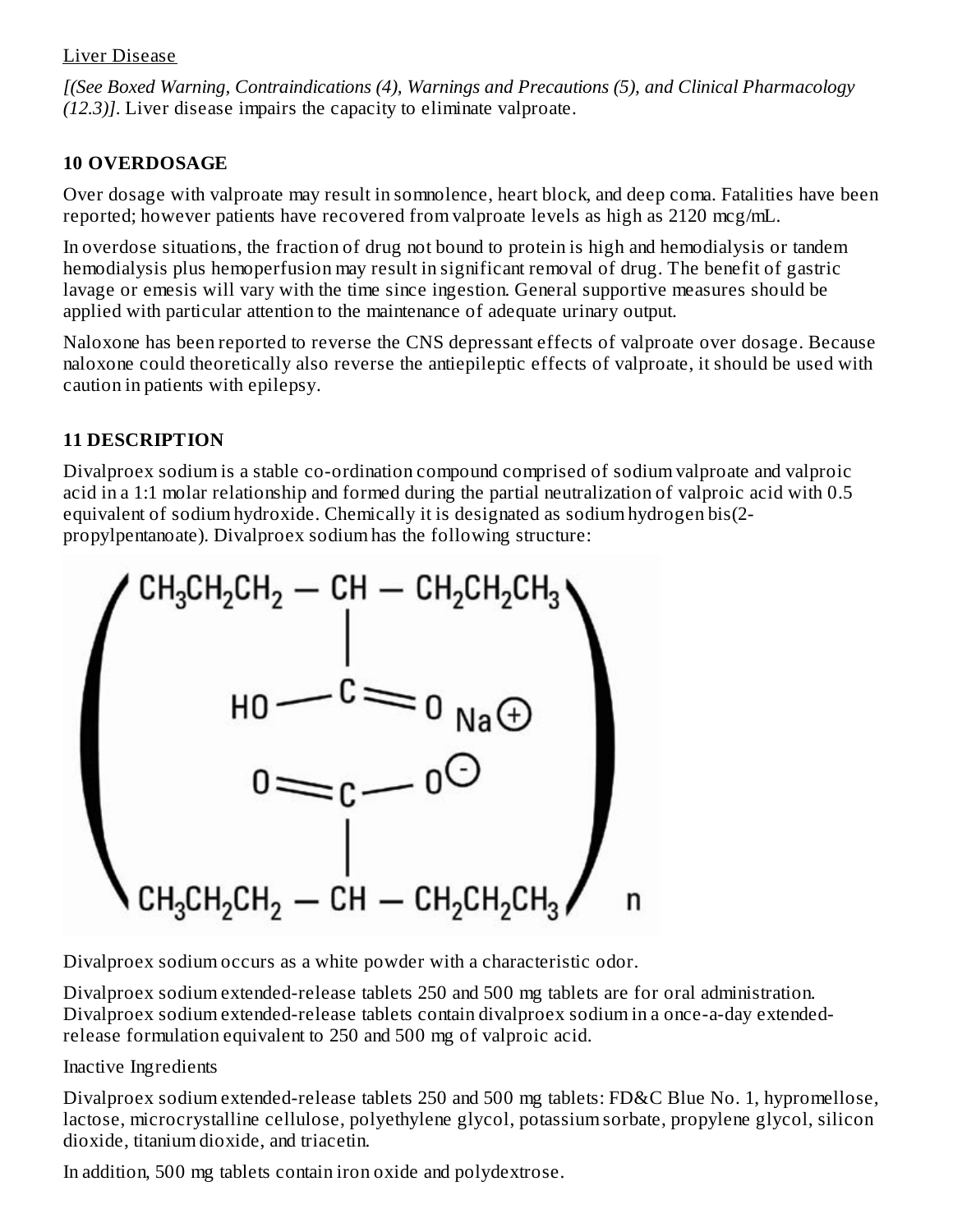## **12 CLINICAL PHARMACOLOGY**

#### **12.1 Mechanism of Action**

Divalproex sodium dissociates to the valproate ion in the gastrointestinal tract. The mechanisms by which valproate exerts its therapeutic effects have not been established. It has been suggested that its activity in epilepsy is related to increased brain concentrations of gamma-aminobutyric acid (GABA).

#### **12.2 Pharmacodynamics**

The relationship between plasma concentration and clinical response is not well documented. One contributing factor is the nonlinear, concentration dependent protein binding of valproate which affects the clearance of the drug. Thus, monitoring of total serum valproate may not provide a reliable index of the bioactive valproate species.

For example, because the plasma protein binding of valproate is concentration dependent, the free fraction increases from approximately 10% at 40 mcg/mL to 18.5% at 130 mcg/mL. Higher than expected free fractions occur in the elderly, in hyperlipidemic patients, and in patients with hepatic and renal diseases.

#### Epilepsy

The therapeutic range in epilepsy is commonly considered to be 50 to 100 mcg/mL of total valproate, although some patients may be controlled with lower or higher plasma concentrations.

#### Mania

In placebo-controlled clinical trials of acute mania, patients were dosed to clinical response with trough plasma concentrations between 85 and 125 mcg/mL *[see Dosage and Administration (2.1)]*.

## **12.3 Pharmacokinetics**

## Absorption/Bioavailability

The absolute bioavailability of divalproex sodium extended-release tablets administered as a single dose after a meal was approximately 90% relative to intravenous infusion.

When given in equal total daily doses, the bioavailability of divalproex sodium extended-release tablets are less than that of divalproex sodium tablets. In five multiple-dose studies in healthy subjects (N=82) and in subjects with epilepsy (N=86), when administered under fasting and nonfasting conditions, divalproex sodium extended-release tablets given once daily produced an average bioavailability of 89% relative to an equal total daily dose of divalproex sodium tablets given BID, TID, or QID. The median time to maximum plasma valproate concentrations ( $\rm C_{max}$ ) after divalproex sodium extendedrelease tablets administration ranged from 4 to 17 hours. After multiple once-daily dosing of divalproex sodium extended-release tablets, the peak-to-trough fluctuation in plasma valproate concentrations was 10-20% lower than that of regular divalproex sodium tablets given BID, TID, or QID.

## **Conversion from Divalproex Sodium Tablets to Divalproex Sodium Extended-Releas e Tablets**

When divalproex sodium extended-release tablets are given in doses 8 to 20% higher than the total daily dose of divalproex sodium tablets, the two formulations are bioequivalent. In two randomized, crossover studies, multiple daily doses of divalproex sodium tablets were compared to 8 to 20% higher once-daily doses of divalproex sodium extended-release tablets. In these two studies, divalproex sodium extended-release tablets and divalproex sodium tablets regimens were equivalent with respect to area under the curve (AUC; a measure of the extent of bioavailability). Additionally, valproate  $\mathsf{C_{max}}$  was lower, and  $\mathsf{C_{min}}$  was either higher or not different, for divalproex sodium extended-release tablets relative to divalproex sodium tablets regimens (see Table 9).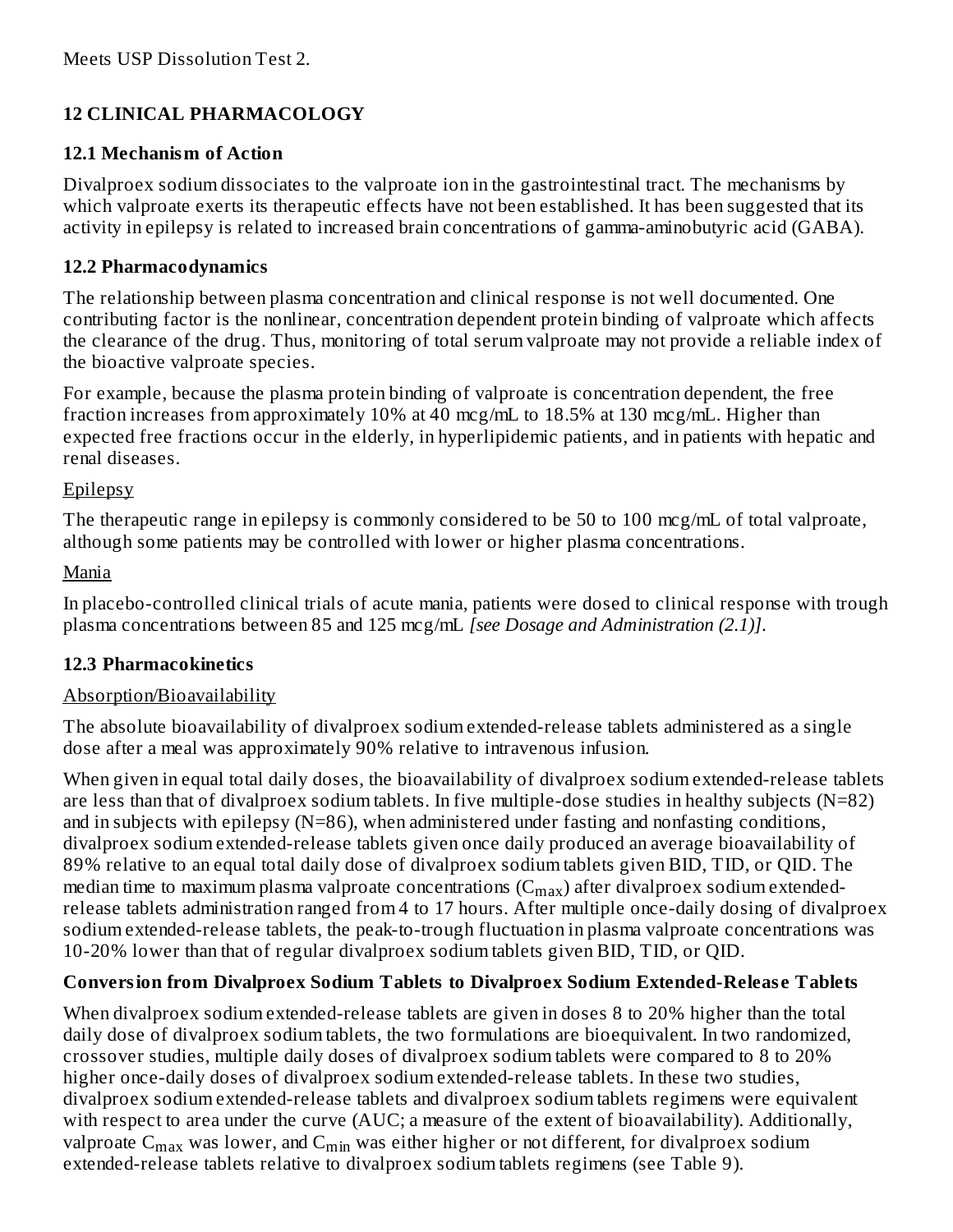#### **Table 9. Bioavailability of Divalproex Sodium Extended-Releas eTablets Relative to Divalproex Sodium Tablets When Divalproex Sodium Extended-Releas e Tablets Dos e is 8 to 20% Higher**

|                                                                                                 | <b>Regimens</b>                                                                                                        | <b>Relative Bioavailability</b> |                  |            |
|-------------------------------------------------------------------------------------------------|------------------------------------------------------------------------------------------------------------------------|---------------------------------|------------------|------------|
| <b>Study Population</b>                                                                         |                                                                                                                        |                                 |                  |            |
|                                                                                                 | Divalproex sodium<br>extended-release tablets<br>vs. Divalproex sodium<br>tablets                                      | $AUC_{24}$                      | $C_{\text{max}}$ | $C_{\min}$ |
| <b>Healthy Volunteers</b><br>$(N=35)$                                                           | 1000 & 1500 mg<br>Divalproex sodium<br>extended-release tablets<br>VS.<br>875 & 1250 mg Divalproex<br>sodium tablets   | 1.059                           | 0.882            | 1.173      |
| Patients with epilepsy<br>on concomitant<br>enzyme-inducing<br>antiepilepsy drugs<br>$(N = 64)$ | 1000 to 5000 mg<br>Divalproex sodium<br>extended-release tablets<br>VS.<br>875 to 4250 mg<br>Divalproex sodium tablets | 1.008                           | 0.899            | 1.022      |

Concomitant antiepilepsy drugs (topiramate, phenobarbital, carbamazepine, phenytoin, and lamotrigine were evaluated) that induce the cytochrome P450 isozyme system did not significantly alter valproate bioavailability when converting between divalproex sodium tablets and divalproex sodium extendedrelease tablets.

#### Distribution

#### *Protein Binding*

The plasma protein binding of valproate is concentration dependent and the free fraction increases from approximately 10% at 40 mcg/mL to 18.5% at 130 mcg/mL. Protein binding of valproate is reduced in the elderly, in patients with chronic hepatic diseases, in patients with renal impairment, and in the presence of other drugs (e.g., aspirin). Conversely, valproate may displace certain protein-bound drugs (e.g., phenytoin, carbamazepine, warfarin, and tolbutamide) *[see Drug Interactions (7.2)* for more detailed information on the pharmacokinetic interactions of valproate with other drugs*]*.

#### *CNS Distribution*

Valproate concentrations in cerebrospinal fluid (CSF) approximate unbound concentrations in plasma (about 10% of total concentration).

#### Metabolism

Valproate is metabolized almost entirely by the liver. In adult patients on monotherapy, 30-50% of an administered dose appears in urine as a glucuronide conjugate. Mitochondrial β-oxidation is the other major metabolic pathway, typically accounting for over 40% of the dose. Usually, less than 15-20% of the dose is eliminated by other oxidative mechanisms. Less than 3% of an administered dose is excreted unchanged in urine.

The relationship between dose and total valproate concentration is nonlinear; concentration does not increase proportionally with the dose, but rather, increases to a lesser extent due to saturable plasma protein binding. The kinetics of unbound drug are linear.

#### Elimination

Mean plasma clearance and volume of distribution for total valproate are 0.56 L/hr/1.73  $m^2$  and 11 L/1.73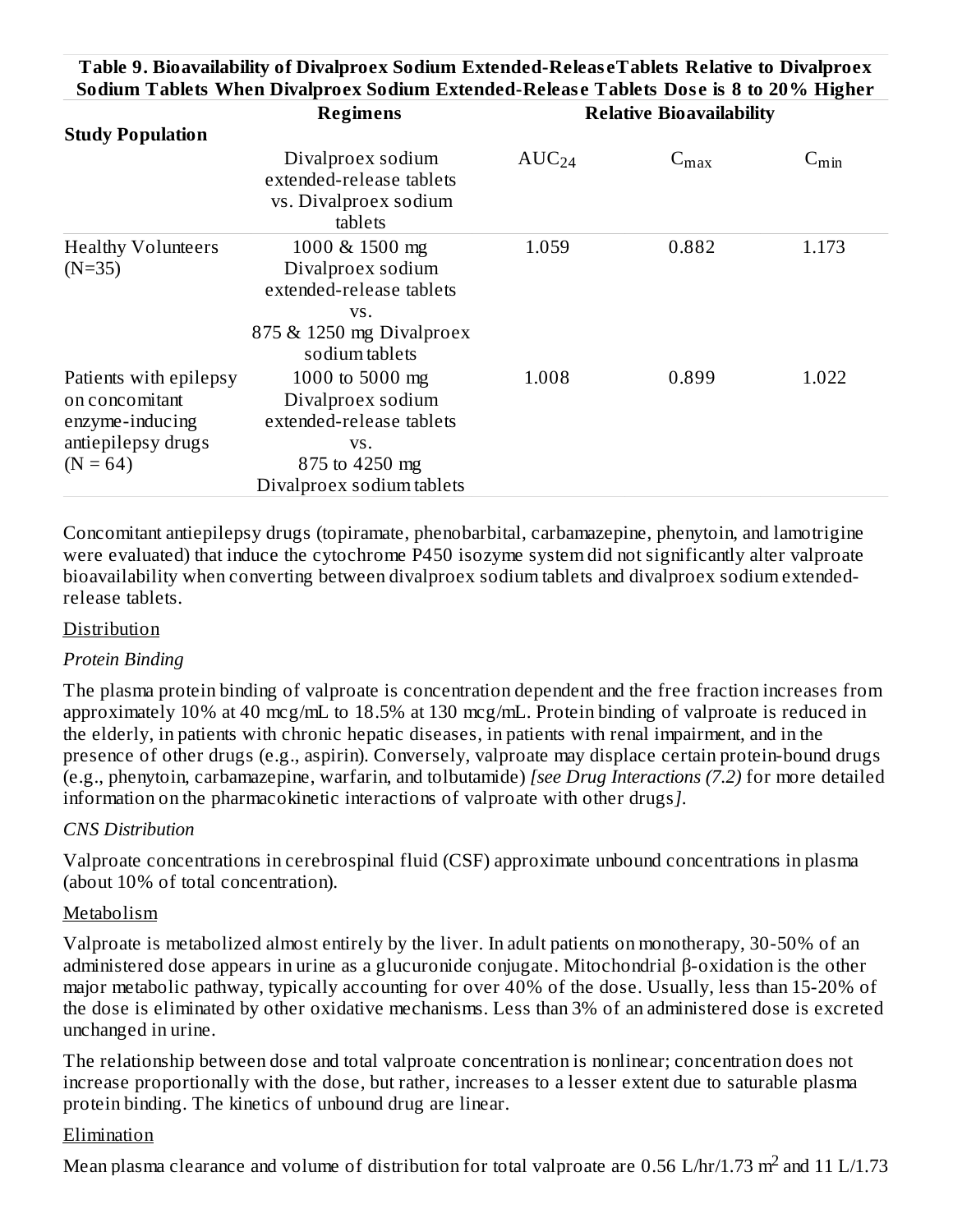$\rm m^2$ , respectively. Mean plasma clearance and volume of distribution for free valproate are 4.6 L/hr/1.73  $m<sup>2</sup>$  and 92 L/1.73 m<sup>2</sup>. Mean terminal half-life for valproate monotherapy ranged from 9 to 16 hours following oral dosing regimens of 250 to 1000 mg.

The estimates cited apply primarily to patients who are not taking drugs that affect hepatic metabolizing enzyme systems. For example, patients taking enzyme-inducing antiepileptic drugs (carbamazepine, phenytoin, and phenobarbital) will clear valproate more rapidly. Because of these changes in valproate clearance, monitoring of antiepileptic concentrations should be intensified whenever concomitant antiepileptics are introduced or withdrawn.

#### Special Populations

*Effect of Age*

## Pediatric

The valproate pharmacokinetic profile following administration of divalproex sodium extended-release tablets was characterized in a multiple-dose, non-fasting, open label, multi-center study in children and adolescents. Divalproex sodium extended-release tablets once daily doses ranged from 250-1750 mg. Once daily administration of divalproex sodium extended-release tablets in pediatric patients (10-17 years) produced plasma VPA concentration-time profiles similar to those that have been observed in adults.

## Elderly

The capacity of elderly patients (age range: 68 to 89 years) to eliminate valproate has been shown to be reduced compared to younger adults (age range: 22 to 26). Intrinsic clearance is reduced by 39%; the free fraction is increased by 44%. Accordingly, the initial dosage should be reduced in the elderly *[see Dosage and Administration (2.4)]*.

## *Effect of Sex*

There are no differences in the body surface area adjusted unbound clearance between males and females (4.8 $\pm$ 0.17 and 4.7 $\pm$ 0.07 L/hr per 1.73 m<sup>2</sup>, respectively).

## *Effect of Race*

The effects of race on the kinetics of valproate have not been studied.

## *Effect of Disease*

## Liver Disease

Liver disease impairs the capacity to eliminate valproate. In one study, the clearance of free valproate was decreased by 50% in 7 patients with cirrhosis and by 16% in 4 patients with acute hepatitis, compared with 6 healthy subjects. In that study, the half-life of valproate was increased from 12 to 18 hours. Liver disease is also associated with decreased albumin concentrations and larger unbound fractions (2 to 2.6 fold increase) of valproate. Accordingly, monitoring of total concentrations may be misleading since free concentrations may be substantially elevated in patients with hepatic disease whereas total concentrations may appear to be normal *[see Boxed Warning, Contraindications (4), and Warnings and Precautions (5.1)]*.

## Renal Disease

A slight reduction (27%) in the unbound clearance of valproate has been reported in patients with renal failure (creatinine clearance < 10 mL/minute); however, hemodialysis typically reduces valproate concentrations by about 20%. Therefore, no dosage adjustment appears to be necessary in patients with renal failure. Protein binding in these patients is substantially reduced; thus, monitoring total concentrations may be misleading.

# **13 NONCLINICAL TOXICOLOGY**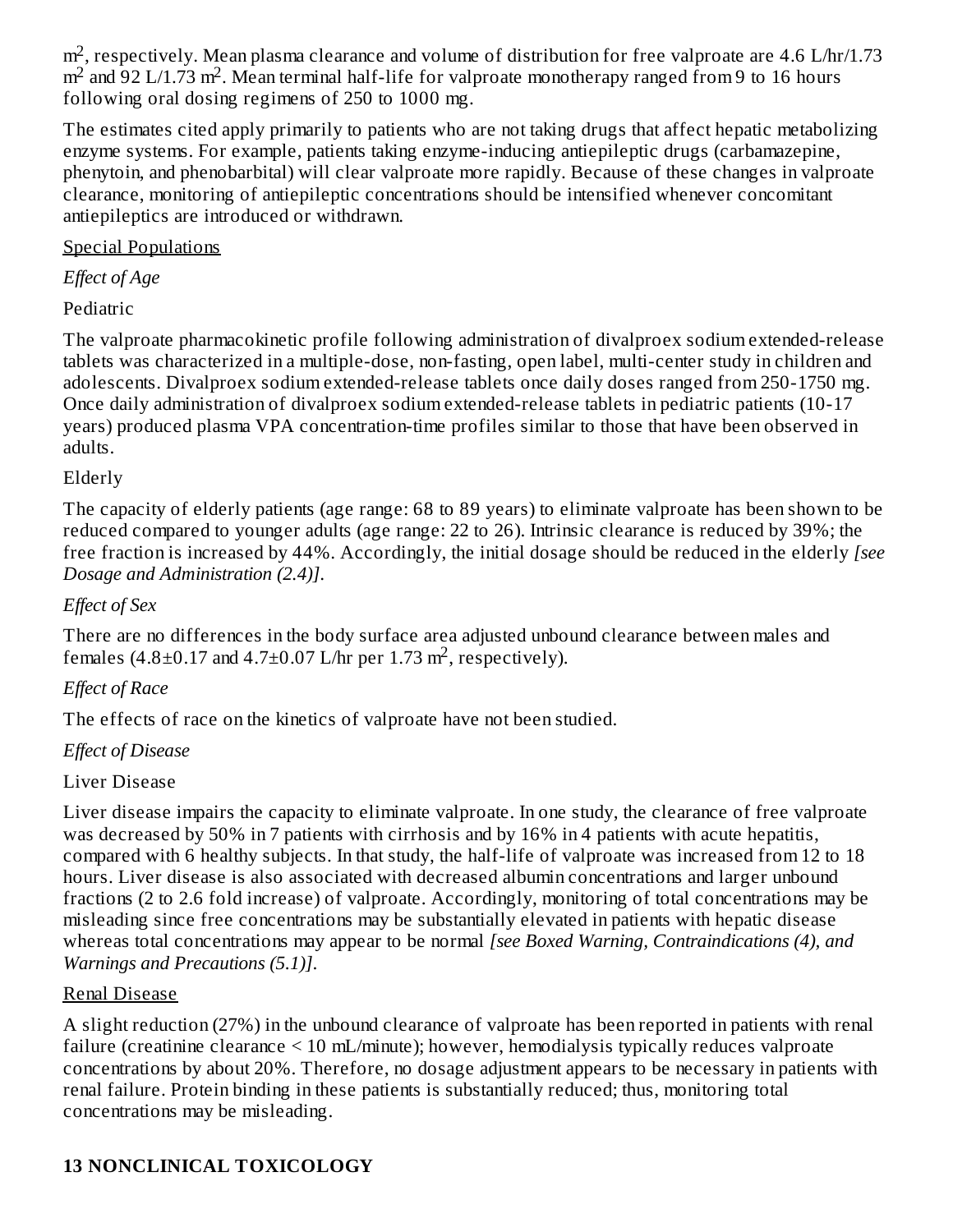## **13.1 Carcinogenesis, Mutagenesis, and Impairment of Fertility**

#### Carcinogenesis

Valproate was administered orally to rats and mice at doses of 80 and 170 mg/kg/day (less than the  $\frac{1}{2}$  maximum recommended human dose on a mg/m<sup>2</sup> basis) for two years. The primary findings were an increase in the incidence of subcutaneous fibrosarcomas in high-dose male rats receiving valproate and a dose-related trend for benign pulmonary adenomas in male mice receiving valproate. The significance of these findings for humans is unknown.

#### Mutagenesis

Valproate was not mutagenic in an *in vitro* bacterial assay (Ames test), did not produce dominant lethal effects in mice, and did not increase chromosome aberration frequency in an *in vivo* cytogenetic study in rats. Increased frequencies of sister chromatid exchange (SCE) have been reported in a study of epileptic children taking valproate, but this association was not observed in another study conducted in adults. There is some evidence that increased SCE frequencies may be associated with epilepsy. The biological significance of an increase in SCE frequency is not known.

#### Fertility

Chronic toxicity studies of valproate in juvenile and adult rats and dogs demonstrated reduced spermatogenesis and testicular atrophy at oral doses of 400 mg/kg/day or greater in rats (approximately equivalent to or greater than the maximum recommended human dose (MRHD) on a mg/m<sup>2</sup> basis) and 150 mg/kg/day or greater in dogs (approximately 1.4 times the MRHD or greater on a mg/m<sup>2</sup> basis). Fertility studies in rats have shown no effect on fertility at oral doses of valproate up to 350 mg/kg/day (approximately equal to the MRHD on a mg/m<sup>2</sup> basis) for 60 days. The effect of valproate on testicular development and on sperm production and fertility in humans is unknown.

## **14 CLINICAL STUDIES**

#### **14.1 Mania**

The effectiveness of divalproex sodium extended-release tablets for the treatment of acute mania is based in part on studies establishing the effectiveness of divalproex sodium tablets for this indication. Divalproex sodium extended-release tablets effectiveness was confirmed in one randomized, doubleblind, placebo-controlled, parallel group, 3-week, multicenter study. The study was designed to evaluate the safety and efficacy of divalproex sodium extended-release tablets in the treatment of bipolar I disorder, manic or mixed type, in adults. Adult male and female patients who had a current DSM-IV TR primary diagnosis of bipolar I disorder, manic or mixed type, and who were hospitalized for acute mania, were enrolled into this study. Divalproex sodium extended-release tablets were initiated at a dose of 25 mg/kg/day given once daily, increased by 500 mg/day on Day 3, then adjusted to achieve plasma valproate concentrations in the range of 85-125 mcg/mL. Mean daily divalproex sodium extended-release tablets doses for observed cases were 2362 mg (range: 500-4000), 2874 mg (range: 1500-4500), 2993 mg (range: 1500-4500), 3181 mg (range: 1500-5000), and 3353 mg (range: 1500- 5500) at Days 1, 5, 10, 15, and 21, respectively. Mean valproate concentrations were 96.5 mcg/mL, 102.1 mcg/mL, 98.5 mcg/mL, 89.5 mcg/mL at Days 5, 10, 15 and 21, respectively. Patients were assessed on the Mania Rating Scale (MRS; score ranges from 0-52).

Divalproex sodium extended-release tablets were significantly more effective than placebo in reduction of the MRS total score.

#### **14.2 Epilepsy**

The efficacy of valproate in reducing the incidence of complex partial seizures (CPS) that occur in isolation or in association with other seizure types was established in two controlled trials.

In one, multi-clinic, placebo controlled study employing an add-on design, (adjunctive therapy) 144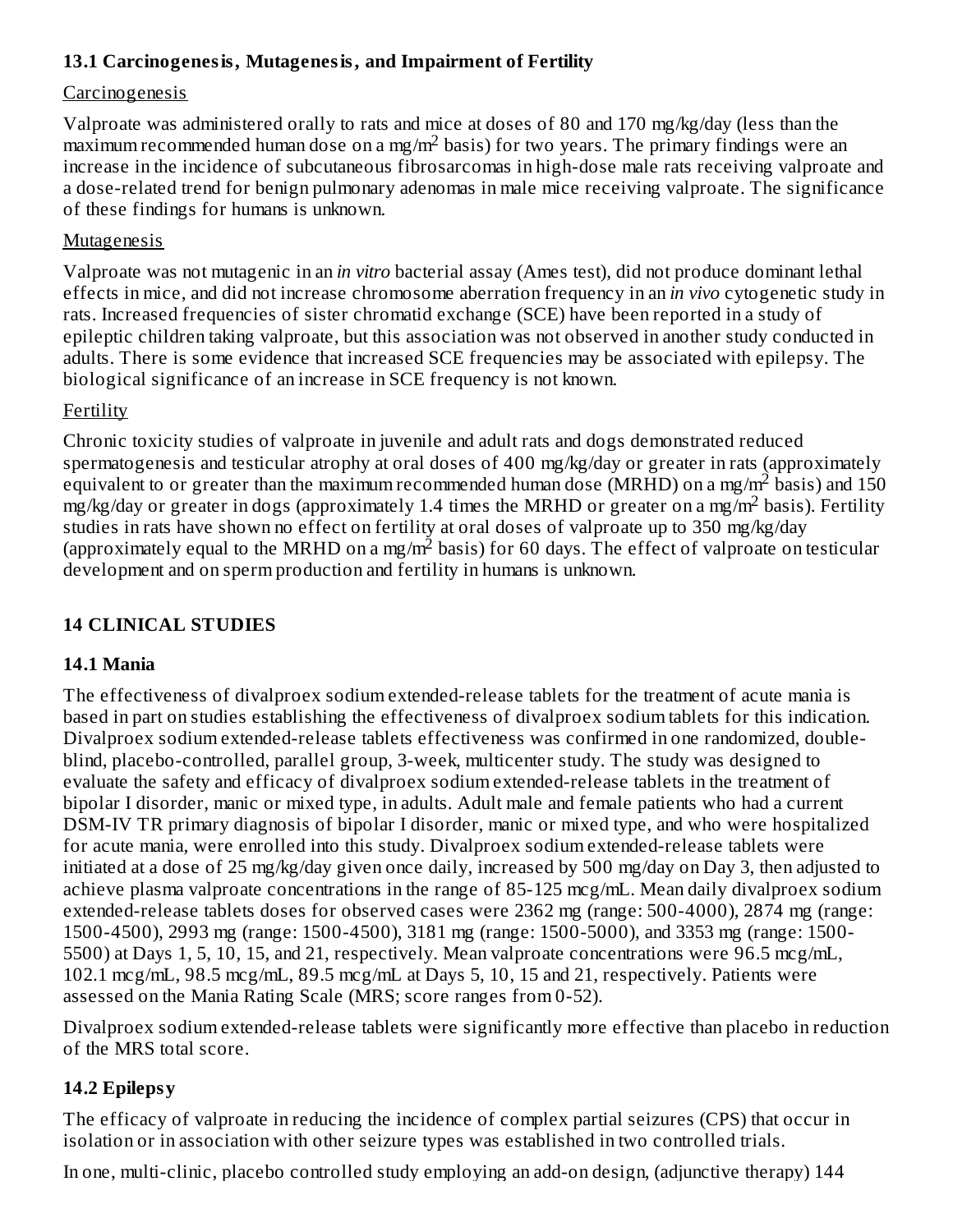patients who continued to suffer eight or more CPS per 8 weeks during an 8 week period of monotherapy with doses of either carbamazepine or phenytoin sufficient to assure plasma concentrations within the "therapeutic range" were randomized to receive, in addition to their original antiepilepsy drug (AED), either divalproex sodium tablets or placebo. Randomized patients were to be followed for a total of 16 weeks. The following Table presents the findings.

| Table 10. Adjunctive Therapy Study Median Incidence of CPS per 8 Weeks                                              |                              |                                     |                                         |  |  |
|---------------------------------------------------------------------------------------------------------------------|------------------------------|-------------------------------------|-----------------------------------------|--|--|
| Add-on<br><b>Treatment</b>                                                                                          | <b>Number</b><br>of Patients | <b>Baseline</b><br><b>Incidence</b> | <b>Experimental</b><br><b>Incidence</b> |  |  |
| Divalproex sodium<br>tablets                                                                                        | 75                           | 16.0                                | $8.9*$                                  |  |  |
| Placebo                                                                                                             | 69                           | 14.5                                | 11.5                                    |  |  |
| * Reduction from baseline statistically significantly greater for valproate than placebo at<br>$p \leq 0.05$ level. |                              |                                     |                                         |  |  |

Figure 1 presents the proportion of patients (X axis) whose percentage reduction from baseline in complex partial seizure rates was at least as great as that indicated on the Y axis in the adjunctive therapy study. A positive percent reduction indicates an improvement (i.e., a decrease in seizure frequency), while a negative percent reduction indicates worsening. Thus, in a display of this type, the curve for an effective treatment is shifted to the left of the curve for placebo. This Figure shows that the proportion of patients achieving any particular level of improvement was consistently higher for valproate than for placebo. For example, 45% of patients treated with valproate had a  $\geq$  50% reduction in complex partial seizure rate compared to 23% of patients treated with placebo.

**Figure 1**



The second study assessed the capacity of valproate to reduce the incidence of CPS when administered as the sole AED. The study compared the incidence of CPS among patients randomized to either a high or low dose treatment arm. Patients qualified for entry into the randomized comparison phase of this study only if 1) they continued to experience 2 or more CPS per 4 weeks during an 8 to 12 week long period of monotherapy with adequate doses of an AED (i.e., phenytoin, carbamazepine, phenobarbital, or primidone) and 2) they made a successful transition over a two week interval to valproate. Patients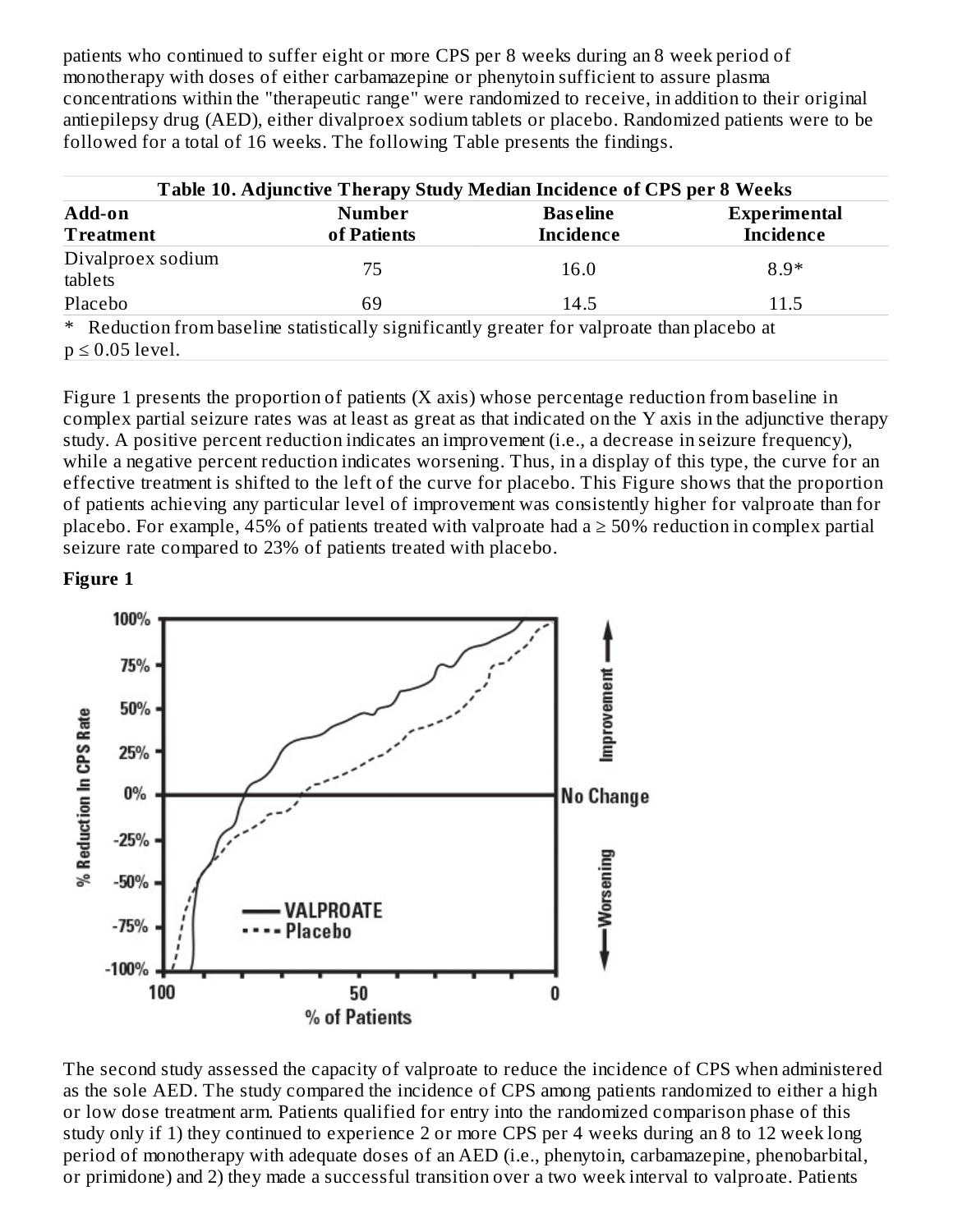entering the randomized phase were then brought to their assigned target dose, gradually tapered off their concomitant AED and followed for an interval as long as 22 weeks. Less than 50% of the patients randomized, however, completed the study. In patients converted to divalproex sodium tablets monotherapy, the mean total valproate concentrations during monotherapy were 71 and 123 mcg/mL in the low dose and high dose groups, respectively.

The following Table presents the findings for all patients randomized who had at least one postrandomization assessment.

| Table 11. Monotherapy Study Median Incidence of CPS per 8 Weeks                                           |               |                  |                        |  |  |
|-----------------------------------------------------------------------------------------------------------|---------------|------------------|------------------------|--|--|
| <b>Treatment</b>                                                                                          | <b>Number</b> | <b>Baseline</b>  | Randomized             |  |  |
|                                                                                                           | of Patients   | <b>Incidence</b> | <b>Phase Incidence</b> |  |  |
| High dose Valproate                                                                                       | 131           | 13.2             | $10.7*$                |  |  |
| Low dose Valproate                                                                                        | 134           | 14.2             | 13.8                   |  |  |
| * Reduction from baseline statistically significantly greater for high dose than low dose at $p \le 0.05$ |               |                  |                        |  |  |
| level.                                                                                                    |               |                  |                        |  |  |

Figure 2 presents the proportion of patients (X axis) whose percentage reduction from baseline in complex partial seizure rates was at least as great as that indicated on the Y axis in the monotherapy study. A positive percent reduction indicates an improvement (i.e., a decrease in seizure frequency), while a negative percent reduction indicates worsening. Thus, in a display of this type, the curve for a more effective treatment is shifted to the left of the curve for a less effective treatment. This Figure shows that the proportion of patients achieving any particular level of reduction was consistently higher for high dose valproate than for low dose valproate. For example, when switching from carbamazepine, phenytoin, phenobarbital or primidone monotherapy to high dose valproate monotherapy, 63% of patients experienced no change or a reduction in complex partial seizure rates compared to 54% of patients receiving low dose valproate.

#### **Figure 2**



Information on pediatric studies are presented in section 8.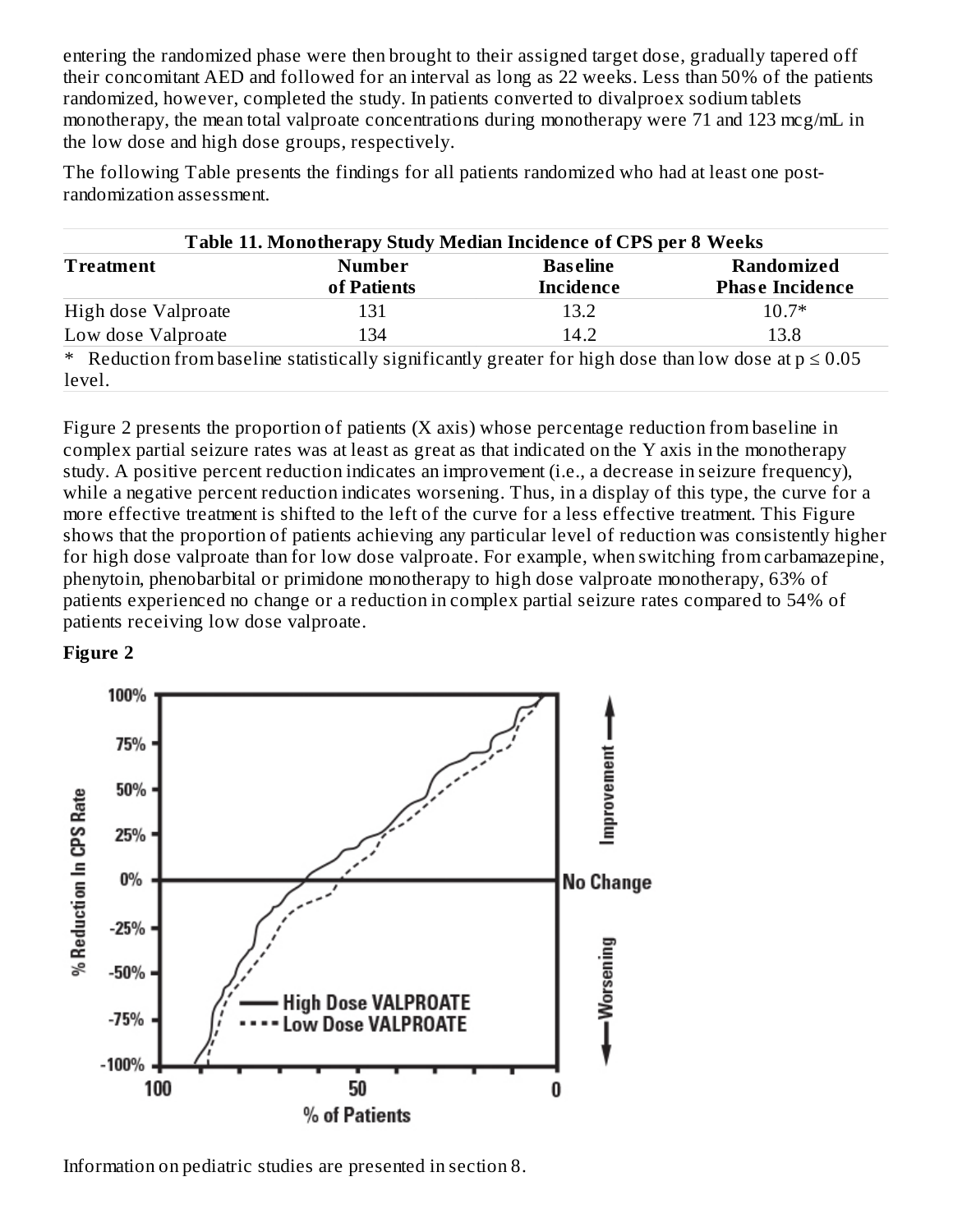#### **14.3 Migraine**

The results of a multicenter, randomized, double-blind, placebo-controlled, parallel-group clinical trial demonstrated the effectiveness of divalproex sodium extended-release tablets in the prophylactic treatment of migraine headache. This trial recruited patients with a history of migraine headaches with or without aura occurring on average twice or more a month for the preceding three months. Patients with cluster or chronic daily headaches were excluded. Women of childbearing potential were allowed in the trial if they were deemed to be practicing an effective method of contraception.

Patients who experienced  $\geq 2$  migraine headaches in the 4-week baseline period were randomized in a 1:1 ratio to divalproex sodium extended-release tablets or placebo and treated for 12 weeks. Patients initiated treatment on 500 mg once daily for one week, and were then increased to 1000 mg once daily with an option to permanently decrease the dose back to 500 mg once daily during the second week of treatment if intolerance occurred. Ninety-eight of 114 divalproex sodium extended-release tabletstreated patients (86%) and 100 of 110 placebo-treated patients (91%) treated at least two weeks maintained the 1000 mg once daily dose for the duration of their treatment periods. Treatment outcome was assessed on the basis of reduction in 4-week migraine headache rate in the treatment period compared to the baseline period.

Patients (50 male, 187 female) ranging in age from 16 to 69 were treated with divalproex sodium extended-release tablets (N=122) or placebo (N=115). Four patients were below the age of 18 and 3 were above the age of 65. Two hundred and two patients (101 in each treatment group) completed the treatment period. The mean reduction in 4-week migraine headache rate was 1.2 from a baseline mean of 4.4 in the divalproex sodium extended-release tablets group, versus 0.6 from a baseline mean of 4.2 in the placebo group. The treatment difference was statistically significant (see Figure 3).

#### **Figure 3 Mean Reduction In 4-Week Migraine Headache Rates**



#### **15 REFERENCES**

1. Meador KJ, Baker GA, Browning N, et al. Fetal antiepileptic drug exposure and cognitive outcomes at age 6 years (NEAD study): a prospective observational study. Lancet Neurology 2013; 12 (3):244-252.

 $1.2*$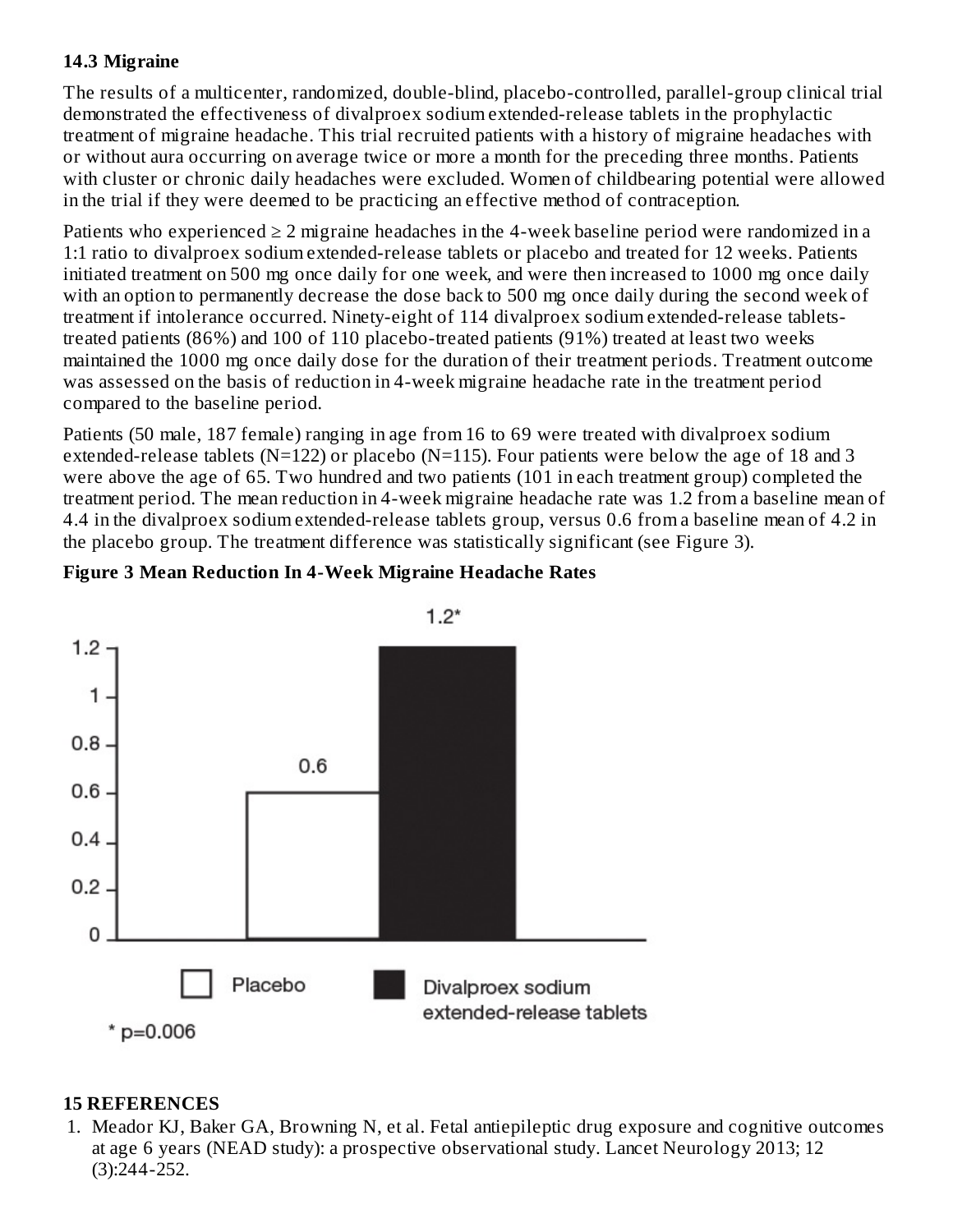## **16 HOW SUPPLIED/STORAGE AND HANDLING**

Divalproex sodium extended-release tablets 250 mg are available as white ovaloid tablets with the "a" logo and the code (HF). Each divalproex sodium extended-release tablet contains divalproex sodium equivalent to 250 mg of valproic acid.

Divalproex sodium extended-release tablets 500 mg are available as gray ovaloid tablets with the "a" logo and the code HC. Each divalproex sodium extended-release tablet contains divalproex sodium equivalent to 500 mg of valproic acid.

They are supplied by **State of Florida DOH Central Pharmacy** as follows:

|            |          |                         |       | Source<br>Prod. |
|------------|----------|-------------------------|-------|-----------------|
| <b>NDC</b> | Strength | <b>Quantity/Form</b>    | Color | Code            |
| 53808-     | 500 MG   | 30 Tablets in a Blister |       | 68382-315       |
| 1061-1     |          | Pack                    | GRAY  |                 |

#### Recommended Storage

Store tablets at 25°C (77°F); excursions permitted to 15-30°C (59-86°F) [see USP Controlled Room Temperature].

## **17 PATIENT COUNSELING INFORMATION**

See FDA-Approved Medication Guide

## **17.1 Hepatotoxicity**

Warn patients and guardians that nausea, vomiting, abdominal pain, anorexia, diarrhea, asthenia, and/or jaundice can be symptoms of hepatotoxicity and, therefore, require further medical evaluation promptly *[see Warnings and Precautions (5.1)]*.

## **17.2 Pancreatitis**

Warn patients and guardians that abdominal pain, nausea, vomiting, and/or anorexia can be symptoms of pancreatitis and, therefore, require further medical evaluation promptly *[see Warnings and Precautions (5.5)]*.

## **17.3 Birth Defects and Decreas ed IQ**

Inform pregnant women and women of childbearing potential that use of valproate during pregnancy increases the risk of birth defects and decreased IQ in children who were exposed. Advise women to use effective contraception while using valproate. When appropriate, counsel these patients about alternative therapeutic options. This is particularly important when valproate use is considered for a condition not usually associated with permanent injury or death. Advise patients to read the Medication Guide, which appears as the last section of the labeling *[see Warnings and Precautions (5.2, 5.3, 5.4) and Use in Specific Populations (8.1)]*.

Advise women of childbearing potential to discuss pregnancy planning with their doctor and to contact their doctor immediately if they think they are pregnant.

Encourage patients to enroll in the NAAED Pregnancy Registry if they become pregnant. This registry is collecting information about the safety of antiepileptic drugs during pregnancy. To enroll, patients can call the toll free number 1-888-233-2334 *[see Use in Specific Populations (8.1)]*.

## **17.4 Suicidal Thinking and Behavior**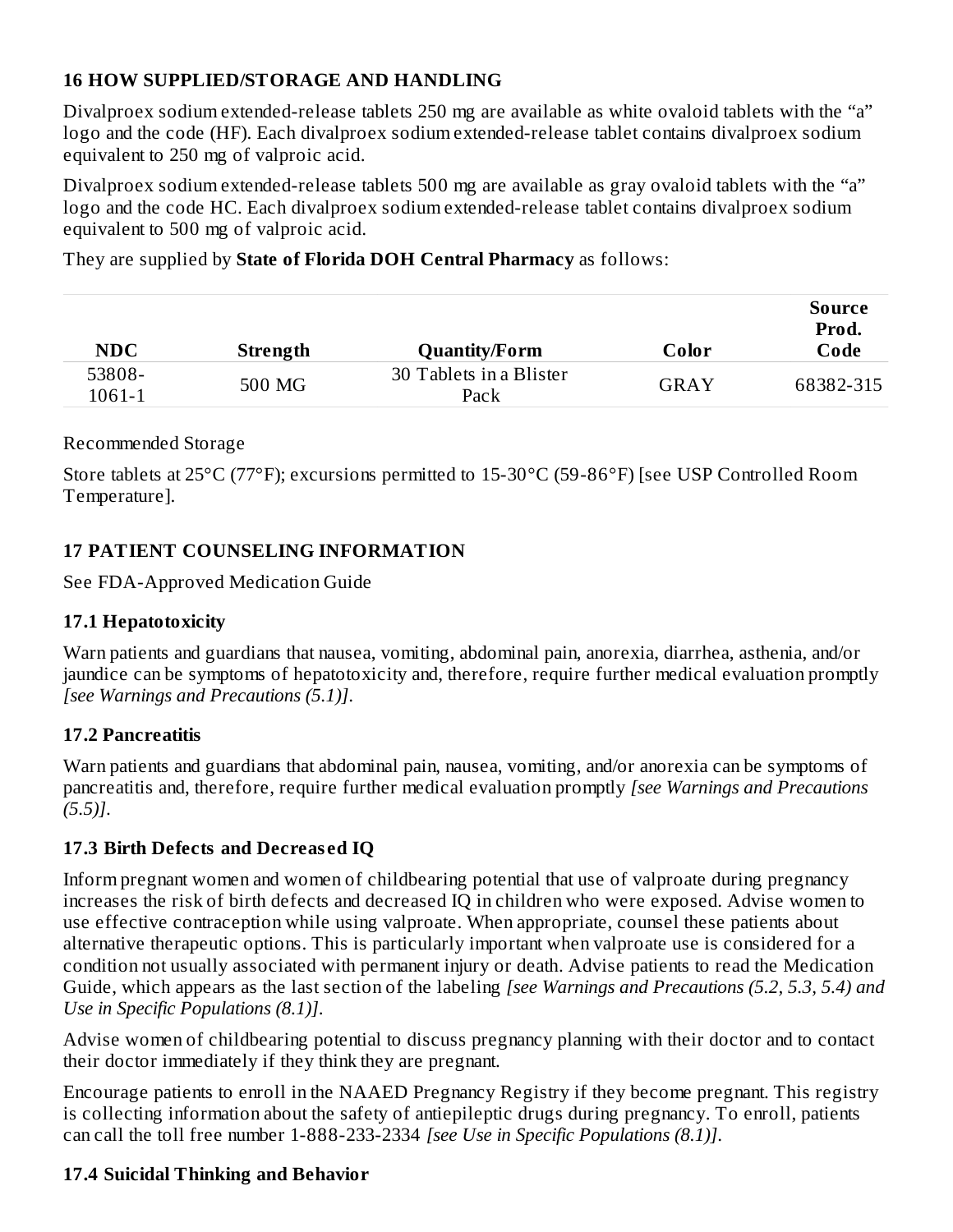Counsel patients, their caregivers, and families that AEDs, including divalproex sodium extendedrelease tablets, may increase the risk of suicidal thoughts and behavior and should be advised of the need to be alert for the emergence or worsening of symptoms of depression, any unusual changes in mood or behavior, or the emergence of suicidal thoughts, behavior, or thoughts about self-harm. Instruct patients, caregivers, and families to report behaviors of concern immediately to the healthcare providers *[see Warnings and Precautions (5.8)]*.

## **17.5 Hyperammonemia**

Inform patients of the signs and symptoms associated with hyperammonemic encephalopathy and be told to inform the prescriber if any of these symptoms occur *[see Warnings and Precautions (5.10, 5.11)]*.

# **17.6 CNS Depression**

Since valproate products may produce CNS depression, especially when combined with another CNS depressant (e.g., alcohol), advise patients not to engage in hazardous activities, such as driving an automobile or operating dangerous machinery, until it is known that they do not become drowsy from the drug.

# **17.7 Multi-organ Hypers ensitivity Reaction**

Instruct patients that a fever associated with other organ system involvement (rash, lymphadenopathy, etc.) may be drug-related and should be reported to the physician immediately *[see Warnings and Precautions (5.13)]*.

## **17.8 Medication Residue in the Stool**

Instruct patients to notify their healthcare provider if they notice a medication residue in the stool *[see Warnings and Precautions (5.19)]*.

- **250 mg** is Mfd. by AbbVie LTD, Barceloneta, PR 00617
- **500 mg** is Mfd. by AbbVie Inc., North Chicago, IL 60064 U.S.A. or
- AbbVie LTD, Barceloneta, PR 00617
- Distributed by: Zydus Pharmaceuticals USA Inc., Pennington, NJ 08534

This Product was Repackaged By:

# **State of Florida DOH Central Pharmacy**

104-2 Hamilton Park Drive Tallahassee, FL 32304 USA

# **MEDICATION GUIDE**

## **Divalproex Sodium Extended-Releas e Tablets**

Read this Medication Guide before you start taking divalproex sodium extended-release tablets and each time you get a refill. There may be new information. This information does not take the place of talking to your healthcare provider about your medical condition or treatment.

#### **What is the most important information I should know about divalproex sodium extended-releas e tablets?**

#### **Do not stop taking divalproex sodium extended-releas e tablets without first talking to your healthcare provider.**

Stopping divalproex sodium extended-release tablets suddenly can cause serious problems.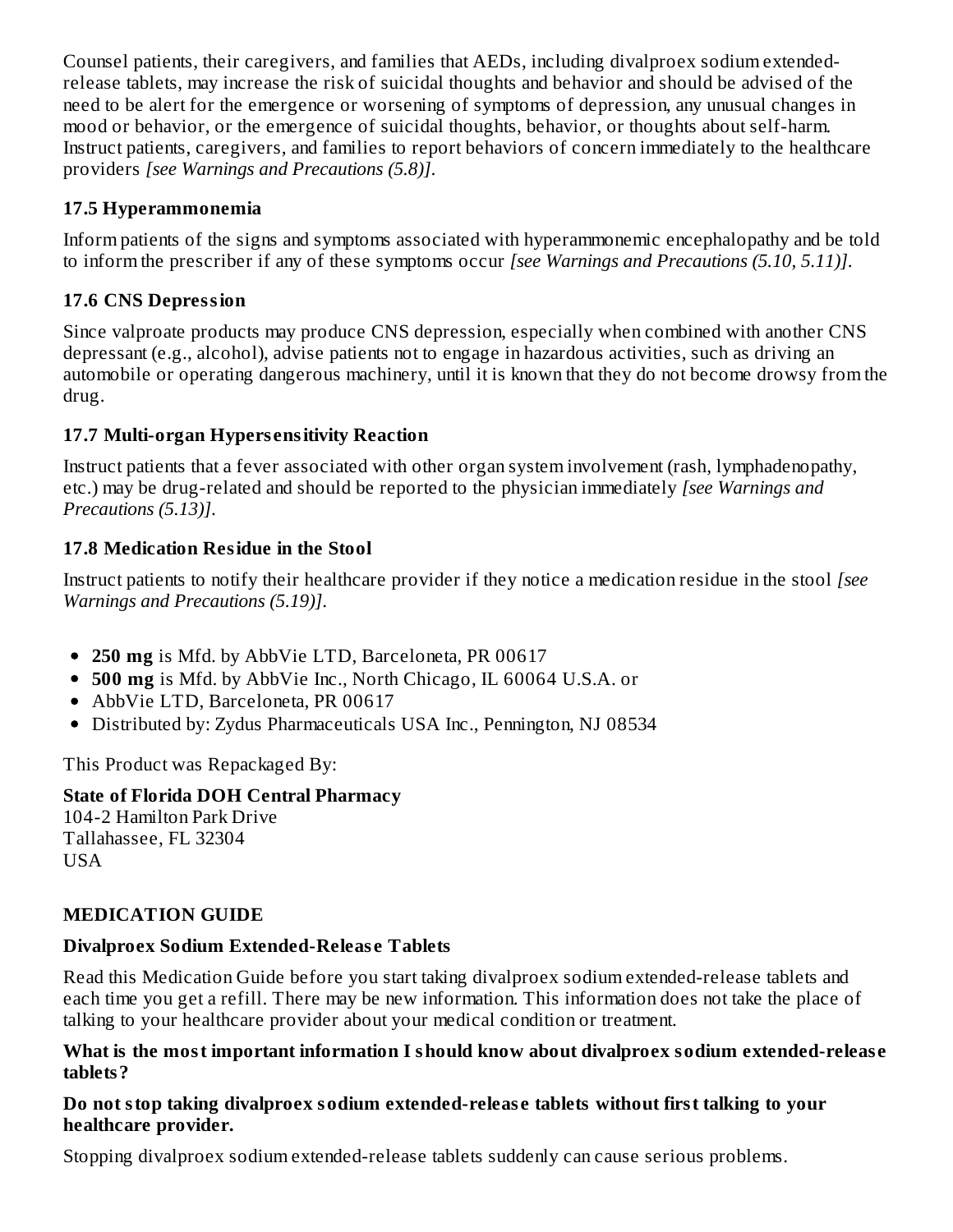## **Divalproex sodium extended-releas e tablets can caus e s erious side effects, including:**

1. **Serious liver damage that can caus e death, especially in children younger than 2 years old.** The risk of getting this serious liver damage is more likely to happen within the first 6 months of treatment.

#### **Call your healthcare provider right away if you get any of the following symptoms:**

- nausea or vomiting that does not go away
- loss of appetite
- pain on the right side of your stomach (abdomen)
- dark urine
- swelling of your face
- yellowing of your skin or the whites of your eyes
- In some cases, liver damage may continue despite stopping the drug.

## 2. **Divalproex sodium extended-releas e tablets may harm your unborn baby.**

- If you take divalproex sodium extended-release tablets during pregnancy for any medical condition, your baby is at risk for serious birth defects. The most common birth defects with divalproex sodium extended-release tablets affect the brain and spinal cord and are called spina bifida or neural tube defects. These defects occur in 1 to 2 out of every 100 babies born to mothers who use this medicine during pregnancy. These defects can begin in the first month, even before you know you are pregnant. Other birth defects can happen.
- Birth defects may occur even in children born to women who are not taking any medicines and do not have other risk factors.
- Taking folic acid supplements before getting pregnant and during early pregnancy can lower the chance of having a baby with a neural tube defect.
- If you take divalproex sodium extended-release tablets during pregnancy for any medical condition, your child is at risk for having a lower IQ.
- There may be other medicines to treat your condition that have a lower chance of causing birth defects and decreased IQ in your child.
- Women who are pregnant must not take divalproex sodium extended-release tablets to prevent migraine headaches.
- **All women of child-bearing age should talk to their healthcare provider about using other possible treatments instead of divalproex sodium extended-releas e tablets. If the decision is made to us e divalproex sodium extended-releas e tablets, you should us e effective birth control (contraception).**
- Tell your healthcare provider right away if you become pregnant while taking divalproex sodium extended-release tablets. You and your healthcare provider should decide if you will continue to take divalproex sodium extended-release tablets while you are pregnant. **Pregnancy Registry:** If you become pregnant while taking divalproex sodium extended-release tablets, talk to your healthcare provider about registering with the North American Antiepileptic Drug Pregnancy Registry. You can enroll in this registry by calling 1-888-233-2334. The purpose of this registry is to collect information about the safety of antiepileptic drugs during pregnancy.
- 3. **Inflammation of your pancreas that can caus e death.**

## **Call your healthcare provider right away if you have any of thes e symptoms:**

- severe stomach pain that you may also feel in your back
- nausea or vomiting that does not go away
- 4. **Like other antiepileptic drugs, divalproex sodium extended-releas e tablets may caus e suicidal thoughts or actions in a very small number of people, about 1 in 500.**

#### **Call a healthcare provider right away if you have any of thes e symptoms, especially if they are new, wors e, or worry you:**

<sup>o</sup> thoughts about suicide or dving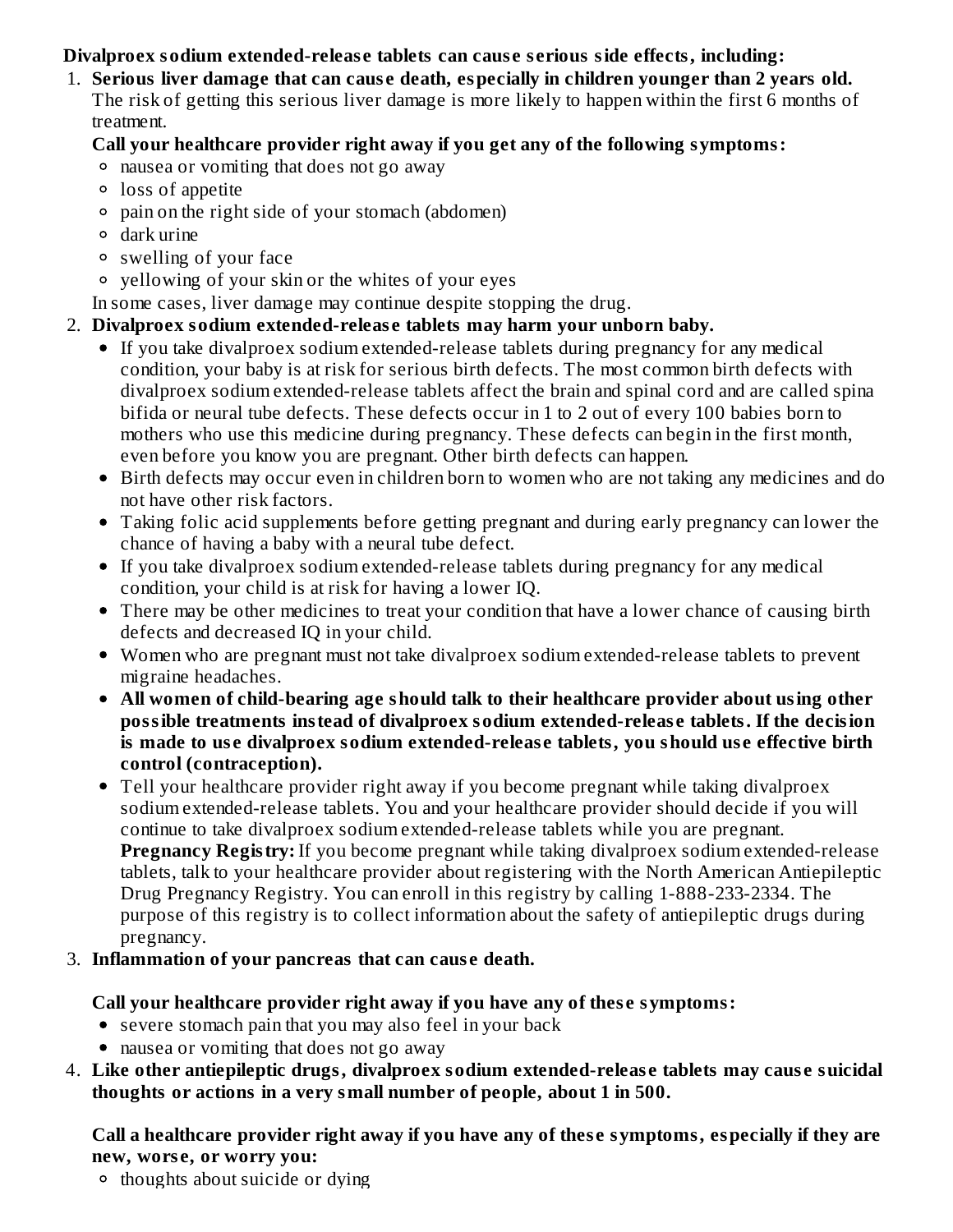- thoughts about suicide or dying attempts to commit suicide
- new or worse depression
- new or worse anxiety
- feeling agitated or restless
- panic attacks
- trouble sleeping (insomnia)
- new or worse irritability
- acting aggressive, being angry, or violent
- acting on dangerous impulses
- an extreme increase in activity and talking (mania)
- other unusual changes in behavior or mood

## **How can I watch for early symptoms of suicidal thoughts and actions?**

- Pay attention to any changes, especially sudden changes in mood, behaviors, thoughts, or feelings.
- Keep all follow-up visits with your healthcare provider as scheduled.

Call your healthcare provider between visits as needed, especially if you are worried about symptoms.

#### **Do not stop divalproex sodium extended-releas e tablets without first talking to a healthcare provider.** Stopping divalproex sodium extended-release tablets suddenly can cause serious problems. Stopping a seizure medicine suddenly in a patient who has epilepsy can cause seizures that do not stop (status epilepticus).

Suicidal thoughts or actions can be caused by things other than medicines. If you have suicidal thoughts or actions, your healthcare provider may check for other causes.

## **What are Divalproex sodium extended-releas e tablets?**

Divalproex sodium extended-release tablets come in different dosage forms with different usages.

*Divalproex sodium extended-release tablets* are prescription medicines used:

- to treat manic episodes associated with bipolar disorder.
- alone or with other medicines to treat:
	- complex partial seizures in adults and children 10 years of age and older
	- simple and complex absence seizures, with or without other seizure types
- to prevent migraine headaches

## **Who should not take divalproex sodium extended-releas e tablets?**

Do not take divalproex sodium extended-release tablets if you:

- have liver problems
- have or think you have a genetic liver problem caused by a mitochondrial disorder (e.g. Alpers-Huttenlocher syndrome)
- are allergic to divalproex sodium, valproic acid, sodium valproate, or any of the ingredients in divalproex sodium extended-release tablets. See the end of this leaflet for a complete list of ingredients.
- have a genetic problem called urea cycle disorder
- are pregnant for the prevention of migraine headaches

#### **What should I tell my healthcare provider before taking divalproex sodium extended-releas e tablets?**

Before you take divalproex sodium extended-release tablets, tell your healthcare provider if you: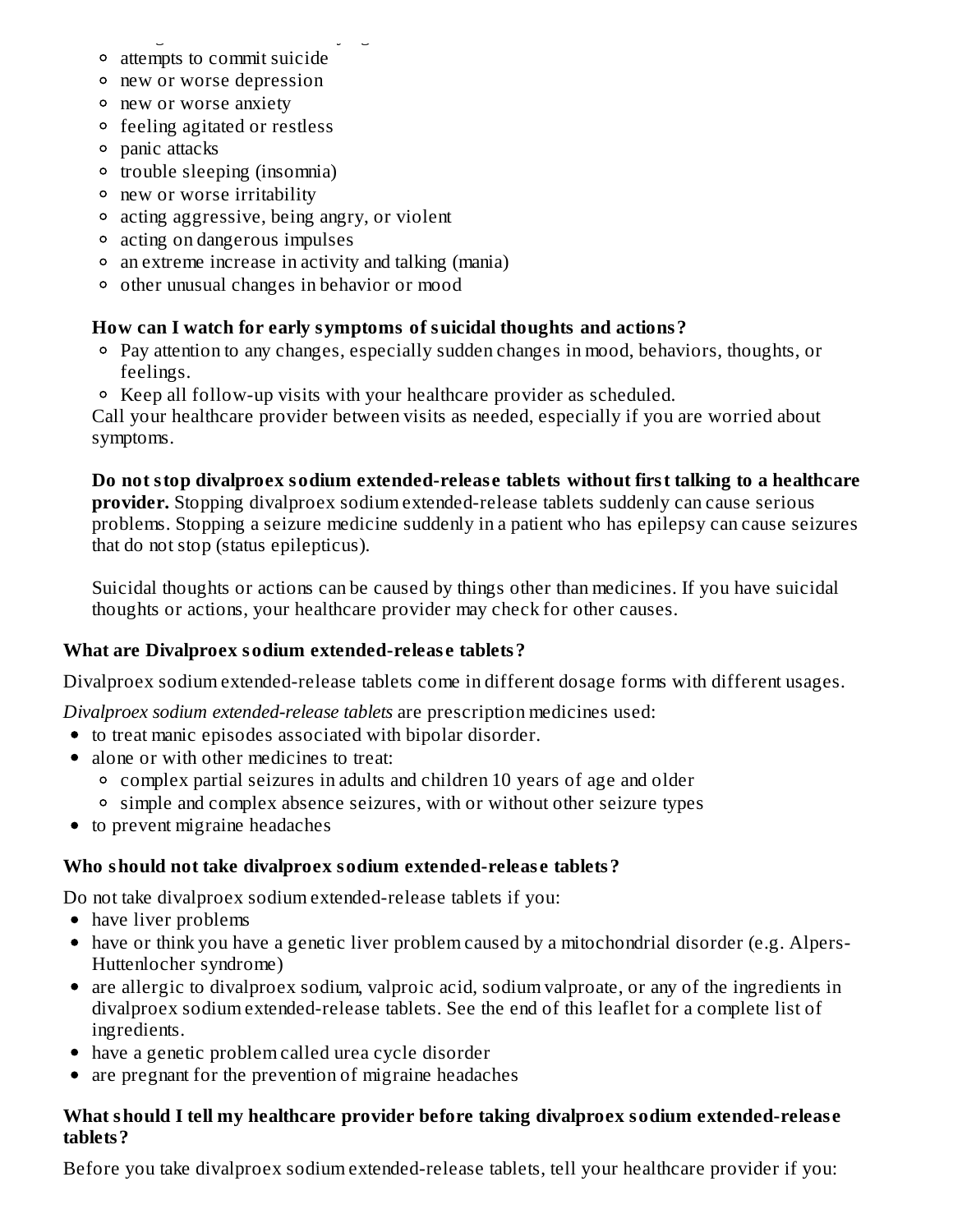- have a genetic liver problem caused by a mitochondrial disorder (e.g. Alpers-Huttenlocher syndrome)
- drink alcohol
- are pregnant or breastfeeding. Divalproex sodium extended-release tablets can pass into breast milk. Talk to your healthcare provider about the best way to feed your baby if you take divalproex sodium extended-release tablets.
- have or have had depression, mood problems, or suicidal thoughts or behavior
- have any other medical conditions

**Tell your healthcare provider about all the medicines you take,** including prescription and nonprescription medicines, vitamins, herbal supplements and medicines that you take for a short period of time.

Taking divalproex sodium extended-release tablets with certain other medicines can cause side effects or affect how well they work. Do not start or stop other medicines without talking to your healthcare provider.

Know the medicines you take. Keep a list of them and show it to your healthcare provider and pharmacist each time you get a new medicine.

## **How should I take divalproex sodium extended-releas e tablets?**

- Take divalproex sodium extended-release tablets exactly as your healthcare provider tells you. Your healthcare provider will tell you how much divalproex sodium extended-release tablets to take and when to take it.
- Your healthcare provider may change your dose.
- Do not change your dose of divalproex sodium extended-release tablets without talking to your healthcare provider.
- **Do not stop taking divalproex sodium extended-releas e tablets without first talking to your healthcare provider**. Stopping divalproex sodium extended-release tablets suddenly can cause serious problems.
- Swallow divalproex sodium extended-release tablets whole. Do not crush or chew divalproex sodium extended-release tablets. Tell your healthcare provider if you can not swallow divalproex sodium extended-release tablets whole. You may need a different medicine.
- If you take too much divalproex sodium extended-release tablets, call your healthcare provider or local Poison Control Center right away.

# **What should I avoid while taking divalproex sodium extended-releas e tablets?**

- Divalproex sodium extended-release tablets can cause drowsiness and dizziness. Do not drink alcohol or take other medicines that make you sleepy or dizzy while taking divalproex sodium extended-release tablets, until you talk with your doctor. Taking divalproex sodium extendedrelease tablets with alcohol or drugs that cause sleepiness or dizziness may make your sleepiness or dizziness worse.
- Do not drive a car or operate dangerous machinery until you know how divalproex sodium extended-release tablets affect you. Divalproex sodium extended-release tablets can slow your thinking and motor skills.

## **What are the possible side effects of divalproex sodium extended-releas e tablets?**

See **"What is the most important information I should know about divalproex sodium extended-releas e tablets?"**

divalproex sodium extended-release tablets may cause other serious side effects including:

- **Low blood count:** red or purple spots on your skin, bruising, bleeding from your mouth, teeth or nose.
- **High ammonia levels in your blood:** feeling tired, vomiting, changes in mental status.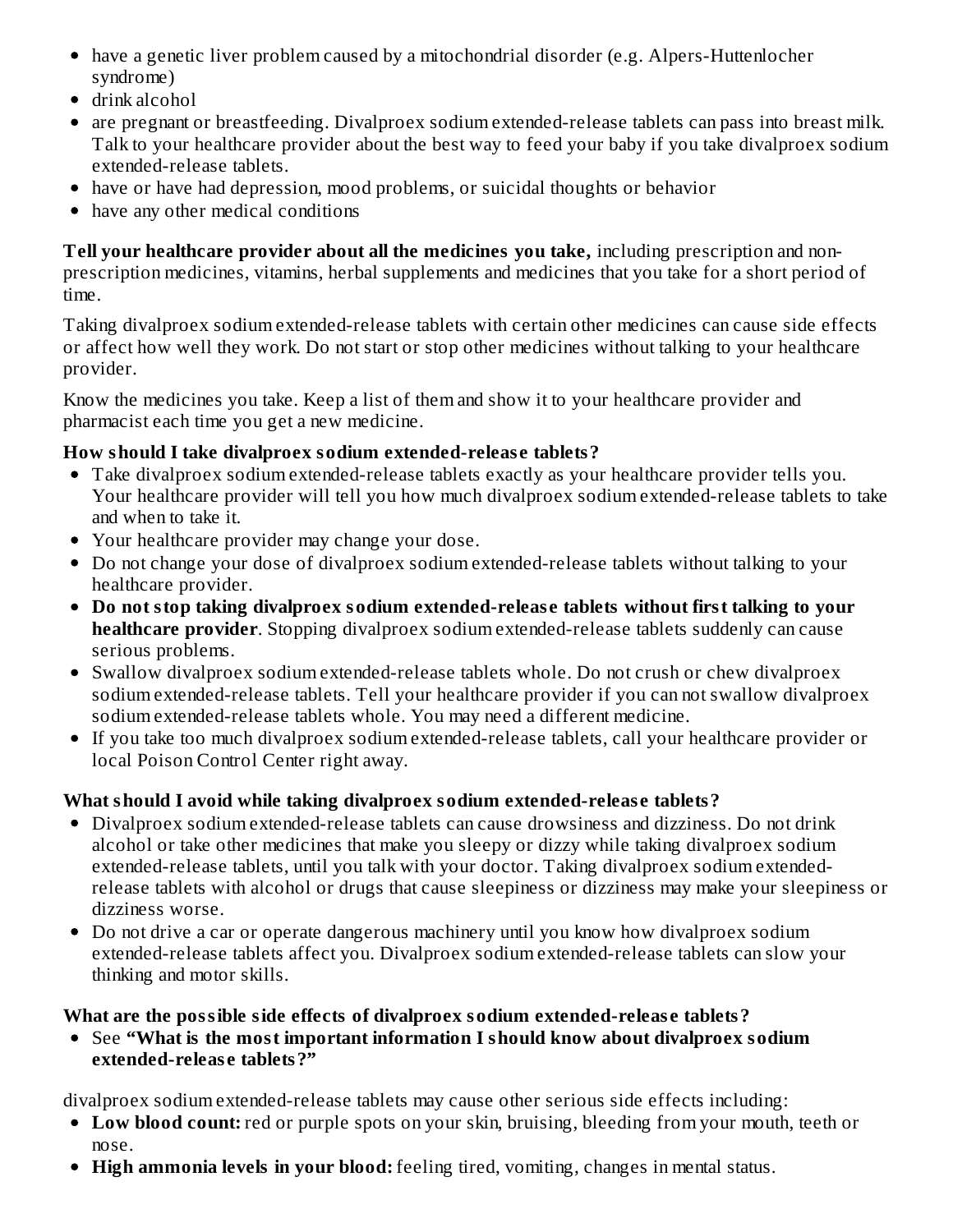- **Low body temperature (hypothermia):** drop in your body temperature to less than 95<sup>0</sup>F, feeling tired, confusion, coma.
- **Allergic (hypers ensitivity) reactions:** fever, skin rash, hives, sores in your mouth, blistering and peeling of your skin, swelling of your lymph nodes, swelling of your face, eyes, lips, tongue, or throat, trouble swallowing or breathing.
- **Drowsiness or sleepiness in the elderly.** This extreme drowsiness may cause you to eat or drink less than you normally would. Tell your doctor if you are not able to eat or drink as you normally do. Your doctor may start you at a lower dose of divalproex sodium extended-release tablets.

#### **Call your healthcare provider right away, if you have any of the symptoms listed above.**

#### **The common side effects of divalproex sodium extended-releas e tablets include:**

- nausea
- headache
- sleepiness
- vomiting
- weakness
- tremor
- dizziness
- stomach pain
- blurry vision
- double vision
- diarrhea
- increased appetite
- weight gain
- hair loss
- loss of appetite
- problems with walking or coordination

These are not all of the possible side effects of **divalproex sodium extended-releas e tablets**. For more information, ask your healthcare provider or pharmacist.

Tell your healthcare provider if you have any side effect that bothers you or that does not go away.

#### **Call your doctor for medical advice about side effects. You may report side effects to FDA at 1- 800-FDA-1088.**

#### **How should I store divalproex sodium extended-releas e tablets?**

Store divalproex sodium extended-release tablets between 59°F to 86°F (15°C to 30°C).

#### **Keep divalproex sodium extended-releas e tablets and all medicines out of the reach of children.**

#### **General information about the safe and effective us e of divalproex sodium extended-releas e tablets**

Medicines are sometimes prescribed for purposes other than those listed in a Medication Guide. Do not use divalproex sodium extended-release tablets for a condition for which it was not prescribed. Do not give divalproex sodium extended-release tablets to other people, even if they have the same symptoms that you have. It may harm them.

This Medication Guide summarizes the most important information about divalproex sodium extendedrelease tablets. If you would like more information, talk with your healthcare provider. You can ask your pharmacist or healthcare provider for information about divalproex sodium extended-release tablets that is written for health professionals.

For more information, call 1-877-993-8779.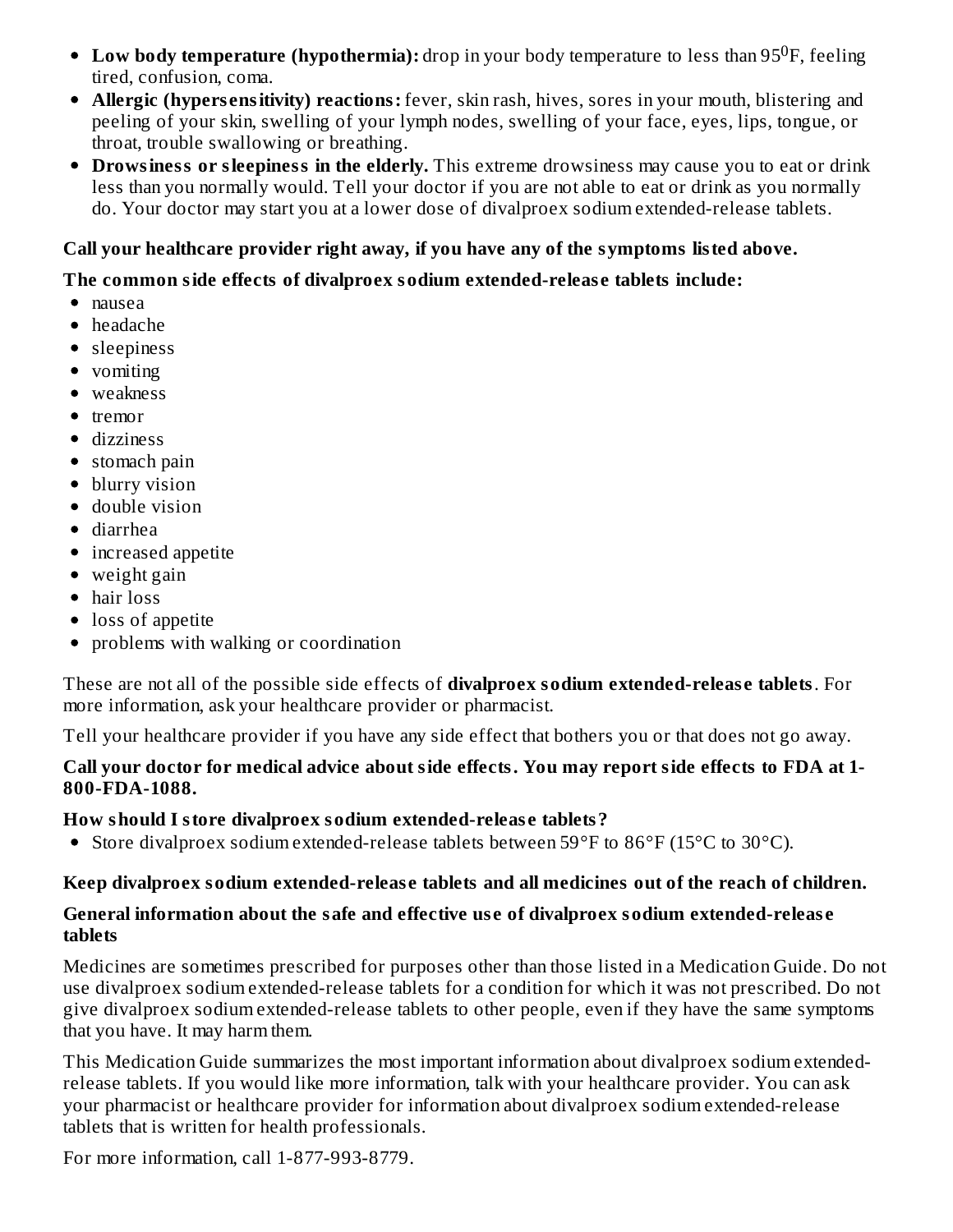#### **What are the ingredients in divalproex sodium extended-releas e tablets?**

Active ingredient: divalproex sodium

Inactive ingredients:

- **Divalproex Sodium Extended-Releas e Tablets:** FD&C Blue No. 1, hypromellose, lactose, microcrystalline cellulose, polyethylene glycol, potassium sorbate, propylene glycol, silicon dioxide, titanium dioxide, and triacetin. The 500 mg tablets also contain iron oxide and polydextrose. Individual tablets also contain:
	- **250 mg tablets:** FD&C Yellow No. 6 and iron oxide,
	- **500 mg tablets:** D&C Red No. 30, FD&C Blue No. 2, and iron oxide.

#### **Divalproex Sodium Extended-Releas e Tablets**

- **250 mg** is Mfd. by AbbVie LTD, Barceloneta, PR 00617
- **500 mg** is Mfd. by AbbVie Inc., North Chicago, IL 60064 U.S.A. or
- AbbVie LTD, Barceloneta, PR 00617
- Distributed by: Zydus Pharmaceuticals USA Inc., Pennington, NJ 08534

This Product was Repackaged By:

#### **State of Florida DOH Central Pharmacy**

104-2 Hamilton Park Drive Tallahassee, FL 32304 USA

This Medication Guide has been approved by the U.S. Food and Drug Administration.

#### **PACKAGE LABEL**

Label Image for **53808-1061 500mg**



| DIVALPROEX SODIUM EXTENDED-RELEASE         |                                              |  |                               |  |  |  |
|--------------------------------------------|----------------------------------------------|--|-------------------------------|--|--|--|
| divalproex sodium tablet, extended release |                                              |  |                               |  |  |  |
|                                            |                                              |  |                               |  |  |  |
| <b>Product Information</b>                 |                                              |  |                               |  |  |  |
| <b>Product Type</b>                        | HUMAN PRESCRIPTION DRUG   Item Code (Source) |  | NDC:53808-1061(NDC:68382-315) |  |  |  |
| <b>Route of Administration</b>             | ORAL                                         |  |                               |  |  |  |
|                                            |                                              |  |                               |  |  |  |
|                                            |                                              |  |                               |  |  |  |
| <b>Active Ingredient/Active Moiety</b>     |                                              |  |                               |  |  |  |